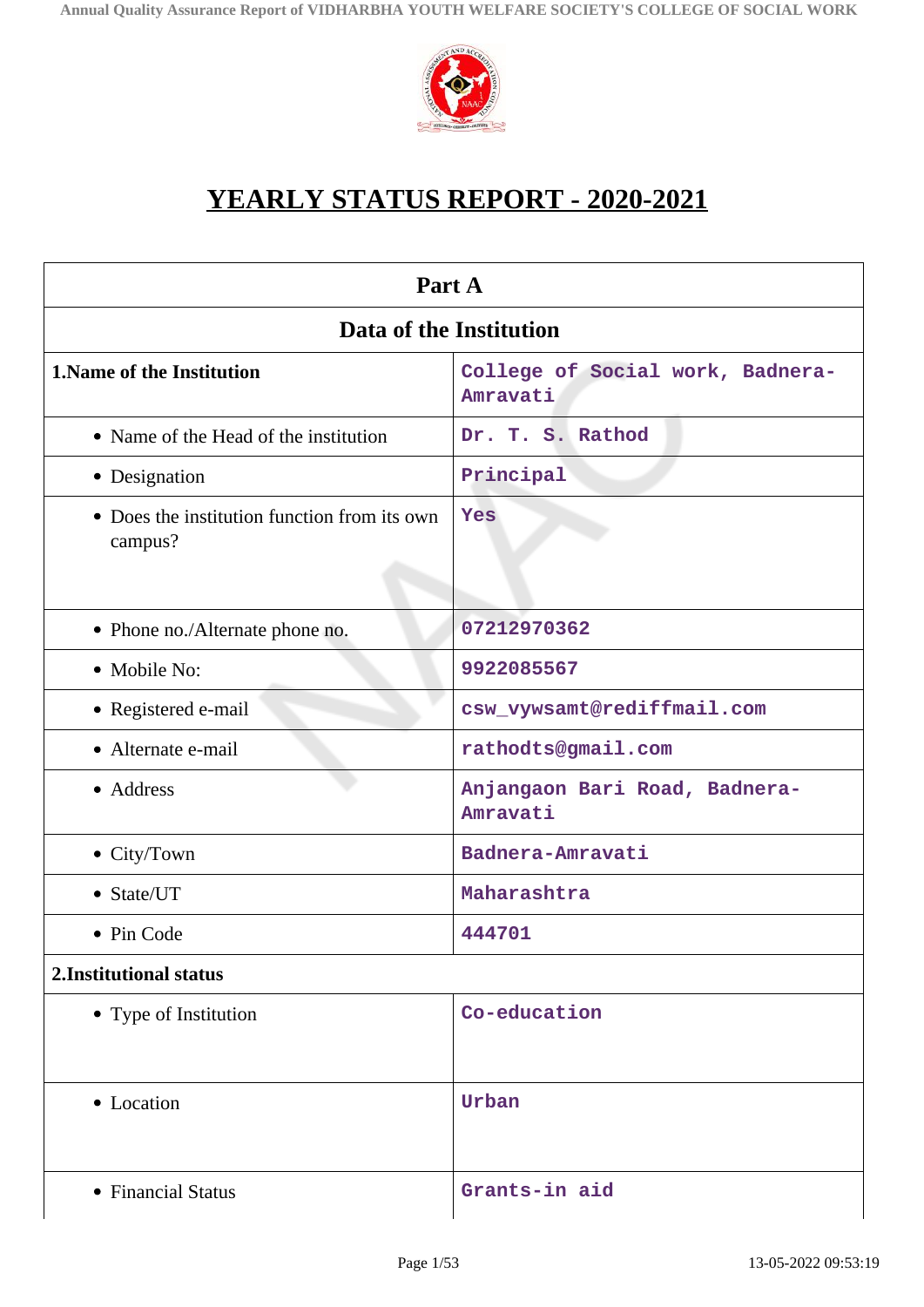| • Name of the Affiliating University                                       | SGBAU, Amravati                                                                                 |                                                                                                           |             |
|----------------------------------------------------------------------------|-------------------------------------------------------------------------------------------------|-----------------------------------------------------------------------------------------------------------|-------------|
| • Name of the IQAC Coordinator                                             | Dr. V. C. Gajbhiye                                                                              |                                                                                                           |             |
| • Phone No.                                                                | 07212970362                                                                                     |                                                                                                           |             |
| • Alternate phone No.                                                      | 9011818513                                                                                      |                                                                                                           |             |
| • Mobile                                                                   | 9850689268                                                                                      |                                                                                                           |             |
| • IQAC e-mail address                                                      |                                                                                                 | csw_vywsamt@rediffmail.com                                                                                |             |
| • Alternate e-mail address                                                 | vishal@7482@gmail.com                                                                           |                                                                                                           |             |
| 3. Website address (Web link of the AQAR<br>(Previous Academic Year)       |                                                                                                 | https://vywscswamt.org/wp-content<br>/uploads/2020/07/AOAR%20Submitted<br><u> %200nline%202019-20.pdf</u> |             |
| 4. Whether Academic Calendar prepared<br>during the year?                  | Yes                                                                                             |                                                                                                           |             |
| • if yes, whether it is uploaded in the<br>Institutional website Web link: | https://vywscswamt.org/wp-content<br>/uploads/2020/07/Academic%20Calen<br>der%20(2020-2021).pdf |                                                                                                           |             |
| <b>5. Accreditation Details</b>                                            |                                                                                                 |                                                                                                           |             |
| CGPA<br>$C$ <sub>VC</sub> $\geq$<br>Grade                                  | Year of                                                                                         | Validity from                                                                                             | Validity to |

| $\vert$ Cycle | Grade | CGPA  | Year of<br>Accreditation | Validity from         | Validity to |
|---------------|-------|-------|--------------------------|-----------------------|-------------|
| Cycle 1       | $C++$ | 68.00 | 2005                     | 28/02/2005 27/02/2010 |             |
| Cycle 2       | $B+$  | 2.62  | 2017                     | 30/10/2017 29/10/2022 |             |

# **6.Date of Establishment of IQAC 15/12/2016**

# **7.Provide the list of funds by Central / State Government UGC/CSIR/DBT/ICMR/TEQIP/World Bank/CPE of UGC etc.,**

| Institutional/Depa<br>rtment/Faculty                                   | Scheme     | <b>Funding Agency</b> |  | Year of award<br>with duration | Amount         |
|------------------------------------------------------------------------|------------|-----------------------|--|--------------------------------|----------------|
| N11                                                                    | <b>Nil</b> | Nil                   |  | Nil                            | 0 <sup>0</sup> |
| 8. Whether composition of IQAC as per latest<br><b>NAAC</b> guidelines |            | Yes                   |  |                                |                |
| • Upload latest notification of formation of<br>IQAC                   |            | <b>View File</b>      |  |                                |                |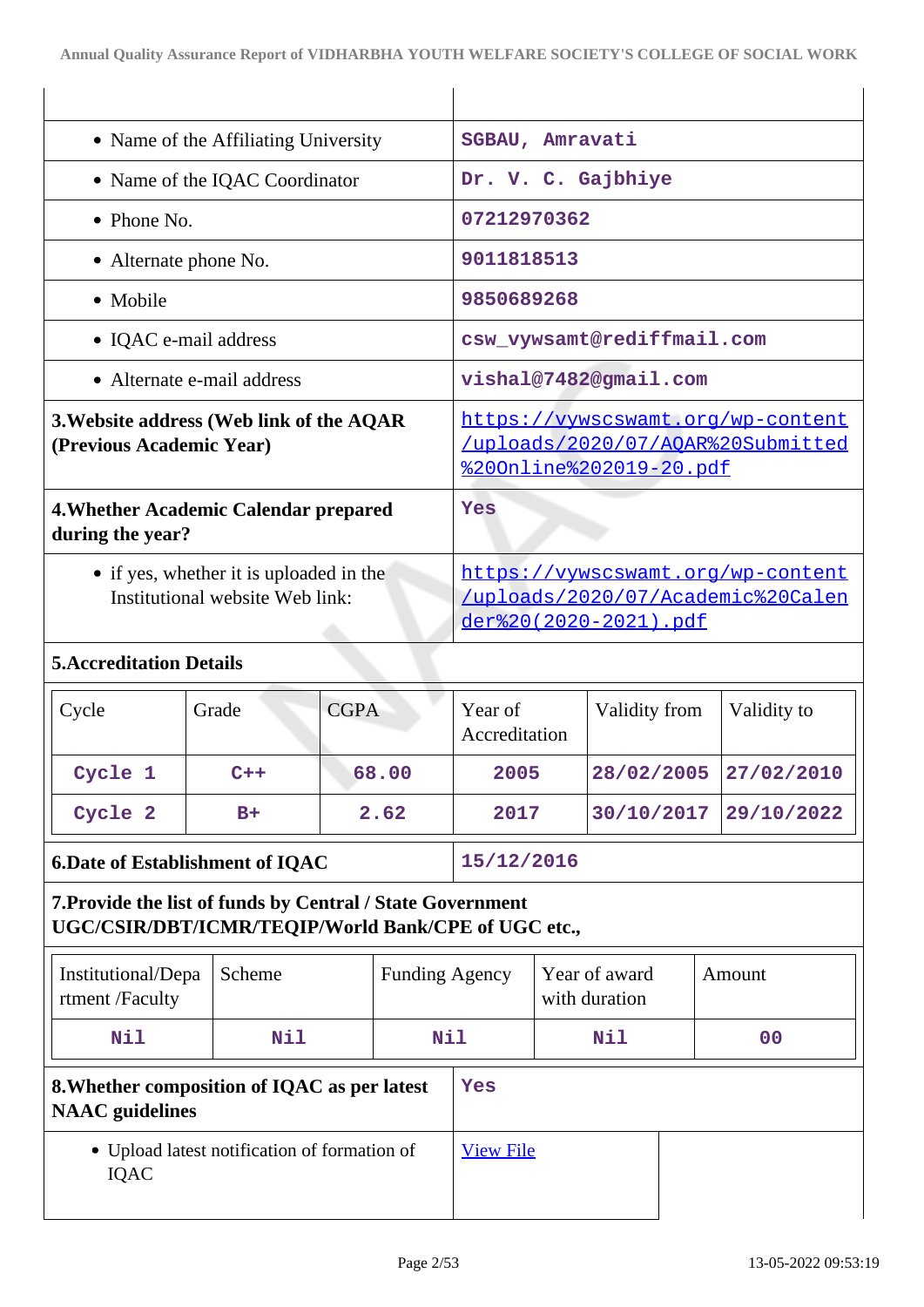| 9. No. of IQAC meetings held during the year                                                                                 | 02               |
|------------------------------------------------------------------------------------------------------------------------------|------------------|
| • Were the minutes of IQAC meeting(s) and<br>compliance to the decisions have been<br>uploaded on the institutional website? | Yes              |
| • If No, please upload the minutes of the<br>meeting(s) and Action Taken Report                                              | <b>View File</b> |
| 10. Whether IQAC received funding from any<br>of the funding agency to support its activities<br>during the year?            | <b>No</b>        |
| • If yes, mention the amount                                                                                                 |                  |

### **11.Significant contributions made by IQAC during the current year (maximum five bullets)**

**1. Prepared Academic Plan of the year and followed the same to implement. Staff council meetings, field work meetings and CDC meetings were conducted for academic and non academic development of college. 2. Continued field action project called 'Hum Log' at Pardhi beda Bahilolpur following covid-19 Guidelines. 3. College in collaboration with BOS social work organized one day University level workshop to redesign social work field work syllabus for Covid-19 Lock down period only. 4. Application and use of software like MOODLE and Cisco Webex for online teaching with the technical help of VYWS College of Engineering, Badnera 5. IQAC Conducted Regularly meeting and preparation and Submission of AQAR for the year.**

**12.Plan of action chalked out by the IQAC in the beginning of the Academic year towards Quality Enhancement and the outcome achieved by the end of the Academic year**

| Plan of Action                                                                                                                                                                                                     | Achievements/Outcomes |
|--------------------------------------------------------------------------------------------------------------------------------------------------------------------------------------------------------------------|-----------------------|
| Following COVID-19 guideline all<br>the admission process of BSW,<br>MSW & MA sociology are done as<br>per the guideline of SGBAU &<br>Govt. of Maharashtra and as per<br>the schedule of the academic<br>calendar | Done                  |
| • Staff counsel meetings and<br>field work planning meetings                                                                                                                                                       | Done                  |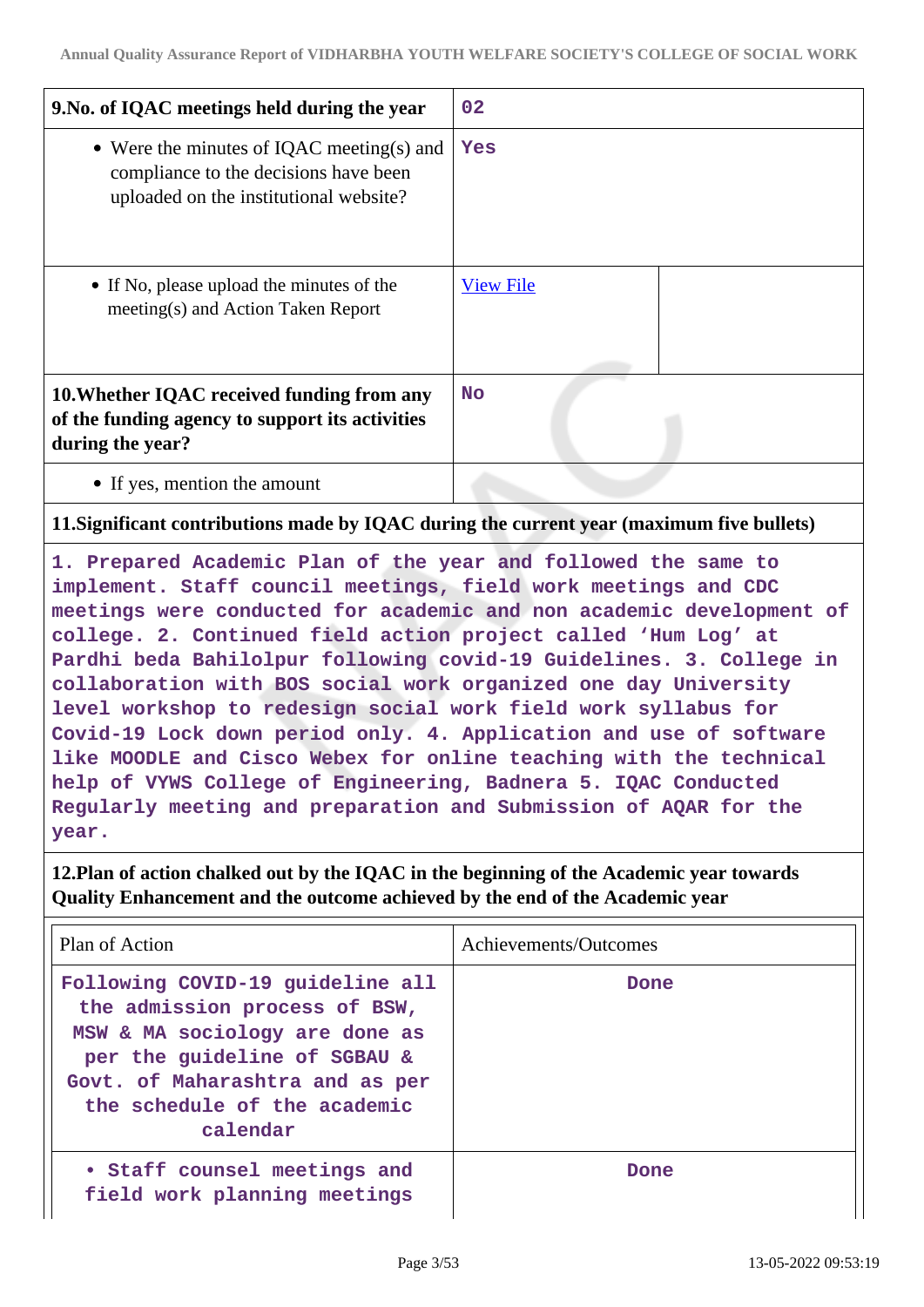| conducted to plan the academic<br>session and FW activities                                                                                                                                               |      |
|-----------------------------------------------------------------------------------------------------------------------------------------------------------------------------------------------------------|------|
| • Commencement of online<br>teaching was done as per the<br>schedule and on time.                                                                                                                         | Done |
| • Following COVID-19 guideline<br>orientations regarding courses,<br>field work and Library and<br>skills lab sessions of BSW/MSW<br>were conducted online as per the<br>schedule.                        | Done |
| MOU with an organization working<br>in society                                                                                                                                                            | Done |
| Increasing number of research<br>guide in the Ph.D. Centre                                                                                                                                                | Done |
| Motivating teacher to go for<br>FDP/Conferences/Workshops etc.                                                                                                                                            | Done |
| Prepared and followed of<br>Academic Calendar and Formed<br>various Committees for the year<br>and monitored their<br>work/activities.                                                                    | Done |
| Collected the Feedback from<br>Students and prepared SSS report                                                                                                                                           | Done |
| IQAC Played the Significant role<br>for conducting various workshop,<br>webinar for Students and<br>faculty.                                                                                              | Done |
| Organized National Conference on<br>National Council for Social<br>Work, Education Bill-2021 in<br>association with MASWE, a<br>professional body for social<br>work educators and non teaching<br>staff. | Done |
| Develop Library Resources                                                                                                                                                                                 | Done |
| 13. Whether the AQAR was placed before<br>statutory body?                                                                                                                                                 | Yes  |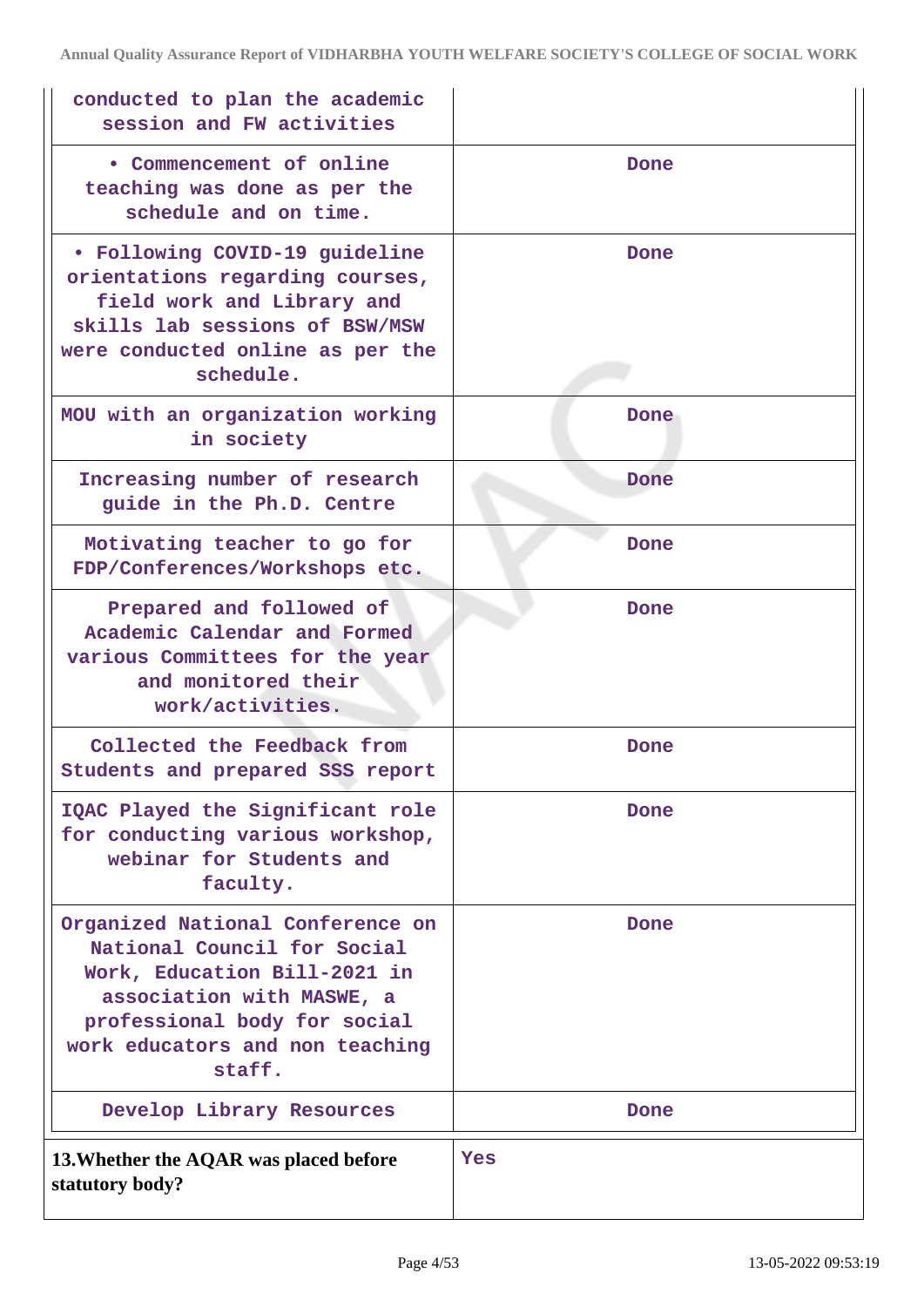| • Name of the statutory body                                                                    |                    |                    |
|-------------------------------------------------------------------------------------------------|--------------------|--------------------|
| Name                                                                                            |                    | Date of meeting(s) |
| College development committee                                                                   |                    | 29/01/2021         |
| 14. Whether institutional data submitted to AISHE                                               |                    |                    |
| Year                                                                                            | Date of Submission |                    |
| 2020-2021                                                                                       |                    | 23/03/2022         |
| <b>Extended Profile</b>                                                                         |                    |                    |
| 1.Programme                                                                                     |                    |                    |
| 1.1                                                                                             |                    | 03                 |
| Number of courses offered by the institution across all programs<br>during the year             |                    |                    |
| <b>File Description</b>                                                                         | Documents          |                    |
| Data Template                                                                                   |                    | <b>View File</b>   |
| 2.Student                                                                                       |                    |                    |
| 2.1                                                                                             |                    | 659                |
|                                                                                                 |                    |                    |
| Number of students during the year                                                              |                    |                    |
| <b>File Description</b>                                                                         | Documents          |                    |
| Data Template                                                                                   |                    | <b>View File</b>   |
| 2.2                                                                                             |                    | 258                |
| Number of seats earmarked for reserved category as per GOI/ State<br>Govt. rule during the year |                    |                    |
| <b>File Description</b>                                                                         | Documents          |                    |
| Data Template                                                                                   |                    | <b>View File</b>   |
| 2.3                                                                                             |                    | 275                |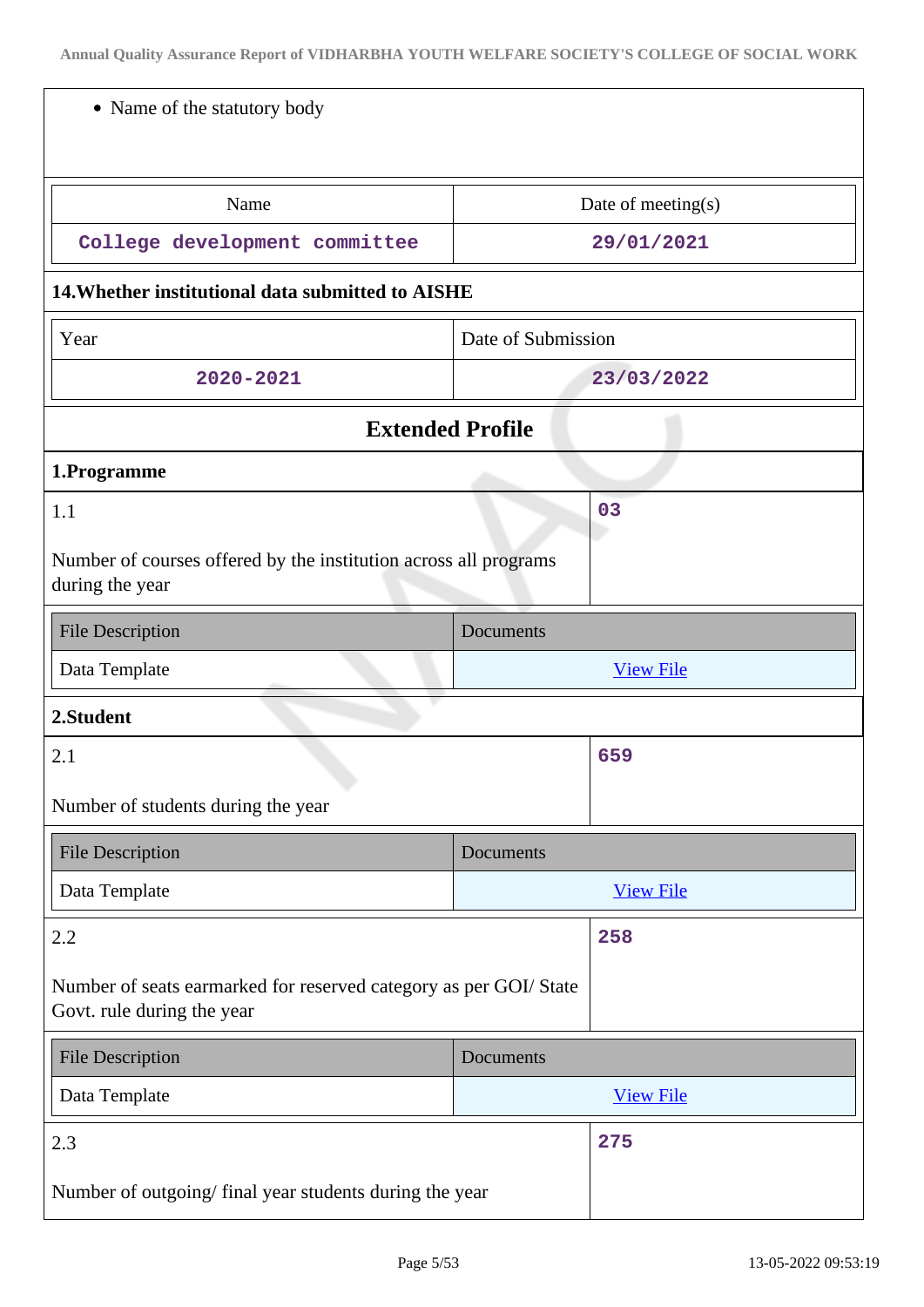| <b>File Description</b>                                                                                                                                                                                                                                                                                                                     | Documents        |  |
|---------------------------------------------------------------------------------------------------------------------------------------------------------------------------------------------------------------------------------------------------------------------------------------------------------------------------------------------|------------------|--|
| Data Template                                                                                                                                                                                                                                                                                                                               | <b>View File</b> |  |
| 3. Academic                                                                                                                                                                                                                                                                                                                                 |                  |  |
| 3.1                                                                                                                                                                                                                                                                                                                                         | 9                |  |
| Number of full time teachers during the year                                                                                                                                                                                                                                                                                                |                  |  |
| <b>File Description</b>                                                                                                                                                                                                                                                                                                                     | Documents        |  |
| Data Template                                                                                                                                                                                                                                                                                                                               | <b>View File</b> |  |
| 3.2                                                                                                                                                                                                                                                                                                                                         | 14               |  |
| Number of Sanctioned posts during the year                                                                                                                                                                                                                                                                                                  |                  |  |
| <b>File Description</b>                                                                                                                                                                                                                                                                                                                     | Documents        |  |
| Data Template                                                                                                                                                                                                                                                                                                                               | <b>View File</b> |  |
| 4.Institution                                                                                                                                                                                                                                                                                                                               |                  |  |
| 4.1                                                                                                                                                                                                                                                                                                                                         | 10               |  |
| Total number of Classrooms and Seminar halls                                                                                                                                                                                                                                                                                                |                  |  |
| 4.2                                                                                                                                                                                                                                                                                                                                         | Nil              |  |
| Total expenditure excluding salary during the year (INR in lakhs)                                                                                                                                                                                                                                                                           |                  |  |
| 4.3                                                                                                                                                                                                                                                                                                                                         | 14               |  |
| Total number of computers on campus for academic purposes                                                                                                                                                                                                                                                                                   |                  |  |
| Part B                                                                                                                                                                                                                                                                                                                                      |                  |  |
| <b>CURRICULAR ASPECTS</b>                                                                                                                                                                                                                                                                                                                   |                  |  |
| 1.1 - Curricular Planning and Implementation                                                                                                                                                                                                                                                                                                |                  |  |
| 1.1.1 - The Institution ensures effective curriculum delivery through a well planned and documented<br>process                                                                                                                                                                                                                              |                  |  |
| Every year, the Principal, IQAC and IQAC Coordinator & Member<br>prepare and academic calendar reflecting the schedule of curriculum<br>delivery, exam, major activites. The curriculum is delivered<br>recently through online demonstration, projects, assignments,<br>seminars, guest lectures, workshops, field visits, etc. Importance |                  |  |

 $\mathbf{I}$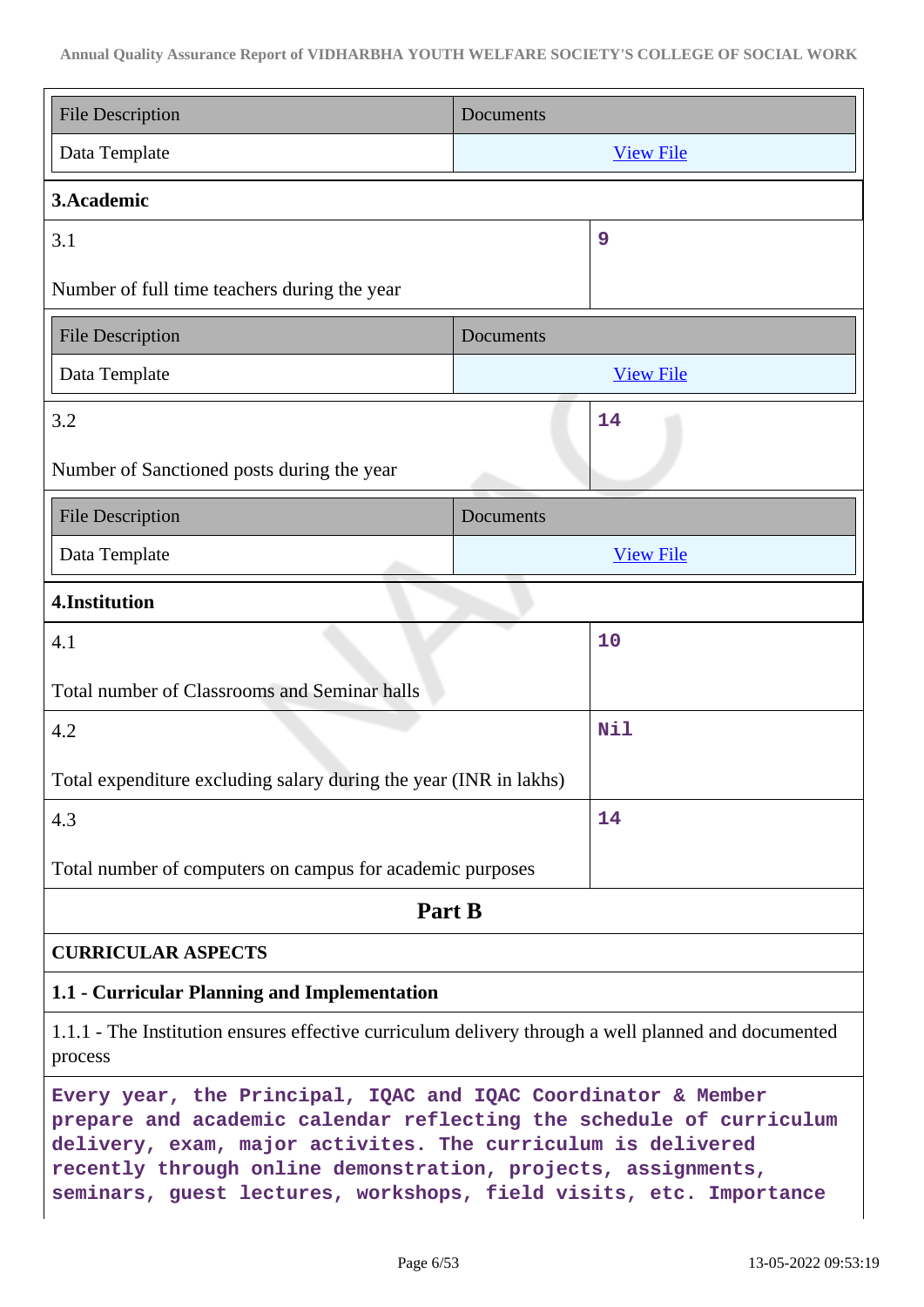**is given to the use of ICT tools like PPTs, animations, videos, during covid period. Students are helped tt\hrough mentoring system in the form of field work guidence and reserch guidence and in the process personal counselling and mentoring is done.**

**Internet and Wi-Fi facility is available for students and staff. Seminars, workshops, skill labs and conference are regularly organized on relevant contemporary issues by inviting experts in respective fields. Orientation programmes about the course is given in the starting of academies session. Continuous feedback is sought from students through assignments, classroom presentations. Class tests, PPT, Presentation of the field work displays, exhibition. Group research at UG level and Individual research at PG level is compulsory supervisors monitor learning of research process by the student workshops are also periodically organized to ensure that the students learn the research process. For curriculum Enrichment College regularly organize talks, seminars, exposure visits and programme based on various current issues which are also a part of the curriculum of the students.**

**The Principal obtains feedback from students, parents and alumni which is analyzed and necessary action taken wherever possible.**

**Faculties always find innovative ideas to implement syllabus and do contribute in syllabus updations.**

| <b>File Description</b>                | Documents                                                                                   |
|----------------------------------------|---------------------------------------------------------------------------------------------|
| Upload relevant supporting<br>document | View File                                                                                   |
| Link for Additional information        | https://vywscswamt.org/wp-content/uploads/20<br>20/07/Academic%20Calender%20(2020-2021).pdf |

1.1.2 - The institution adheres to the academic calendar including for the conduct of Continuous Internal Evaluation (CIE)

**The academic calendar is prepared taking into consideration the declared calendar of the affiliating university. This helps the institution to adhere to the schedule of the calendar effectively. The schedule of two unit tests with in the semester and preliminary examination at its end is clearly mentioned in the calendar for conduct of continuous Internal Evaluation.**

**Provision is also made during the planning the academic calendar for conduct of co-curricular activities such as inauguration of subject**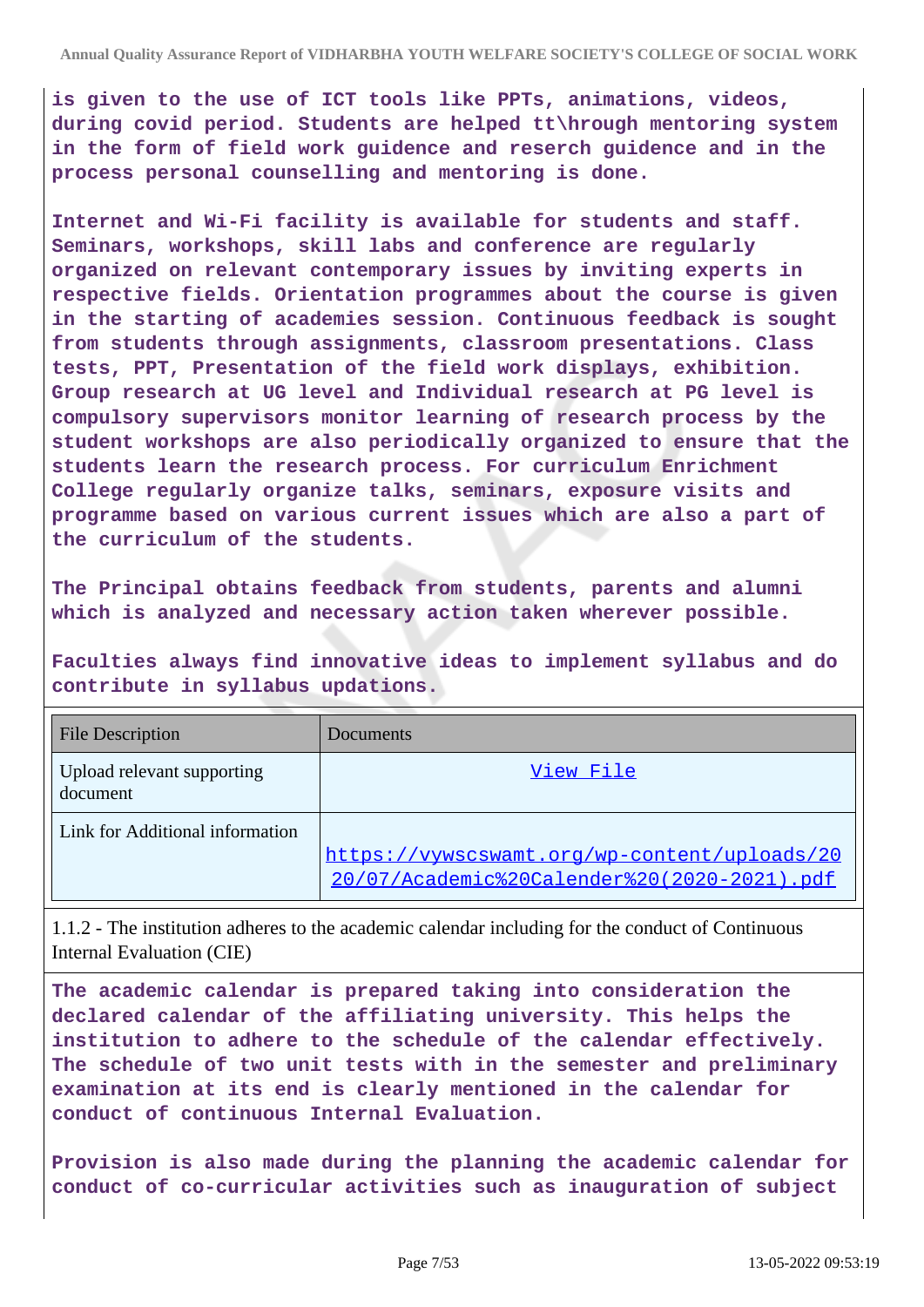**associations, guest lectures and field visits and for extracurricular activities such as extension activities, sports, cultural Activity, exhibitions and annual gathering.**

**Teaching plan and its execution through daily notes help the principal and faculty members keep check and ensure that the schedule of curriculum delivery is being followed as per the Additionally, important information useful to students, such as description of the college motto flag and Anthem, Management, cells and Associations, names of staff members, etc. is also included in the academic calendar.**

| <b>File Description</b>                                                                                                                                                                                                                                                                                                                                                                                                                      | Documents                                                                               |
|----------------------------------------------------------------------------------------------------------------------------------------------------------------------------------------------------------------------------------------------------------------------------------------------------------------------------------------------------------------------------------------------------------------------------------------------|-----------------------------------------------------------------------------------------|
| Upload relevant supporting<br>documents                                                                                                                                                                                                                                                                                                                                                                                                      | View File                                                                               |
| Link for Additional information                                                                                                                                                                                                                                                                                                                                                                                                              | https://vywscswamt.org/wp-content/uploads/20<br>20/07/criteria%201.1.2%20link%20new.pdf |
| 1.1.3 - Teachers of the Institution participate in<br>following activities related to curriculum<br>development and assessment of the affiliating<br>University and/are represented on the<br>following academic bodies during the year.<br><b>Academic council/BoS of Affiliating University</b><br><b>Setting of question papers for UG/PG</b><br>programs Design and Development of<br><b>Curriculum for Add on/ certificate/ Diploma</b> | C. Any 2 of the above                                                                   |

| <b>File Description</b>                                                                                         | Documents        |
|-----------------------------------------------------------------------------------------------------------------|------------------|
| Details of participation of<br>teachers in various<br>bodies/activities provided as a<br>response to the metric | View File        |
| Any additional information                                                                                      | No File Uploaded |

#### **1.2 - Academic Flexibility**

**affiliating University**

**Courses Assessment /evaluation process of the**

### **1.2.1 - Number of Programmes in which Choice Based Credit System (CBCS)/ elective course system has been implemented**

#### **1.2.1.1 - Number of Programmes in which CBCS/ Elective course system implemented**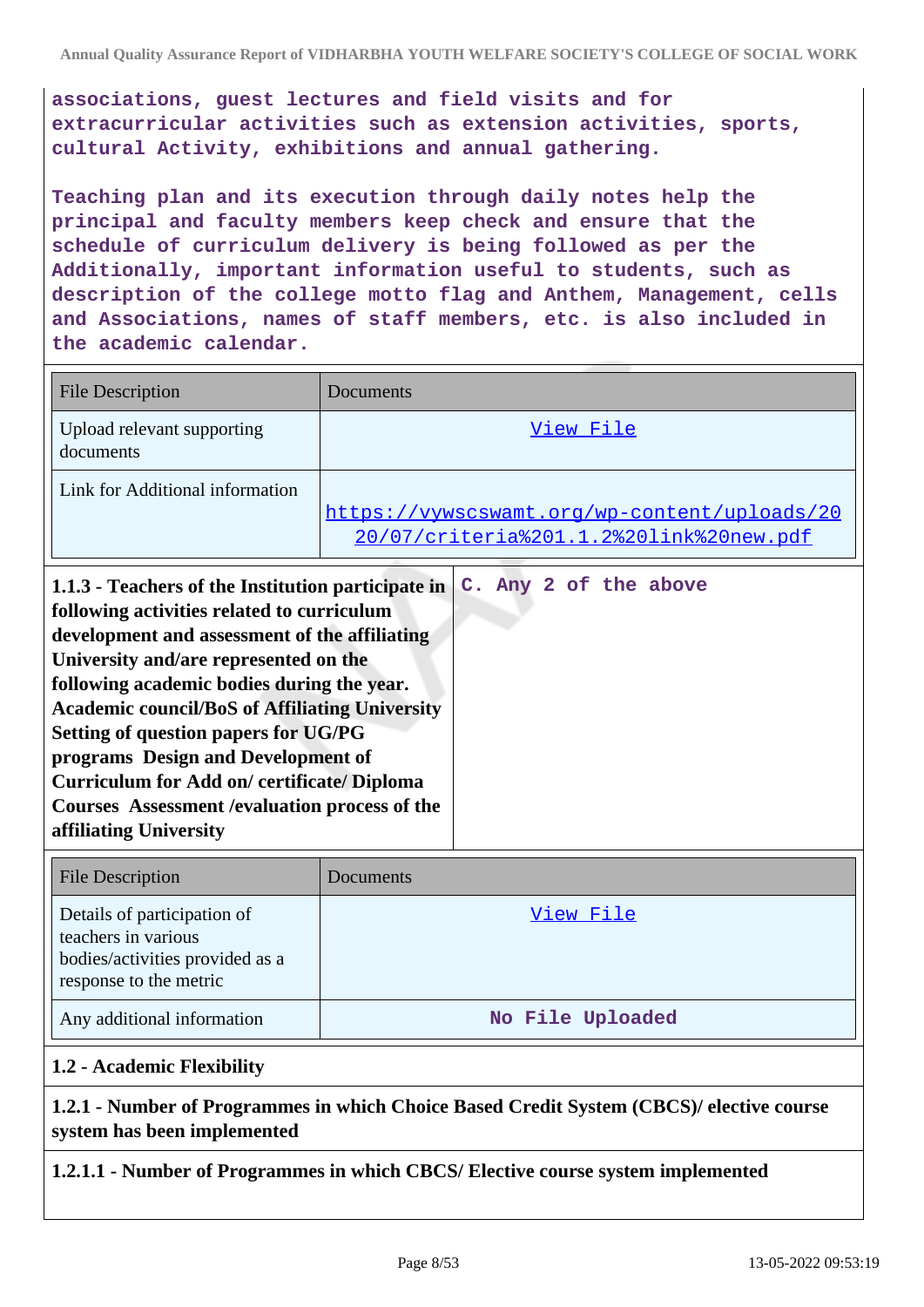| 0 <sub>3</sub>                                             |                  |
|------------------------------------------------------------|------------------|
| File Description                                           | Documents        |
| Any additional information                                 | No File Uploaded |
| Minutes of relevant Academic<br>Council/BOS meetings       | View File        |
| Institutional data in prescribed<br>format (Data Template) | View File        |

### **1.2.2 - Number of Add on /Certificate programs offered during the year**

**1.2.2.1 - How many Add on /Certificate programs are added during the year. Data requirement for year: (As per Data Template)**

**02**

| <b>File Description</b>                                                       | Documents        |
|-------------------------------------------------------------------------------|------------------|
| Any additional information                                                    | No File Uploaded |
| Brochure or any other document<br>relating to Add on /Certificate<br>programs | View File        |
| List of Add on /Certificate<br>programs (Data Template)                       | View File        |

### **1.2.3 - Number of students enrolled in Certificate/ Add-on programs as against the total number of students during the year**

**09**

**1.2.3.1 - Number of students enrolled in subject related Certificate or Add-on programs during the year**

**09**

| <b>File Description</b>                                                                   | Documents |
|-------------------------------------------------------------------------------------------|-----------|
| Any additional information                                                                | View File |
| Details of the students enrolled in<br>Subjects related to<br>certificate/Add-on programs | View File |

# **1.3 - Curriculum Enrichment**

1.3.1 - Institution integrates crosscutting issues relevant to Professional Ethics, Gender, Human Values, Environment and Sustainability into the Curriculum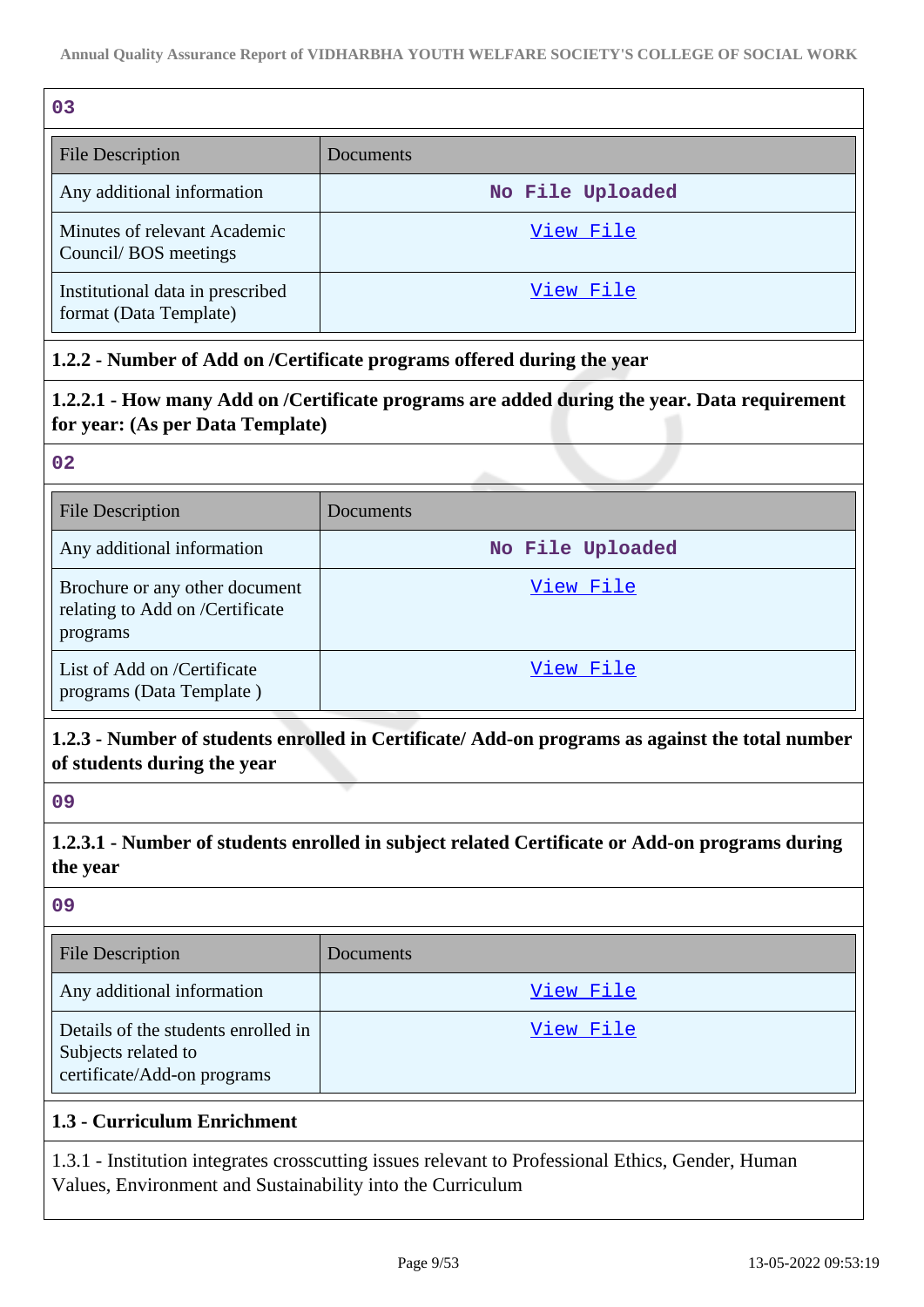**The institution has been catering to crosscutting issues in line with its noble motto, Truth and love, Various cells under the IQAC are active to address these issues. The ethics to be followed by students are stated on the website as code of conduct for students. The Code of conduct of the staff members has also been codified as a document. The I.C.C Committee (Mahila Cell) is active in addressing issues relevant to gender and also issues of Human values and conducts a moral Science lecture series for all students every year. Through the N.S.S Department Conducts various workshop related dialogue between religion, education, various issues of society. And cleanliness related environment issues, as well as extension activities for tree plantation. All activities in 2020-21 have been carried out online due to restrictions of the COVID Pandemic. The couese BSW & MSW itself is social work course thats why crosscutting issues relevant to Professional Ethics, Gender, Human Values, Environment and Sustainability into the Curriculum are already incorporated. Some of the subjects in the MA sociology also covers the said things. Again course of human right certificate and deploma on Gandhi Vichardarshan also covers the said things in syllabus.**

| <b>File Description</b>                                                                                                                                                   | Documents        |
|---------------------------------------------------------------------------------------------------------------------------------------------------------------------------|------------------|
| Any additional information                                                                                                                                                | No File Uploaded |
| Upload the list and description of<br>courses which address the<br>Professional Ethics, Gender,<br>Human Values, Environment and<br>Sustainability into the<br>Curriculum | View File        |

### **1.3.2 - Number of courses that include experiential learning through project work/field work/internship during the year**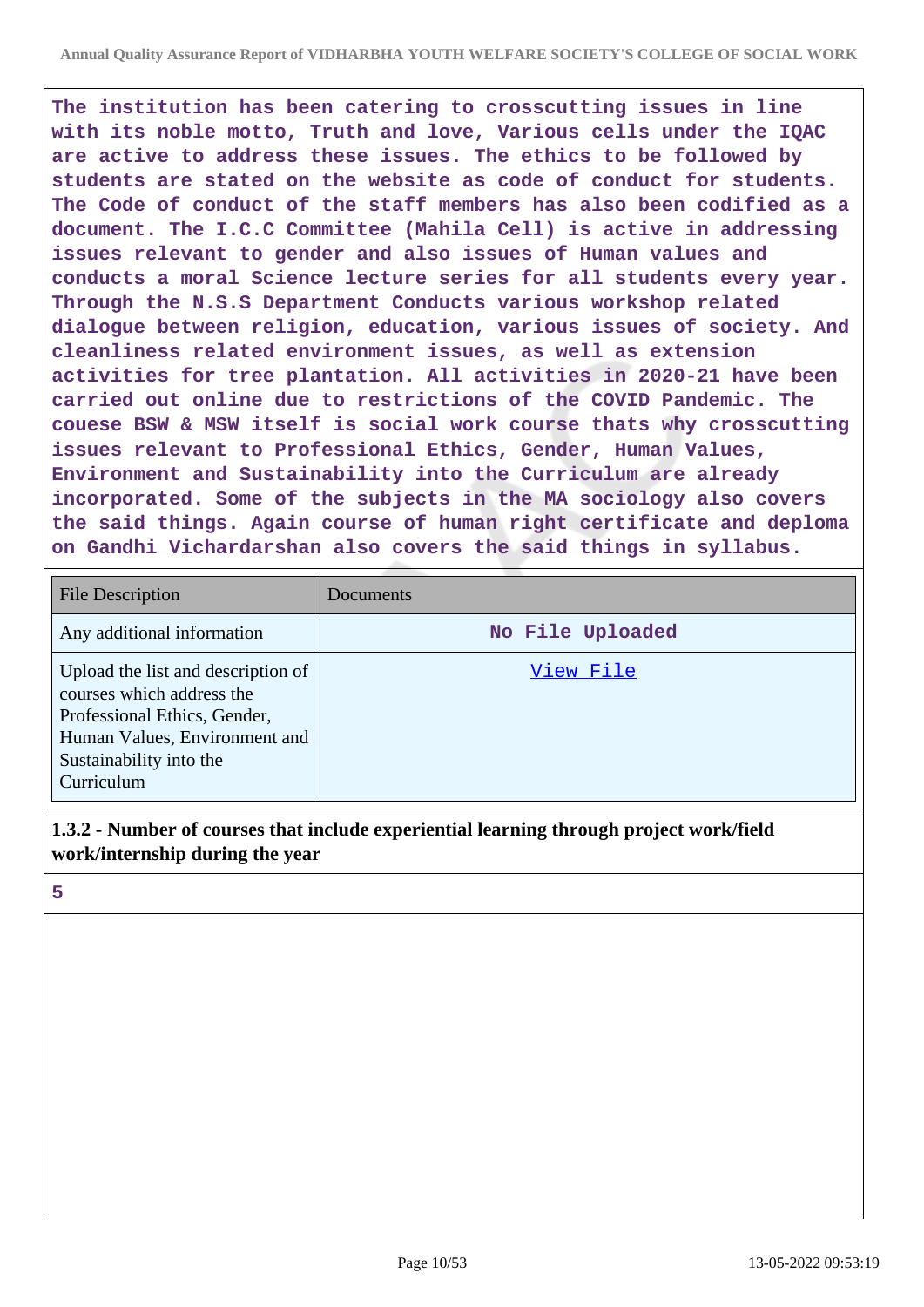| File Description                                                                                                         | Documents        |
|--------------------------------------------------------------------------------------------------------------------------|------------------|
| Any additional information                                                                                               | No File Uploaded |
| Programme / Curriculum/<br>Syllabus of the courses                                                                       | View File        |
| Minutes of the Boards of Studies/<br>Academic Council meetings with<br>approvals for these courses                       | No File Uploaded |
| MoU's with relevant<br>organizations for these courses, if<br>any                                                        | View File        |
| Number of courses that include<br>experiential learning through<br>project work/field<br>work/internship (Data Template) | View File        |

# **1.3.3 - Number of students undertaking project work/field work/ internships**

| u.             |  |
|----------------|--|
| . .<br>and the |  |

| <b>File Description</b>                                                                                             | <b>Documents</b> |
|---------------------------------------------------------------------------------------------------------------------|------------------|
| Any additional information                                                                                          | View File        |
| List of programmes and number<br>of students undertaking project<br>work/field work//internships<br>(Data Template) | View File        |

# **1.4 - Feedback System**

| 1.4.1 - Institution obtains feedback on the     |  |  | D. Any 1 of the above |  |  |
|-------------------------------------------------|--|--|-----------------------|--|--|
| syllabus and its transaction at the institution |  |  |                       |  |  |
| from the following stakeholders Students        |  |  |                       |  |  |
| <b>Teachers Employers Alumni</b>                |  |  |                       |  |  |
|                                                 |  |  |                       |  |  |

| File Description                                                                                                                                                 | Documents        |
|------------------------------------------------------------------------------------------------------------------------------------------------------------------|------------------|
| URL for stakeholder feedback<br>report                                                                                                                           | View File        |
| Action taken report of the<br>Institution on feedback report as<br>stated in the minutes of the<br>Governing Council, Syndicate,<br>Board of Management (Upload) | View File        |
| Any additional<br>information(Upload)                                                                                                                            | No File Uploaded |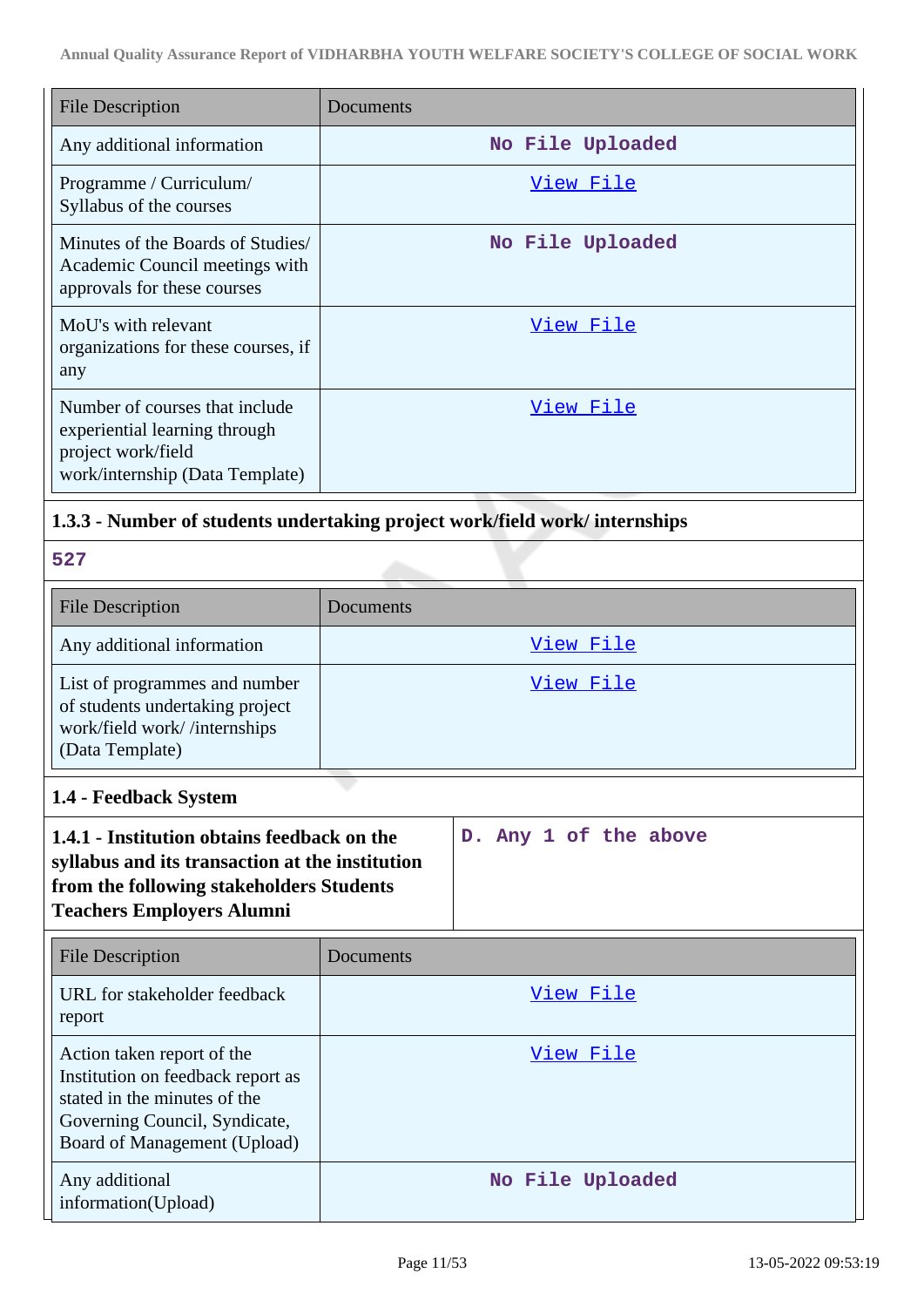# **1.4.2 - Feedback process of the Institution may be classified as follows**

**A. Feedback collected, analyzed and action taken and feedback available on website**

| <b>File Description</b>              | Documents                                                                              |
|--------------------------------------|----------------------------------------------------------------------------------------|
| Upload any additional<br>information | View File                                                                              |
| URL for feedback report              | https://vywscswamt.org/wp-content/uploads/20<br>20/07/SSS%20Report%202020-21%20PDF.pdf |

### **TEACHING-LEARNING AND EVALUATION**

### **2.1 - Student Enrollment and Profile**

### **2.1.1 - Enrolment Number Number of students admitted during the year**

### **2.1.1.1 - Number of sanctioned seats during the year**

#### **659**

| <b>File Description</b>                    | <b>Documents</b> |
|--------------------------------------------|------------------|
| Any additional information                 | View File        |
| Institutional data in prescribed<br>format | View File        |

**2.1.2 - Number of seats filled against seats reserved for various categories (SC, ST, OBC, Divyangjan, etc. as per applicable reservation policy during the year (exclusive of supernumerary seats)**

### **2.1.2.1 - Number of actual students admitted from the reserved categories during the year**

### **258**

| <b>File Description</b>                                          | <b>Documents</b> |
|------------------------------------------------------------------|------------------|
| Any additional information                                       | No File Uploaded |
| Number of seats filled against<br>seats reserved (Data Template) | View File        |

#### **2.2 - Catering to Student Diversity**

2.2.1 - The institution assesses the learning levels of the students and organizes special Programmes for advanced learners and slow learners

**This College is only social work college in district. Most of the students are admitted are from rural areas. College identifies slow,**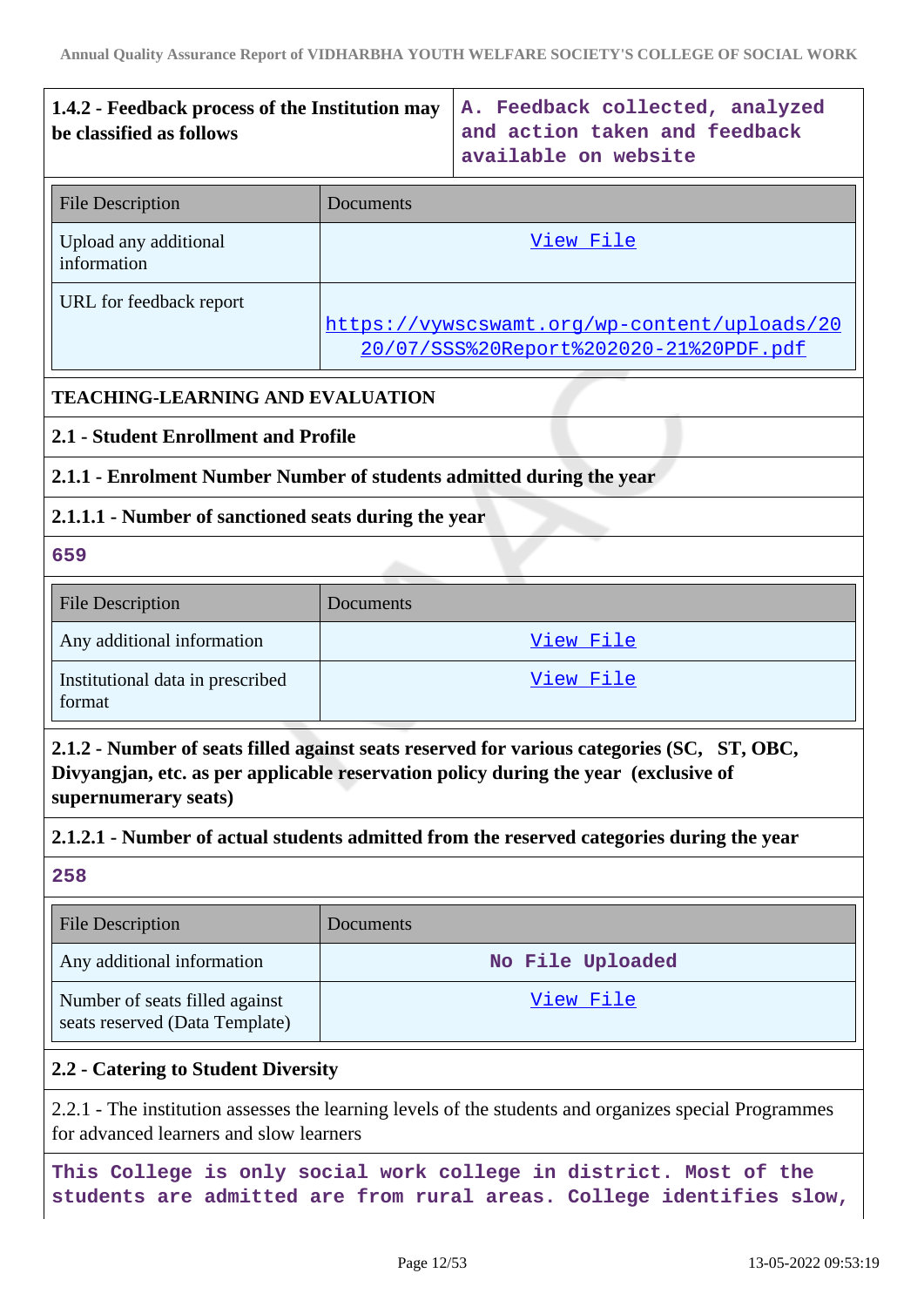**moderate and advance learners. College supports such students in various ways like each class has a dedicated class teacher and each student has been given a mentor in the form of field work supervisor/research guide. These students are guided through individual and group conferences. Students who are weak in English and other subject are taken extra classes. Programmes are organized like examination guidance, Seminar, Workshop, field visit, study tour, etc. For advance learners the special Programme such as the 27 meritorious students awards are given on the occasion of annual day. This motivates and inspires students for their future academic growth. For the slow learners the college teachers provide assignment, notes, study materials, remedial coaching and personal counseling. College also organizes students exchange programme for students but due to covid-19 it was not possible to organize this year. Students are encouraged for all round development because of the nature of course, so they are motivated to take part in various programmes, competition and field based and extension activities.**

| <b>File Description</b>              | Documents |
|--------------------------------------|-----------|
| Link for additional Information      | Nil       |
| Upload any additional<br>information | View File |

#### **2.2.2 - Student- Full time teacher ratio (Data for the latest completed academic year)**

Any additional information and the United States of the [View File](https://assessmentonline.naac.gov.in/storage/app/public/aqar/21038/21038_16_33.xlsx?1652458997)

| Number of Students      |           | Number of Teachers |
|-------------------------|-----------|--------------------|
| 659                     |           |                    |
| <b>File Description</b> | Documents |                    |

#### **2.3 - Teaching- Learning Process**

2.3.1 - Student centric methods, such as experiential learning, participative learning and problem solving methodologies are used for enhancing learning experiences

```
Experiential learning, participative learning: The College focuses
on experiential teaching learning techniques through online due to
covid-19 in 2020-21. Faculties used PPTs, Audio-Videos, online
teaching, recorded videos, webinars etc. College used licensed
```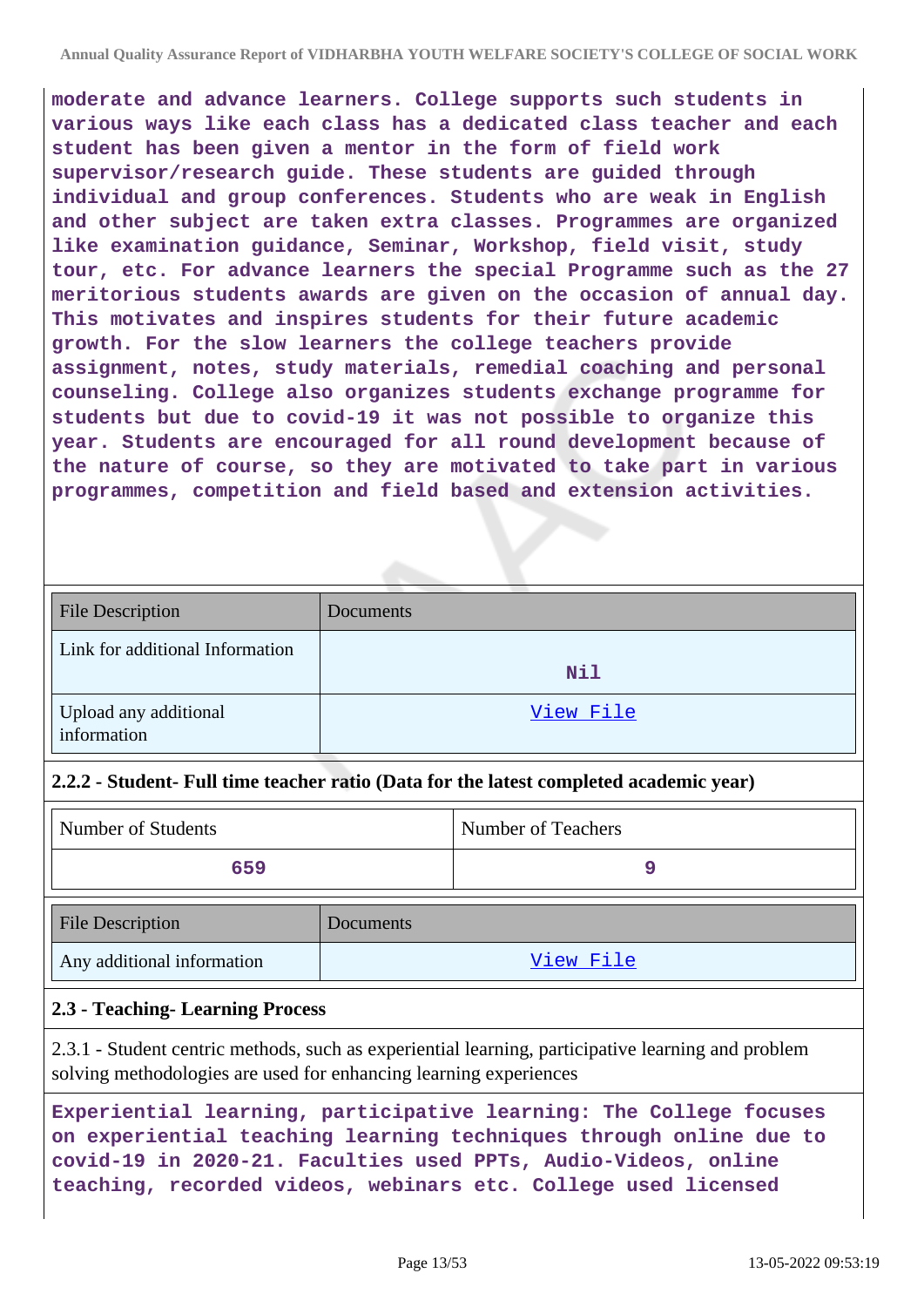**online platform like moodle and webex, zoom, google meet, google classroom etc. Various programmes such of academic and curricular activities were conducted during covid-19. College developed guideline for field work during Covid-19 and a workshop on the same were conducted at university level. College students completed field work activities during covid-19 period following all the guidelines given by government. Students submitted their reports online through emails, whats app and other online ways in this period. Thus students went through various experiences of experiential and participative learning methods. Students participated in various awareness programmes especially on Covid-19 and other important social issues.**

**Problem Solving Method: This method promotes critical thinking, creativity and scientific temperament and professional attitude. Students are expected to observe, understand,analyzes, find solution using social work knowledge, skills and attitude using various methods, techniques and strategies learned in classroom. Students submit various kinds of reports to the concern guides/ supervisors wherein they write down the plan, the process adopted, observation, evaluation and learning in the process.**

| <b>File Description</b>              | Documents |
|--------------------------------------|-----------|
| Upload any additional<br>information | View File |
| Link for additional information      | Nil       |

2.3.2 - Teachers use ICT enabled tools for effective teaching-learning process. Write description in maximum of 200 words

**During the latest academic year, the lockdown was deployed due to covid-19 by government. The college was closed down and it was not possible to conduct offline classes. Therefore all the teachers conducted online lectures, field work and research project meetings and examination by using online platform like Moodle, Webex, Zoom, Google classroom and Google form etc. Teachers and students made best use of social media for sharing information and resources related to academic and non academic information. The College has 4 LCD Projector for Presentation of students. ICT enabled teaching methodologies are being used by all faculty members of our college. Students are encouraged to prepare their reports using various media and ICT tools, students prepared ppts, video clips etc. in report. Reports are also submitted online. The college has ICT facilities in three class rooms and one projector is movable for field based**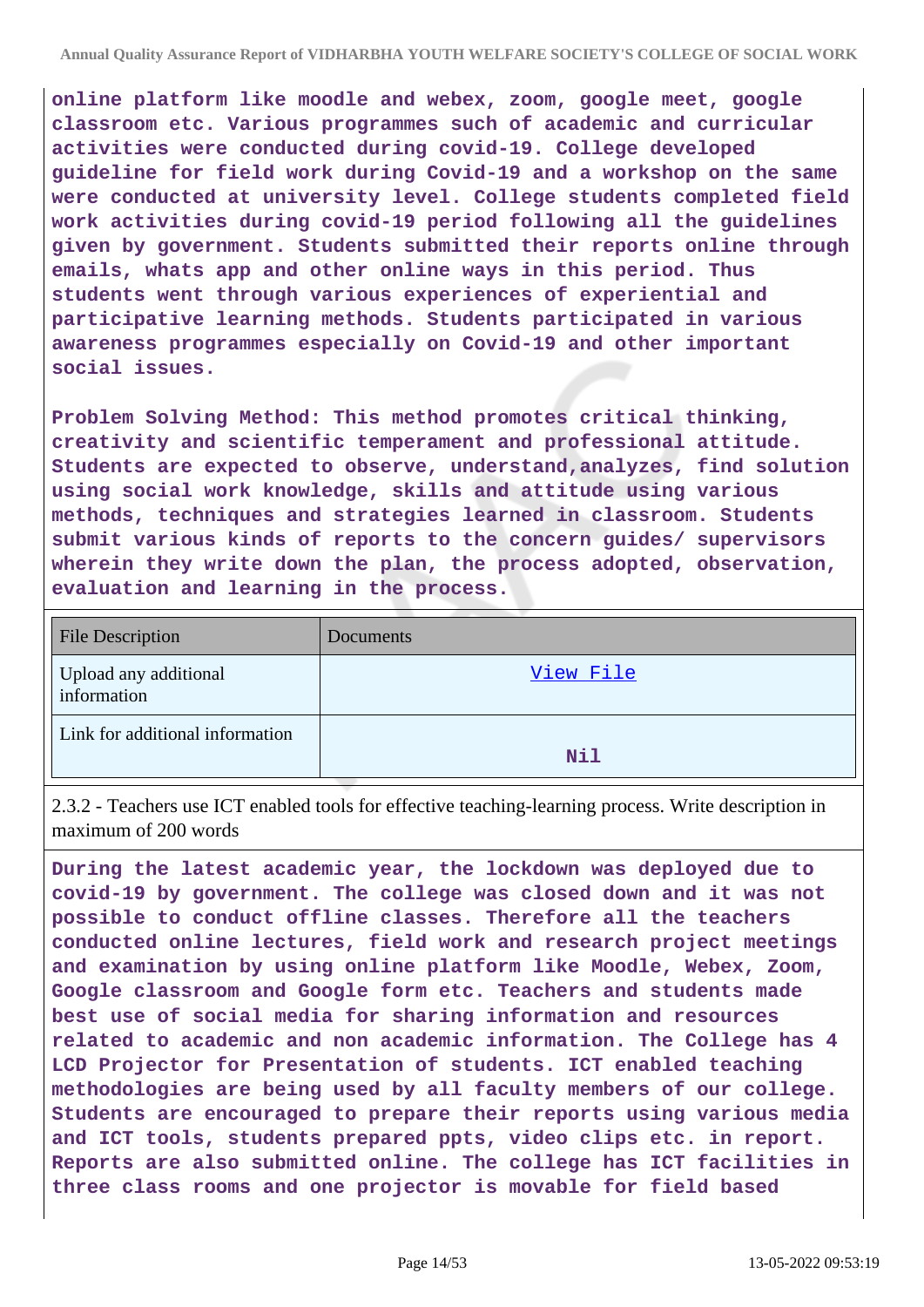# **programme. The college teachers effectively used ICT tools for effective teaching-learning through online platform as well as offline.**

| <b>File Description</b>                                                                                    | Documents |
|------------------------------------------------------------------------------------------------------------|-----------|
| Upload any additional<br>information                                                                       | View File |
| Provide link for webpage<br>describing the ICT enabled tools<br>for effective teaching-learning<br>process | Nil       |

**2.3.3 - Ratio of mentor to students for academic and other related issues (Data for the latest completed academic year )**

#### **2.3.3.1 - Number of mentors**

#### **9**

| <b>File Description</b>                                                   | Documents |
|---------------------------------------------------------------------------|-----------|
| Upload, number of students<br>enrolled and full time teachers on<br>roll. | View File |
| Circulars pertaining to assigning<br>mentors to mentees                   | View File |
| mentor/mentee ratio                                                       | View File |

# **2.4 - Teacher Profile and Quality**

#### **2.4.1 - Number of full time teachers against sanctioned posts during the year**

**9**

| <b>File Description</b>                                             | Documents |
|---------------------------------------------------------------------|-----------|
| Full time teachers and sanctioned<br>posts for year (Data Template) | View File |
| Any additional information                                          | View File |
| List of the faculty members<br>authenticated by the Head of HEI     | View File |

### **2.4.2 - Number of full time teachers with Ph. D. / D.M. / M.Ch. /D.N.B Superspeciality / D.Sc. / D.Litt. during the year (consider only highest degree for count)**

**2.4.2.1 - Number of full time teachers with Ph. D. / D.M. / M.Ch. /D.N.C Superspeciality / D.Sc.**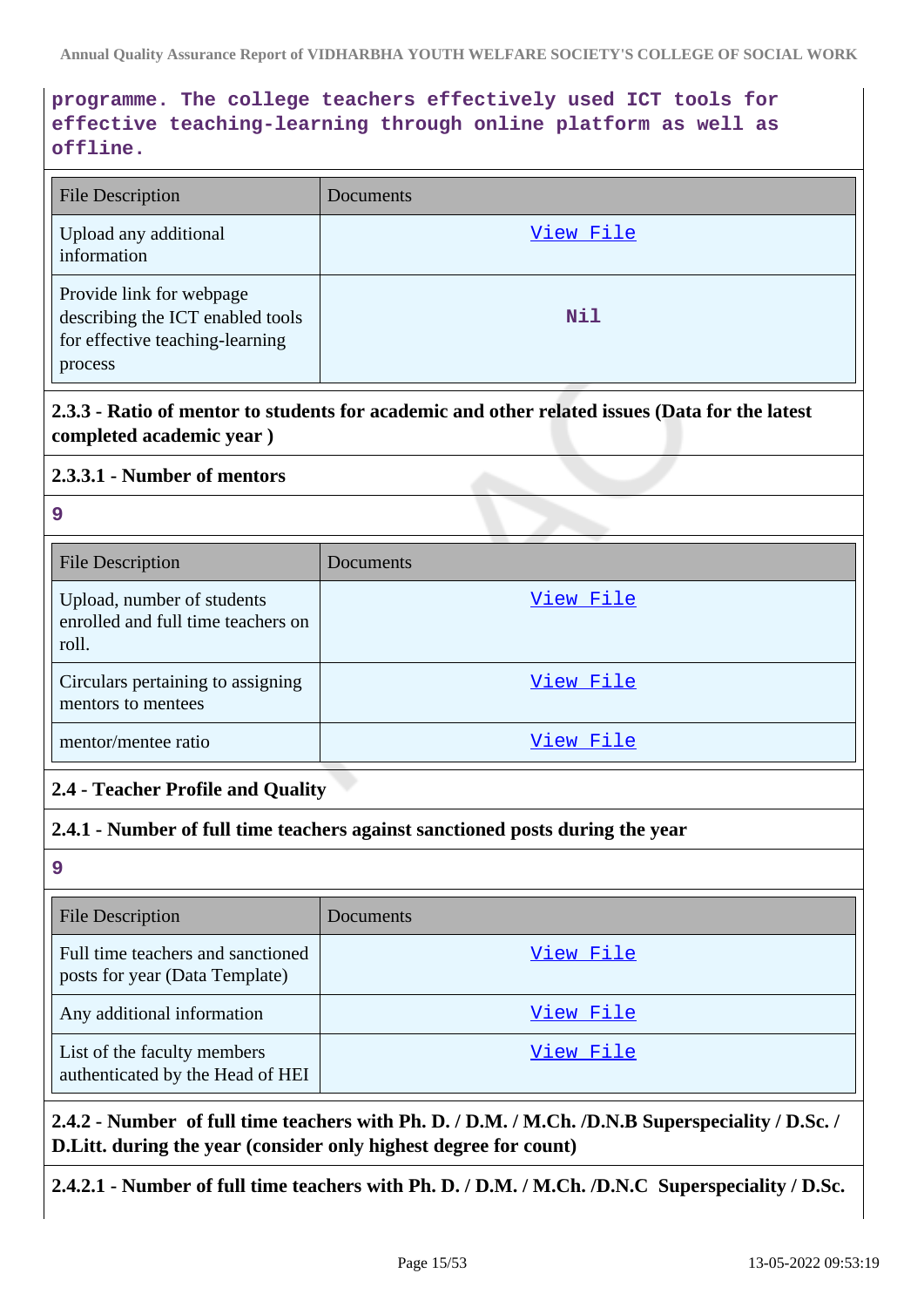### **/ D.Litt. during the year**

#### **7**

| <b>File Description</b>                                                                                                                                                              | Documents        |
|--------------------------------------------------------------------------------------------------------------------------------------------------------------------------------------|------------------|
| Any additional information                                                                                                                                                           | No File Uploaded |
| List of number of full time<br>teachers with Ph. D. $/$ D.M. $/$<br>M.Ch./ D.N.B Super specialty /<br>D.Sc. / D.Litt. and number of full<br>time teachers for year(Data<br>Template) | View File        |

### **2.4.3 - Number of years of teaching experience of full time teachers in the same institution (Data for the latest completed academic year)**

### **2.4.3.1 - Total experience of full-time teachers**

#### **125**

| <b>File Description</b>                                                                                 | Documents        |
|---------------------------------------------------------------------------------------------------------|------------------|
| Any additional information                                                                              | No File Uploaded |
| List of Teachers including their<br>PAN, designation, dept. and<br>experience details(Data<br>Template) | View File        |

#### **2.5 - Evaluation Process and Reforms**

2.5.1 - Mechanism of internal assessment is transparent and robust in terms of frequency and mode. Write description within 200 words.

**The college has performed internal evaluation process as per norms and guidelines of Sant Gadge Baba Amravati University, Amravati. The academic planning committee and examination committee prepared the internal theory and practical examination time table as per university examination circular. In advance it is communicated to students on WhatsApp group, notice board and distributed to each. Due to covid-19 pandemic lockdown the internal examination of odd and even semester (Academic year 2020-21) BSW, MSW, MA- Sociology courses were conducted in online mode through Google form. The internal theory and practical examination schedule were communicated to students on class wise separate WhatsApp group. The internal examinations were conducted by Google meet, webex as per time table. The internal examination marks are submitted by offline to university. All the internal marks (field work and research) were**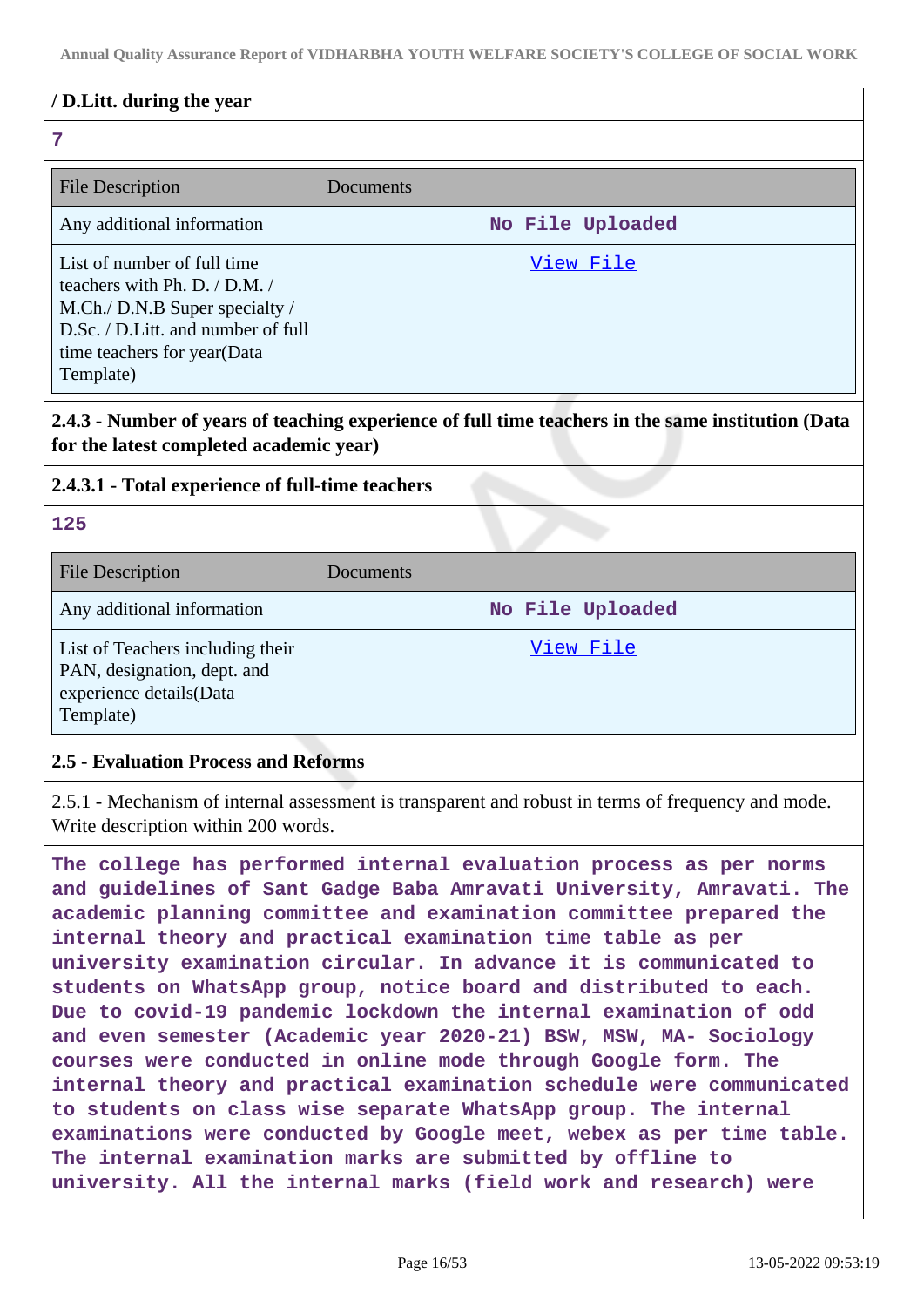**given by the assigned supervisors and guides as per the guideline and maintaining transparency. All the assignments also were submitted online and assessments were done fairly and the marks were filled and submitted on time.**

| <b>File Description</b>         | Documents |
|---------------------------------|-----------|
| Any additional information      | View File |
| Link for additional information | Nil       |

2.5.2 - Mechanism to deal with internal examination related grievances is transparent, time- bound and efficient

**The internal examination grievances such as marks entry problem, absence etc are firstly redressed by respected principal. The internal assessment like assignment submission, seminar, project, practical (Field work) and internal & external viva related problems are resolved at college level. But no such incident was happened in this year. The student internal marks are incorrectly entered or absences due to examination online portal server problem are resolved by college examination officer communicated to university examination section immediately. The grievances related to external examination like absence in paper, wrong mark entry, hall ticket issue, mistake in name and subject were resolved by college examination officer. In lockdown due to Covid-19 the external theory examination question papers were set at the university level and the examination was conducted at the college level. The question papers were sent from the university to the principal/examination officer mail and Google form link was created at college level. All subjects Google form link were created by examination cell and that link was shared to students as per time table through examination committee. Any technical issue such as net connectivity was resolved by examination committee. The students who were having some technical problems in the online examination from home were taken to the college and offline exam was taken following rules of Covid-19. Internal marks of research project, field work and assignment is given by concern guide, supervisor and subject teacher by maintaining the accuracy.**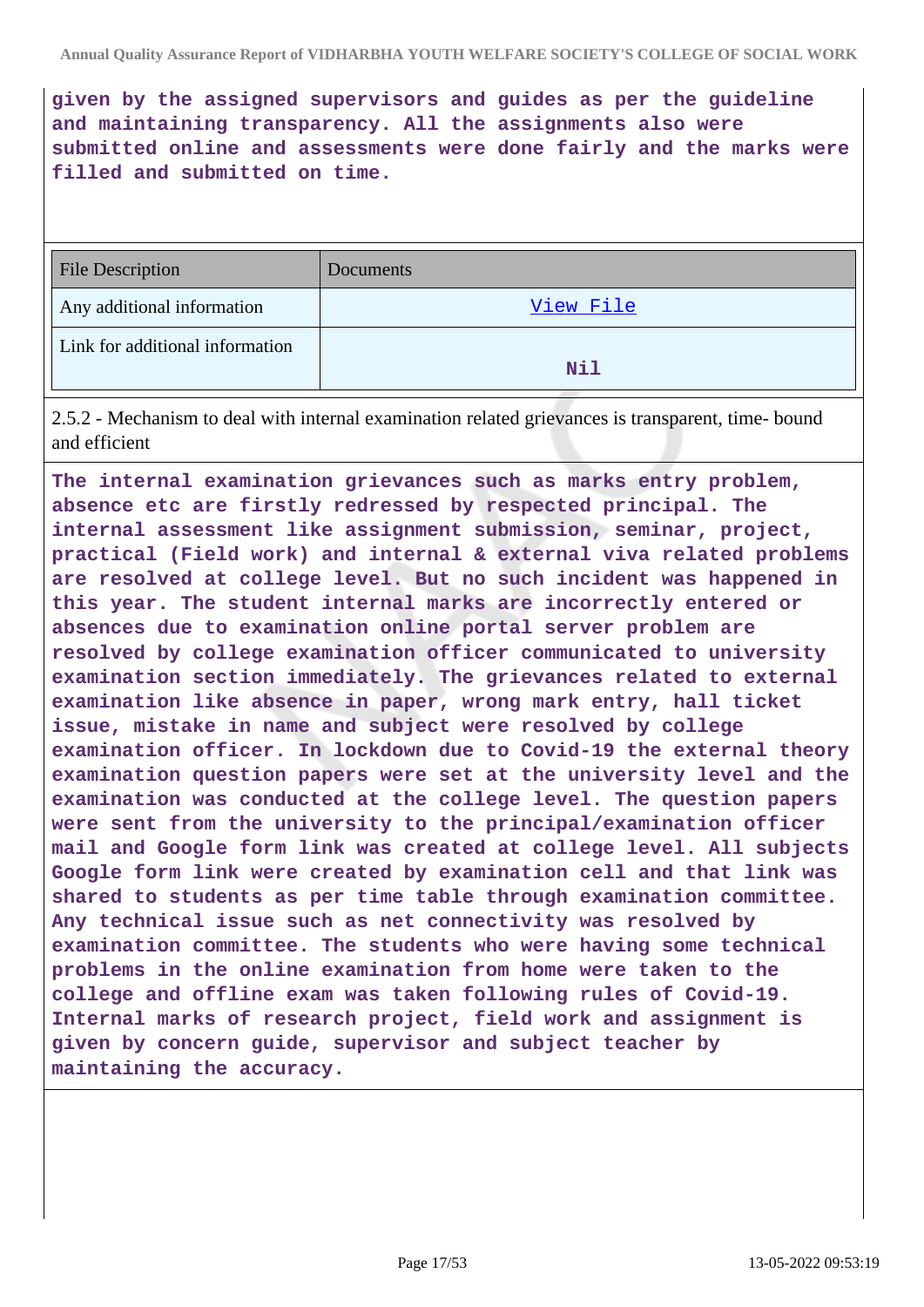| <b>File Description</b>         | Documents |
|---------------------------------|-----------|
| Any additional information      | View File |
| Link for additional information | Nil       |

#### **2.6 - Student Performance and Learning Outcomes**

2.6.1 - Teachers and students are aware of the stated Programme and course outcomes of the Programmes offered by the institution.

**The college is affiliated to Sant Gadge Baba Amravati University, Amravati and does follow the curriculum prescribed by the university time to time. The curriculum of each subject has been designed outcomes based. All Programme outcomes (POs) and course outcomes (COs) has been displayed on college website to aware for various stakeholders. The Programme outcomes and course outcomes are intimated to students and parents at time of admission in counseling. During the orientation programmes teachers provides the Programme outcomes and course outcomes and various opportunities after completion of Programme. The feedback of various stakeholders such as students and teacher were taken in each year about the curriculum and college faculties does changes and updates syllabus. Details of the Programme and course outcomes are displayed on college website and link is https://vywscswamt.org/wp-content/upload s/2020/07/Programme%20&%20Course%20Outcomes%202019-20.pdf**

| <b>File Description</b>                                 | Documents                                                                                                        |
|---------------------------------------------------------|------------------------------------------------------------------------------------------------------------------|
| Upload any additional<br>information                    | View File                                                                                                        |
| Paste link for Additional<br>information                | https://vywscswamt.org/wp-content/uploads/20<br>20/07/Programme%20&%20Course%20Outcomes%2020<br><u>19-20.pdf</u> |
| Upload COs for all courses<br>(exemplars from Glossary) | View File                                                                                                        |

2.6.2 - Attainment of Programme outcomes and course outcomes are evaluated by the institution.

**The method employed for the evaluations of program outcomes and course outcomes as given follows. The evaluation was carried out through internal and external examination results. The formative assessment process was carried out includes assignment, seminar, project, field work etc. The academic progress of students in this regard was monitored by each teacher. In summative assessment**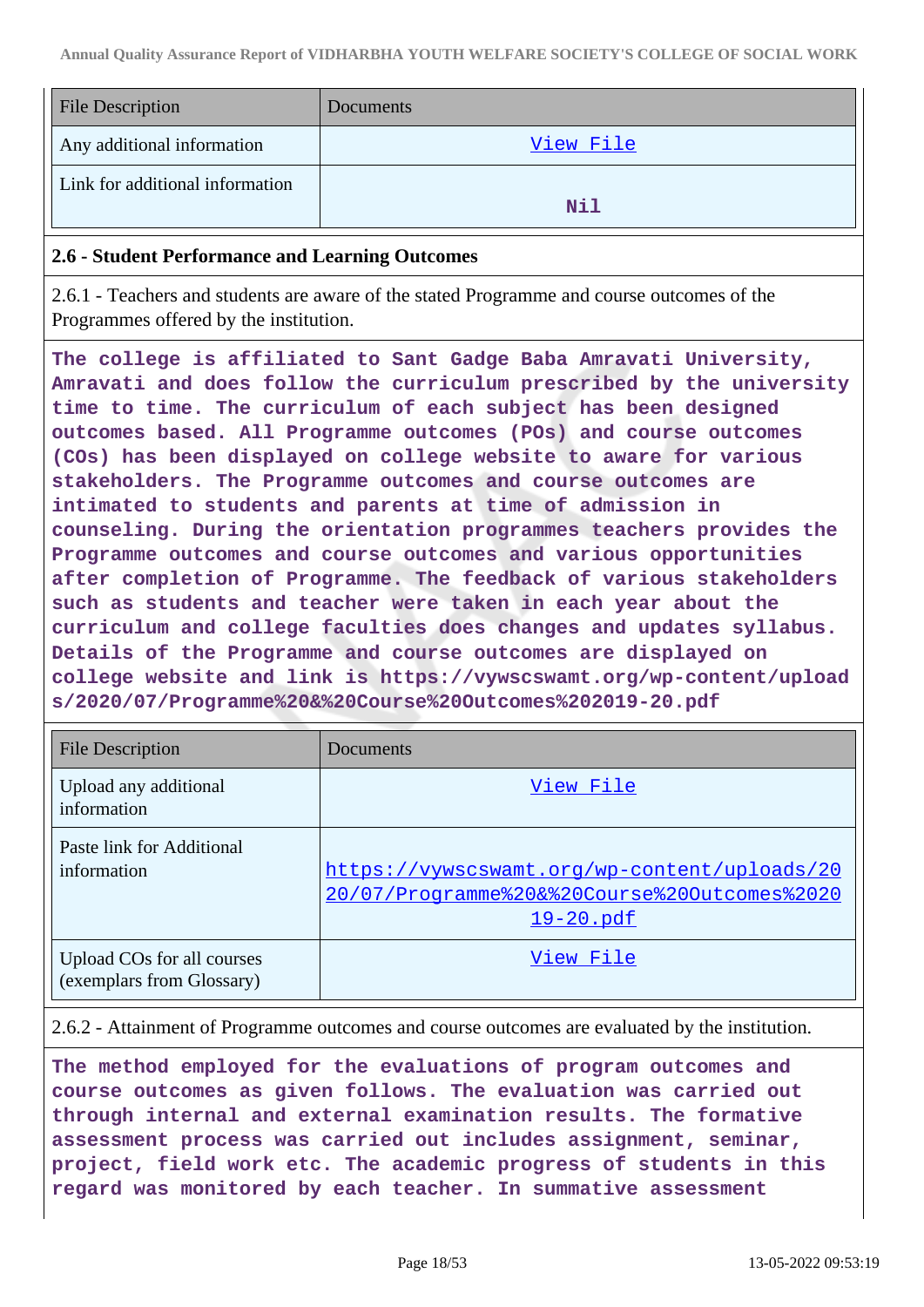**includes university theory examination and practical examination. Average attainment in direct method is equal to university examination (80%) + internal examination (20%). Indirect assessment method includes employability and progression to higher education. After result declaration college analyzed the result of students and intimated to improve in next examination. The college organizes various extension activities through NSS to get outcomes like social awareness, skill development and then evaluated by different methods. The Programme outcomes and course outcomes was evaluated through another method such as performance in co-curriculum, extension activity, and extra-curriculum activities. These activities include NSS and sport. The respective teachers are also observed the students' performance in these activities through observation and interaction with students. Other than these students satisfaction survey is conducted every year from students and corrective measures are taken to tackle the issues related if any.**

| <b>File Description</b>                  | Documents  |
|------------------------------------------|------------|
| Upload any additional<br>information     | View File  |
| Paste link for Additional<br>information | <b>Nil</b> |

# **2.6.3 - Pass percentage of Students during the year**

**2.6.3.1 - Total number of final year students who passed the university examination during the year**

**260**

| File Description                                                                                                            | Documents |
|-----------------------------------------------------------------------------------------------------------------------------|-----------|
| Upload list of Programmes and<br>number of students passed and<br>appeared in the final year<br>examination (Data Template) | View File |
| Upload any additional<br>information                                                                                        | View File |
| Paste link for the annual report                                                                                            | Nil       |

### **2.7 - Student Satisfaction Survey**

**2.7.1 - Student Satisfaction Survey (SSS) on overall institutional performance (Institution may design its own questionnaire) (results and details need to be provided as a weblink)**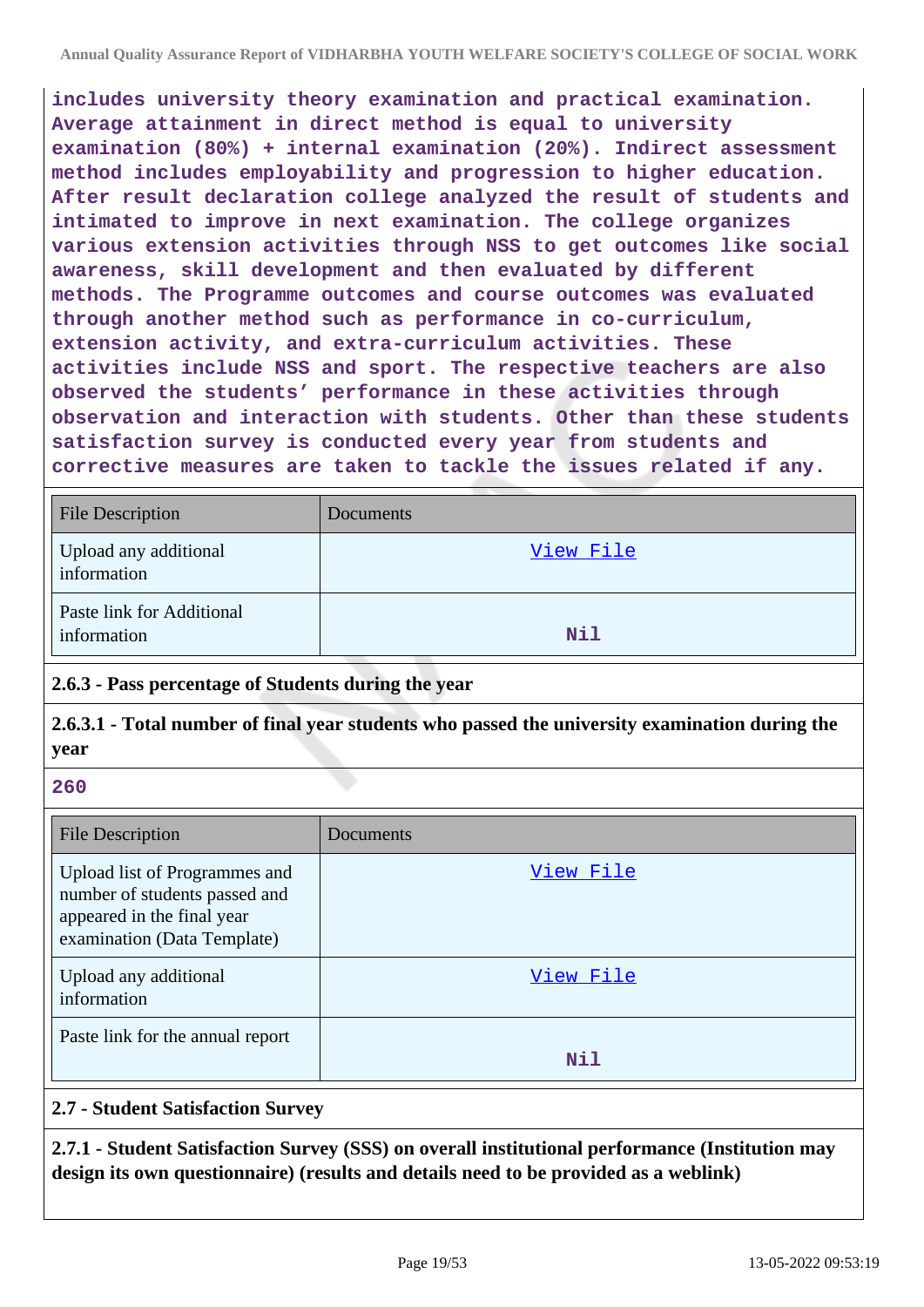[https://vywscswamt.org/wp](https://vywscswamt.org/wp-content/uploads/2020/07/SSS%20Report%202020-21%20PDF.pdf)[content/uploads/2020/07/SSS%20Report%202020-21%20PDF.pdf](https://vywscswamt.org/wp-content/uploads/2020/07/SSS%20Report%202020-21%20PDF.pdf)

### **RESEARCH, INNOVATIONS AND EXTENSION**

**3.1 - Resource Mobilization for Research**

**3.1.1 - Grants received from Government and non-governmental agencies for research projects / endowments in the institution during the year (INR in Lakhs)**

**3.1.1.1 - Total Grants from Government and non-governmental agencies for research projects / endowments in the institution during the year (INR in Lakhs)**

**00**

| <b>File Description</b>                                                              | Documents        |
|--------------------------------------------------------------------------------------|------------------|
| Any additional information                                                           | No File Uploaded |
| e-copies of the grant award<br>letters for sponsored research<br>projects/endowments | No File Uploaded |
| List of endowments / projects<br>with details of grants (Data<br>Template)           | View File        |

**3.1.2 - Number of departments having Research projects funded by government and non government agencies during the year**

**3.1.2.1 - Number of departments having Research projects funded by government and nongovernment agencies during the year**

**00**

| File Description                                                 | Documents        |
|------------------------------------------------------------------|------------------|
| List of research projects and<br>funding details (Data Template) | View File        |
| Any additional information                                       | No File Uploaded |
| Supporting document from<br><b>Funding Agency</b>                | No File Uploaded |
| Paste link to funding agency<br>website                          | Nil              |

**3.1.3 - Number of Seminars/conferences/workshops conducted by the institution during the year**

**3.1.3.1 - Total number of Seminars/conferences/workshops conducted by the institution during the year**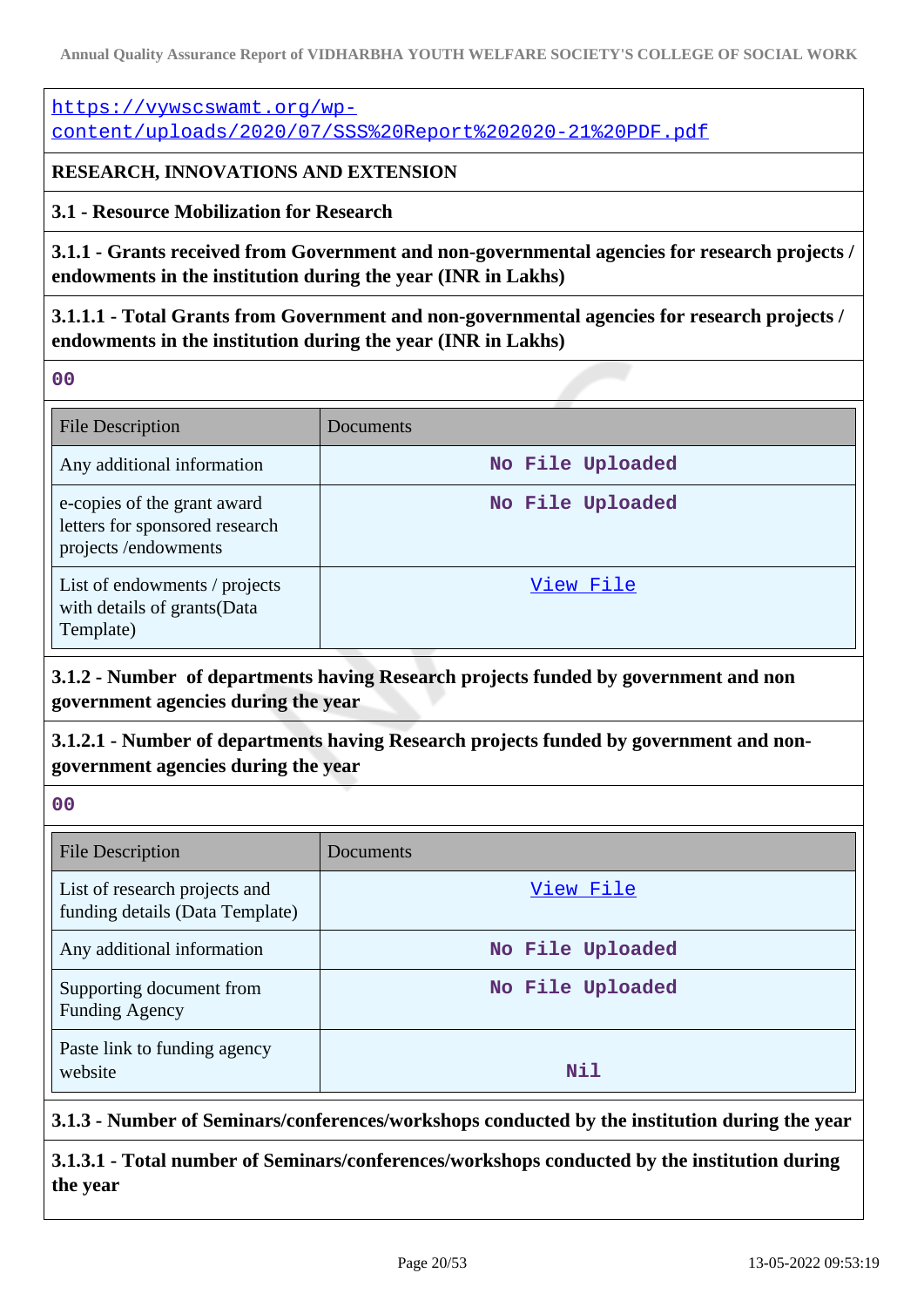| 09                                                                   |                  |
|----------------------------------------------------------------------|------------------|
| <b>File Description</b>                                              | Documents        |
| Report of the event                                                  | No File Uploaded |
| Any additional information                                           | No File Uploaded |
| List of workshops/seminars<br>during last 5 years (Data<br>Template) | View File        |

### **3.2 - Research Publications and Awards**

**3.2.1 - Number of papers published per teacher in the Journals notified on UGC website during the year**

### **3.2.1.1 - Number of research papers in the Journals notified on UGC website during the year**

**01**

| <b>File Description</b>                                                                                     | Documents        |
|-------------------------------------------------------------------------------------------------------------|------------------|
| Any additional information                                                                                  | No File Uploaded |
| List of research papers by title,<br>author, department, name and<br>year of publication (Data<br>Template) | View File        |

**3.2.2 - Number of books and chapters in edited volumes/books published and papers published in national/ international conference proceedings per teacher during the year**

**3.2.2.1 - Total number of books and chapters in edited volumes/books published and papers in national/ international conference proceedings during the year**

**01**

| <b>File Description</b>                                                      | <b>Documents</b> |
|------------------------------------------------------------------------------|------------------|
| Any additional information                                                   | No File Uploaded |
| List books and chapters edited<br>volumes/books published (Data<br>Template) | View File        |

#### **3.3 - Extension Activities**

3.3.1 - Extension activities are carried out in the neighborhood community, sensitizing students to social issues, for their holistic development, and impact thereof during the year

**In the collabration with Sant Gadgebaba Study Centre, SGBAU,**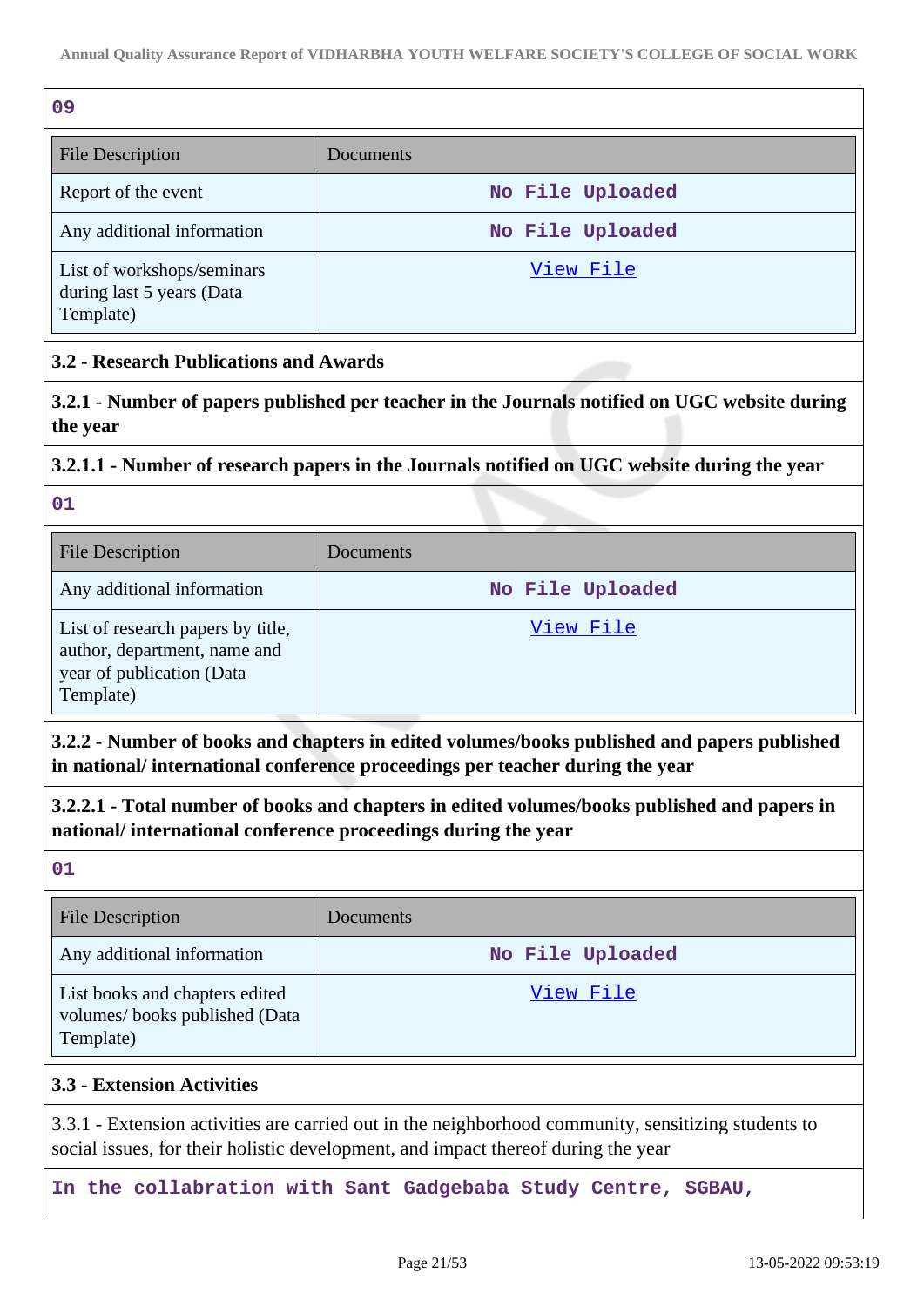**Amravati & college of social work badnera. one seminar is arragned. The theme of the programme was the role of young people in the development of the nation. Dr. Ambadasji Mohite address on the behalf of this programe to the youth he told that in the development of the nation. Youth plays a emineral role youth is the piller of the nation. Also the chief guest of this programme was Mr. Chitaranjan sarangi founder president of Tapobhumi Bhuvneshwar orisa he address to the people and also told that India is known as youth generation.**

**The students are exposed to cross-cutting issues, through rallies, street plays and webinarsincluding care of the young, old, Marginaliesed and weak. Health and hygiene, Gender sensitization,emergencies, environmental consciousness and values are also imbibed and strengthened forredressal at societal level. Various commemorative days, weeks and fortnights increase awarenessof students towards society. Talks Government officers and NGO workers supplemented by exposure toreal life situations is through activities of various Cells and associations. Blood donation campsare regularly organized. Extension during COVID is being carried out online through webinars for students,encompassing diverse social topics. They have made students more aware and responsible. Studentshave participated in the webinars by planning and anchoring, adding to their holistic development through these activities as theyprogress through the various programs.**

| <b>File Description</b>                  | Documents |
|------------------------------------------|-----------|
| Paste link for additional<br>information | Nil       |
| Upload any additional<br>information     | View File |

**3.3.2 - Number of awards and recognitions received for extension activities from government / government recognized bodies during the year**

**3.3.2.1 - Total number of awards and recognition received for extension activities from Government/ government recognized bodies during the year**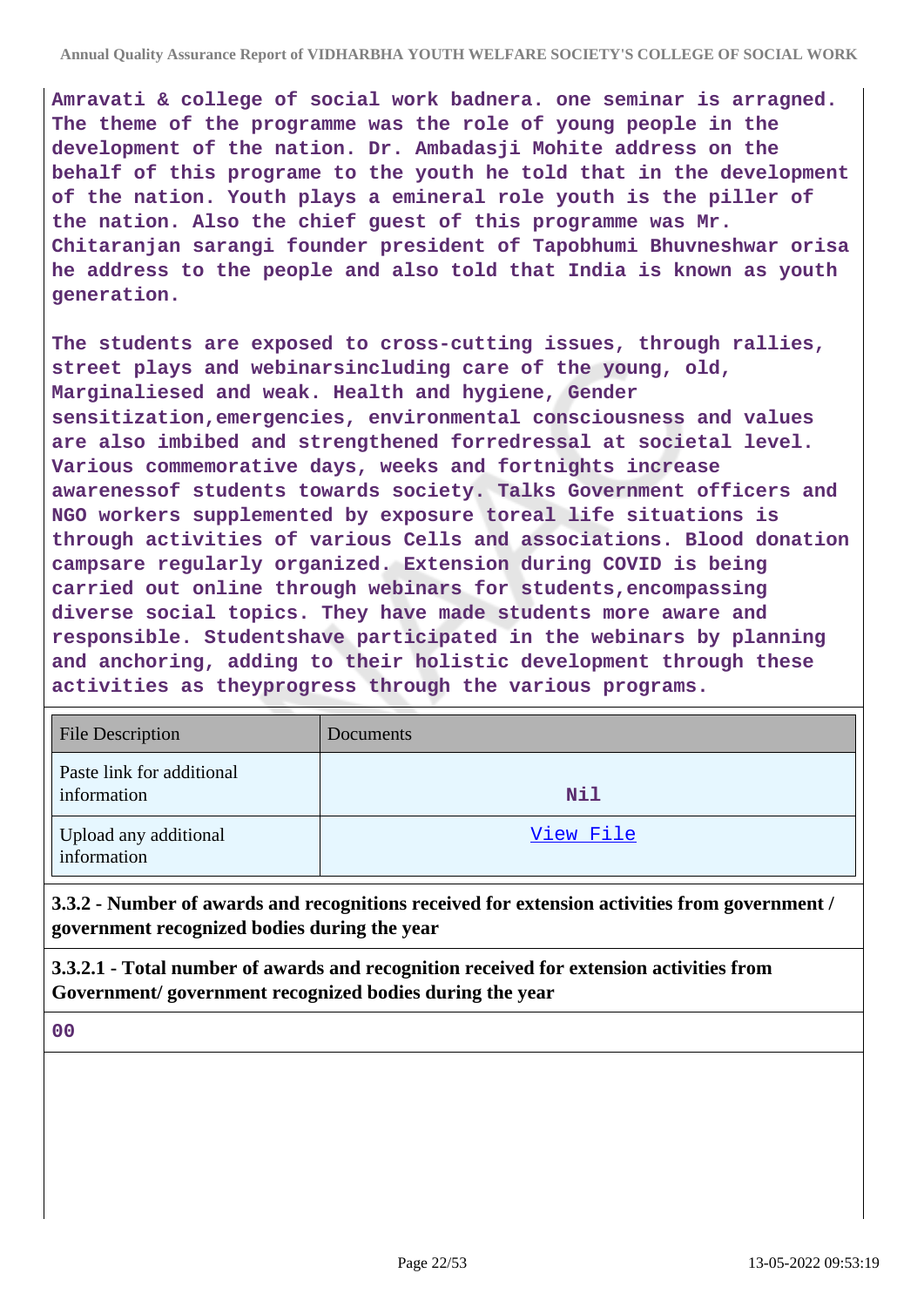| <b>File Description</b>                                                       | <b>Documents</b> |
|-------------------------------------------------------------------------------|------------------|
| Any additional information                                                    | No File Uploaded |
| Number of awards for extension<br>activities in last 5 year(Data<br>Template) | View File        |
| e-copy of the award letters                                                   | No File Uploaded |

**3.3.3 - Number of extension and outreach programs conducted by the institution through NSS/NCC/Red cross/YRC etc., ( including the programmes such as Swachh Bharat, AIDS awareness, Gender issues etc. and/or those organized in collaboration with industry, community and NGOs ) during the year**

**3.3.3.1 - Number of extension and outreach Programs conducted in collaboration with industry, community and Non- Government Organizations through NSS/ NCC/ Red Cross/ YRC etc., during the year**

#### **09**

| <b>File Description</b>                                                                                                       | Documents        |
|-------------------------------------------------------------------------------------------------------------------------------|------------------|
| Reports of the event organized                                                                                                | No File Uploaded |
| Any additional information                                                                                                    | No File Uploaded |
| Number of extension and<br>outreach Programmes conducted<br>with industry, community etc for<br>the last year (Data Template) | View File        |

**3.3.4 - Number of students participating in extension activities at 3.3.3. above during the year**

**3.3.4.1 - Total number of Students participating in extension activities conducted in collaboration with industry, community and Non- Government Organizations through NSS/ NCC/ Red Cross/ YRC etc., during the year**

#### **00**

| <b>File Description</b>                                                                              | Documents        |
|------------------------------------------------------------------------------------------------------|------------------|
| Report of the event                                                                                  | No File Uploaded |
| Any additional information                                                                           | No File Uploaded |
| Number of students participating<br>in extension activities with Govt.<br>or NGO etc (Data Template) | View File        |

### **3.4 - Collaboration**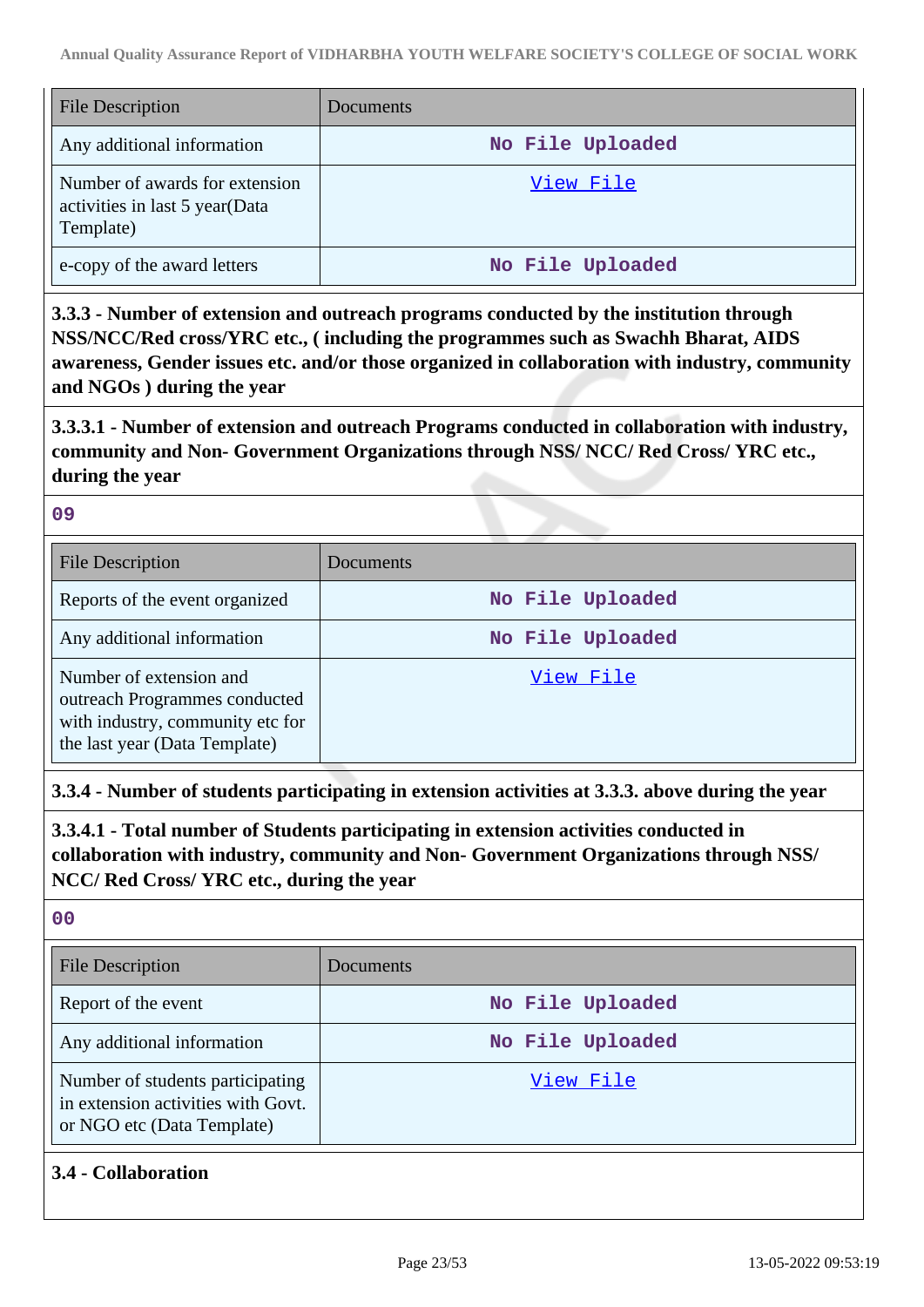# **3.4.1 - The Institution has several collaborations/linkages for Faculty exchange, Student exchange, Internship, Field trip, On-the- job training, research etc during the year**

**00**

| <b>File Description</b>                                                               | Documents        |
|---------------------------------------------------------------------------------------|------------------|
| e-copies of linkage related<br>Document                                               | No File Uploaded |
| Details of linkages with<br>institutions/industries for<br>internship (Data Template) | View File        |
| Any additional information                                                            | No File Uploaded |

### **3.4.2 - Number of functional MoUs with national and international institutions, universities, industries, corporate houses etc. during the year**

**3.4.2.1 - Number of functional MoUs with Institutions of national, international importance, other universities, industries, corporate houses etc. during the year**

**01**

| File Description                                                                                                                    | Documents        |
|-------------------------------------------------------------------------------------------------------------------------------------|------------------|
| e-Copies of the MoUs with<br>institution./industry/corporate<br>houses                                                              | No File Uploaded |
| Any additional information                                                                                                          | No File Uploaded |
| Details of functional MoUs with<br>institutions of national,<br>international importance, other<br>universities etc during the year | View File        |

### **INFRASTRUCTURE AND LEARNING RESOURCES**

### **4.1 - Physical Facilities**

4.1.1 - The Institution has adequate infrastructure and physical facilities for teaching- learning. viz., classrooms, laboratories, computing equipment etc.

**College has spread in own 2.5 acre in campus areas. There are 9 classrooms,4 classrooms with LCD facilities & 1 Seminar hall with ICT facilities 1 staff rooms, wifi facility is available. There is an open-air stage and store rooms.**

**Basic amenities on college premises include separate stsff and student parking, canting, drinking water coolers, first-aid, CCTV**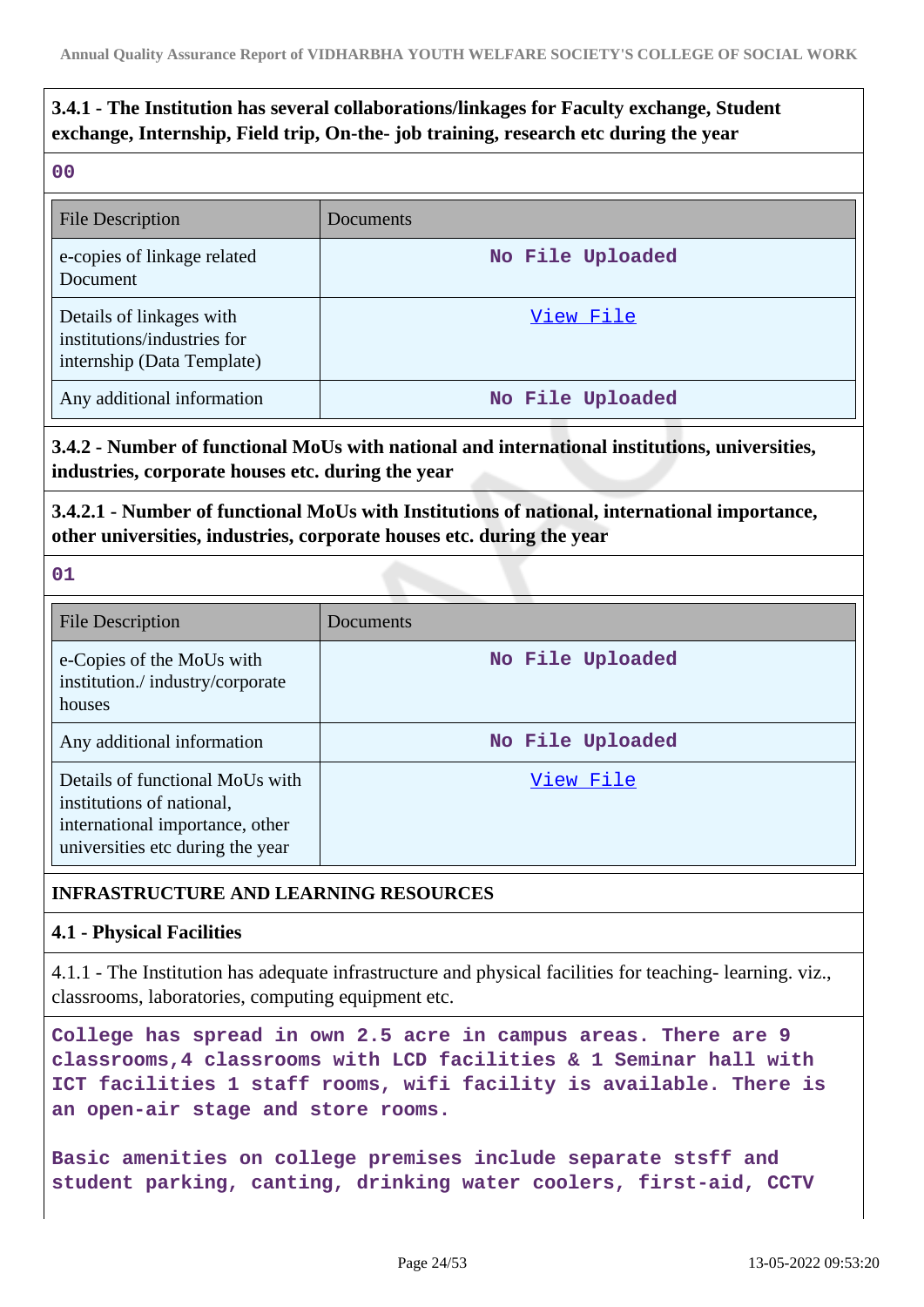**cameras for security, fire safety and separate washroom for security, fire safety and separate washroom for men,ladies girl's common room.**

**The office has cloud-based CMS. The fully computerized library uses LIBMAN software and is well equipped with a stack – room, reading hall and Network resource centre. It's collection of books and resources, There is optimal use of infra structure.**

**MIS system : College has legal MIS system in office work like admission Student list, Accounting etc. Records has been maintained through software, We use ERP software prepare student statistics various other data using computers and also upload it on various government, various notices & other work related to college library using computers & maintain its backups.**

| <b>File Description</b>                  | <b>Documents</b>                                                |
|------------------------------------------|-----------------------------------------------------------------|
| Upload any additional<br>information     | View File                                                       |
| Paste link for additional<br>information | https://vywscswamt.org/wp-<br>content/uploads/2020/07/4.1.1.pdf |

4.1.2 - The Institution has adequate facilities for cultural activities, sports, games (indoor, outdoor), gymnasium, yoga centre etc.

**Our College has adequate facilities for cultural activities, the activities are conducted in the seminar hall as per need. Sports ground is available where volleyball, cricket, badmintom, kabbaddi, kho-kho etc. games are played. We have seperate Yoga Centre, Yoga Day is celebrated every year. This year we could not organise any of such events due to pendamic and lockdown. Sports department is dedicated to sports activities programme but this year postponed due to the covide- 19. Our college students take part in youth festival and annual day celebration, they also take part in various camps, field work work activities (compulsoty) whrere they perform various street plays and songs which boost their skills in the area. But due to Covid-19 this year students could not take part in these activities.**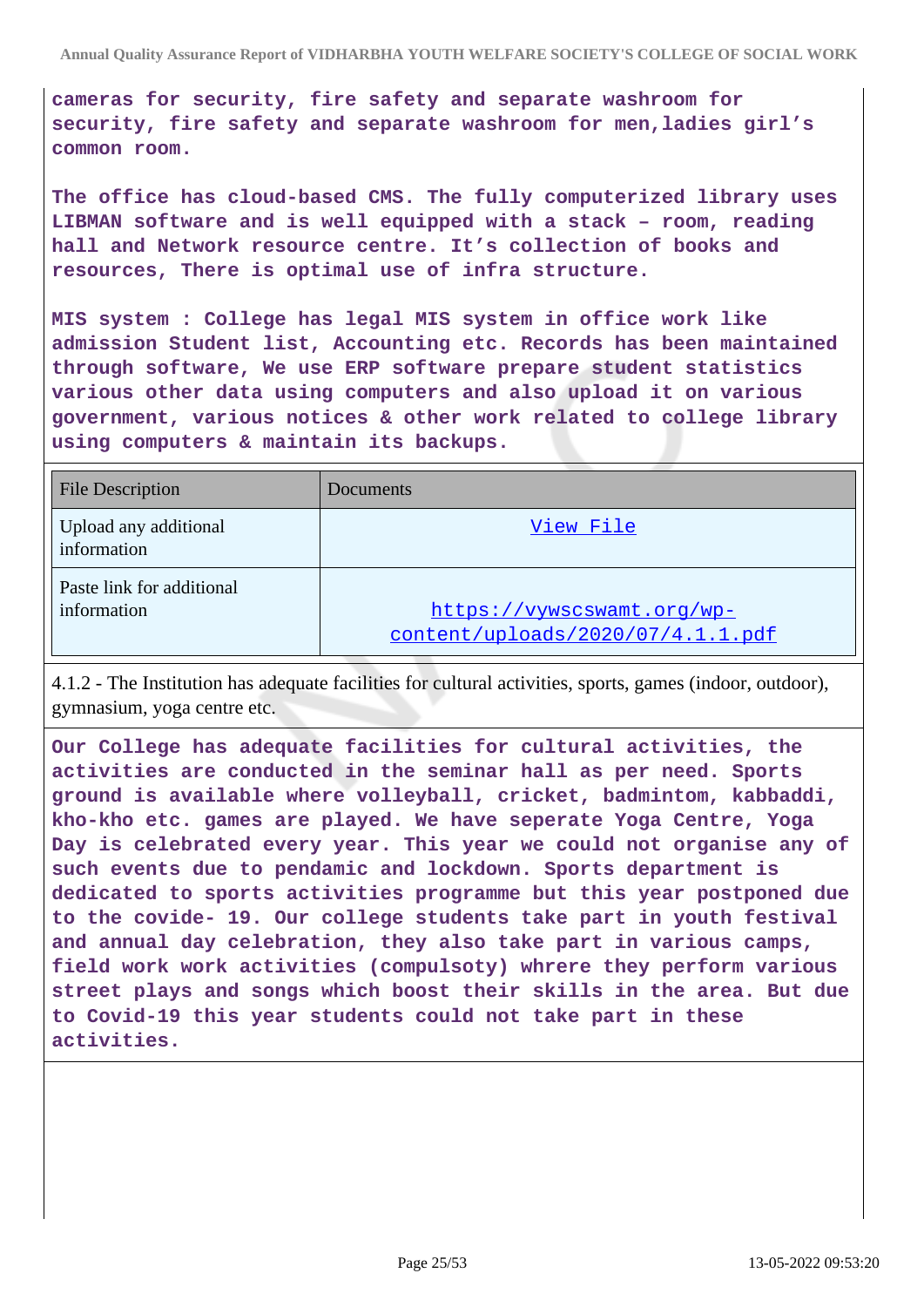| <b>File Description</b>                  | Documents                                                       |
|------------------------------------------|-----------------------------------------------------------------|
| Upload any additional<br>information     | View File                                                       |
| Paste link for additional<br>information | https://vywscswamt.org/wp-<br>content/uploads/2020/07/4.1.2.pdf |

### **4.1.3 - Number of classrooms and seminar halls with ICT- enabled facilities such as smart class, LMS, etc.**

**04**

### **4.1.3.1 - Number of classrooms and seminar halls with ICT facilities**

**04**

| <b>File Description</b>                                                                                   | Documents                                                       |
|-----------------------------------------------------------------------------------------------------------|-----------------------------------------------------------------|
| Upload any additional<br>information                                                                      | View File                                                       |
| Paste link for additional<br>information                                                                  | https://vywscswamt.org/wp-<br>content/uploads/2020/07/4.1.3.pdf |
| <b>Upload Number of classrooms</b><br>and seminar halls with ICT<br>enabled facilities (Data<br>Template) | View File                                                       |

**4.1.4 - Expenditure, excluding salary for infrastructure augmentation during the year (INR in Lakhs)**

**4.1.4.1 - Expenditure for infrastructure augmentation, excluding salary during the year (INR in lakhs)**

### **16.12**

| <b>File Description</b>                                                                            | Documents        |
|----------------------------------------------------------------------------------------------------|------------------|
| Upload any additional<br>information                                                               | No File Uploaded |
| Upload audited utilization<br>statements                                                           | View File        |
| <b>Upload Details of budget</b><br>allocation, excluding salary<br>during the year (Data Template) | View File        |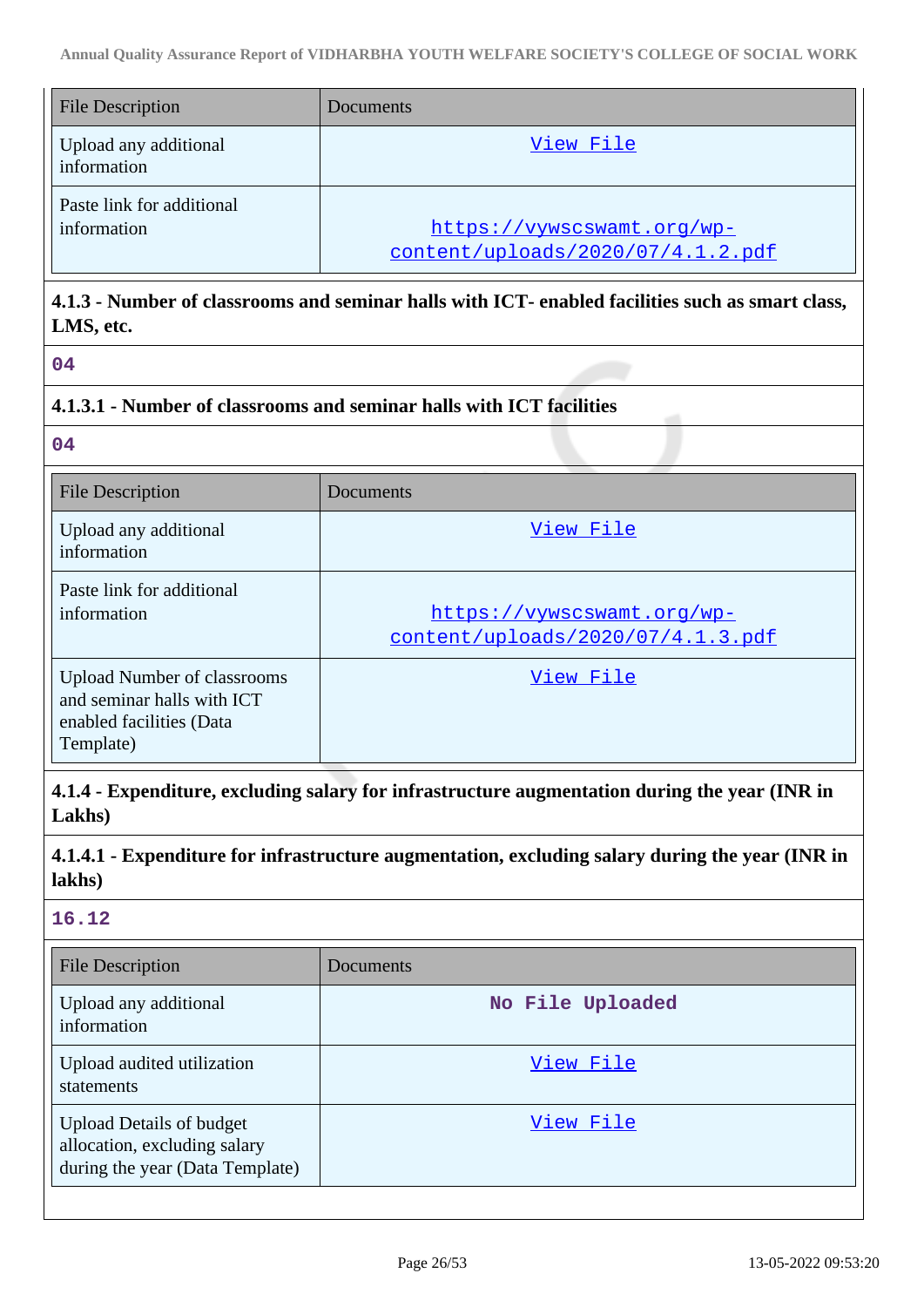### **4.2 - Library as a Learning Resource**

4.2.1 - Library is automated using Integrated Library Management System (ILMS)

**College of Social Work Badnera library occupies a place of pride having 2700 sq.mts. Built up area and it is an essential component of the institute's outstanding and education mission. The mission of the CSW library is to facilitate creation of new knowledge through acquisition, Organization & Dissemination of Information and providing effective & efficient services to users.**

**The college of social work library is fully computerized and barcoded. Library has LIBMAN software for various uses.**

**Circulation of the library books stocks items, including issue and return of the book by student and staff is also entirely computerized. Library also OPAC facility. The library has total collection 12555 books. Text Book 8930 reference book 797 and other books 3625, Competitive examination like UPSC /MPSC /NET – SET etc. Our reading room is the sitting capacity of about 50 student. Which has collection of old Question paper, Syllabus, Downloaded e-book etc. Reprography service is available.**

**The college of social work library having 12555 books for use of students & faculty. The College library is having enough space for stack room, ridding room Display of magazine / Journal and Issue & return Counters and the students are having better access. It maintain separets collection of reference books, Bound volume, proceeding of seminar and conference, cassettes and compact discs.**

**Library connected with internet broad band connection & wifi connection. There are also 28 periodicals purchase during the last year. Some faculty on their Birthday donated books to library.**

| <b>File Description</b>                                                                                                                                                               | Documents |                                                                 |
|---------------------------------------------------------------------------------------------------------------------------------------------------------------------------------------|-----------|-----------------------------------------------------------------|
| Upload any additional<br>information                                                                                                                                                  |           | View File                                                       |
| Paste link for Additional<br>Information                                                                                                                                              |           | https://vywscswamt.org/wp-<br>content/uploads/2020/07/4.2.1.pdf |
| 4.2.2 - The institution has subscription for the<br>following e-resources e-journals e-<br>ShodhSindhu Shodhganga Membership e-<br><b>books Databases Remote access toe-resources</b> |           | D. Any 1 of the above                                           |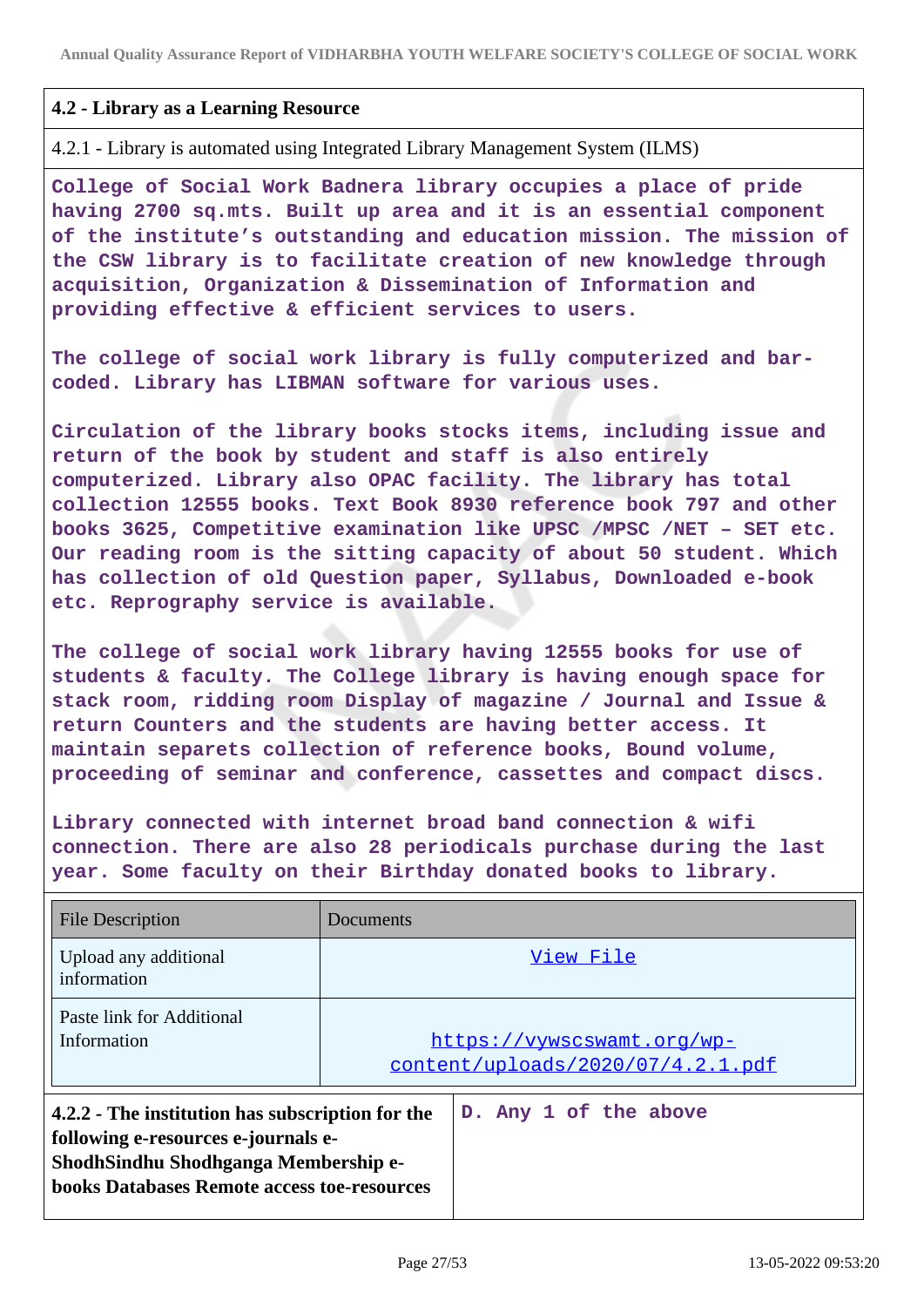| <b>File Description</b>                                                                                       | Documents        |
|---------------------------------------------------------------------------------------------------------------|------------------|
| Upload any additional<br>information                                                                          | No File Uploaded |
| Details of subscriptions like e-<br>journals, e-Shodh Sindhu,<br>Shodhganga Membership etc<br>(Data Template) | View File        |

### **4.2.3 - Expenditure for purchase of books/e-books and subscription to journals/e- journals during the year (INR in Lakhs)**

# **4.2.3.1 - Annual expenditure of purchase of books/e-books and subscription to journals/ejournals during the year (INR in Lakhs)**

### **0.92**

| <b>File Description</b>                                                                                                       | Documents        |
|-------------------------------------------------------------------------------------------------------------------------------|------------------|
| Any additional information                                                                                                    | No File Uploaded |
| Audited statements of accounts                                                                                                | View File        |
| Details of annual expenditure for<br>purchase of books/e-books and<br>journals/e- journals during the<br>year (Data Template) | <u>View File</u> |

### **4.2.4 - Number per day usage of library by teachers and students ( foot falls and login data for online access) (Data for the latest completed academic year)**

### **4.2.4.1 - Number of teachers and students using library per day over last one year**

**768**

| <b>File Description</b>                              | <b>Documents</b> |
|------------------------------------------------------|------------------|
| Any additional information                           | View File        |
| Details of library usage by<br>teachers and students | View File        |

### **4.3 - IT Infrastructure**

4.3.1 - Institution frequently updates its IT facilities including Wi-Fi

**IT facilities are regularly updated college has internet ,connections, broadband and Office is also automated with cloud based CMS software, online payment have been added. The process of admission, salaries, scholarship is computerized.**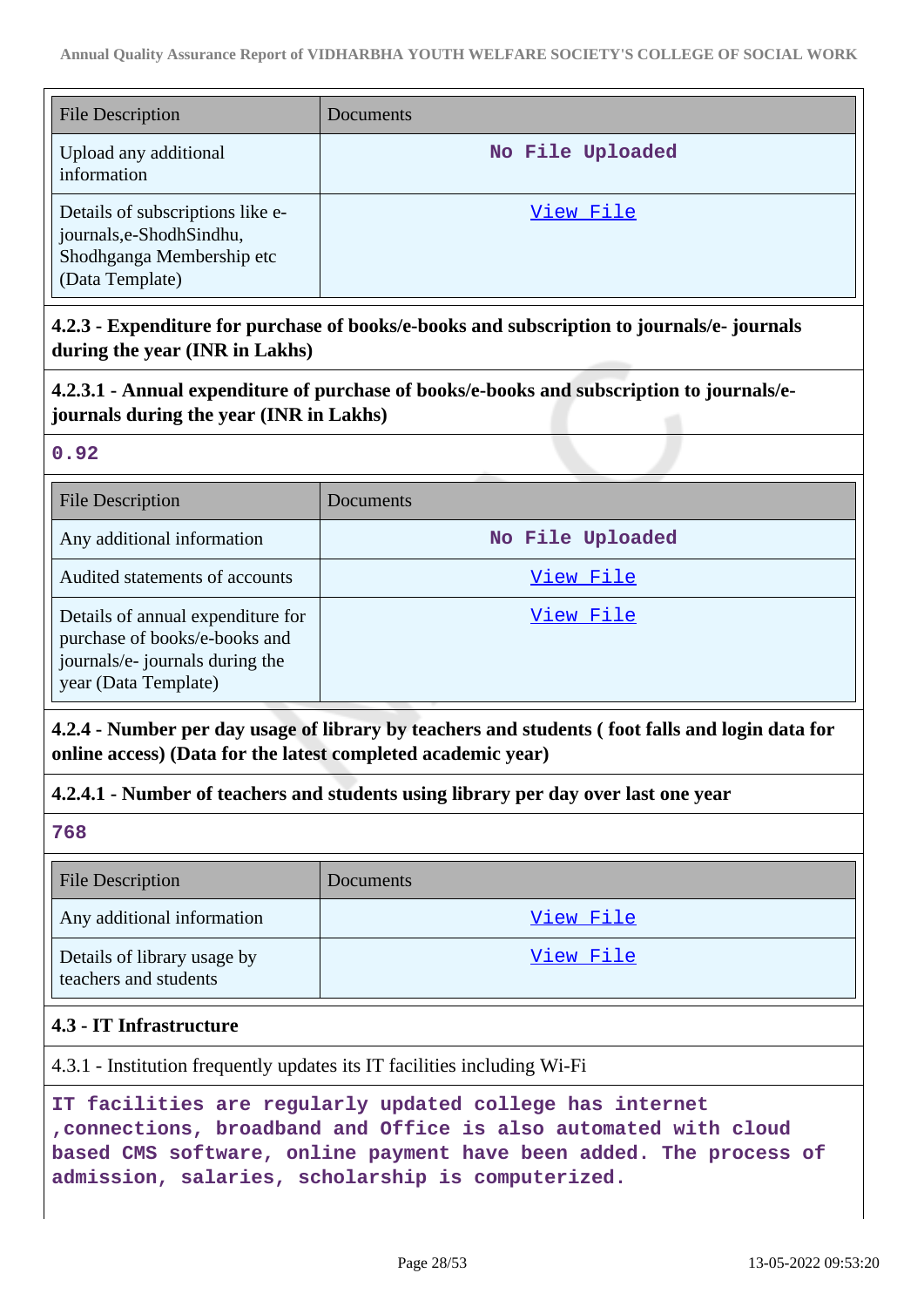**The college has a dynamic website, providing all the necessary information Wi-Fi was installed in the entire college.**

**During lockdown period institution has upgraded its teaching to online mode using Microsoft team & Google suite.**

| <b>File Description</b>                  | Documents                                                       |
|------------------------------------------|-----------------------------------------------------------------|
| Upload any additional<br>information     | View File                                                       |
| Paste link for additional<br>information | https://vywscswamt.org/wp-<br>content/uploads/2020/07/4.1.1.pdf |

### **4.3.2 - Number of Computers**

| m. |  |  |
|----|--|--|
|    |  |  |

| <b>File Description</b>              | Documents |
|--------------------------------------|-----------|
| Upload any additional<br>information | View File |
| Student – computer ratio             | View File |

# **4.3.3 - Bandwidth of internet connection in the A. ? 50MBPS Institution**

| <b>File Description</b>                                                        | Documents |
|--------------------------------------------------------------------------------|-----------|
| Upload any additional<br>Information                                           | View File |
| Details of available bandwidth of<br>internet connection in the<br>Institution | View File |

### **4.4 - Maintenance of Campus Infrastructure**

**4.4.1 - Expenditure incurred on maintenance of infrastructure (physical and academic support facilities) excluding salary component during the year (INR in Lakhs)**

**4.4.1.1 - Expenditure incurred on maintenance of infrastructure (physical facilities and academic support facilities) excluding salary component during the year (INR in lakhs)**

### **10.65**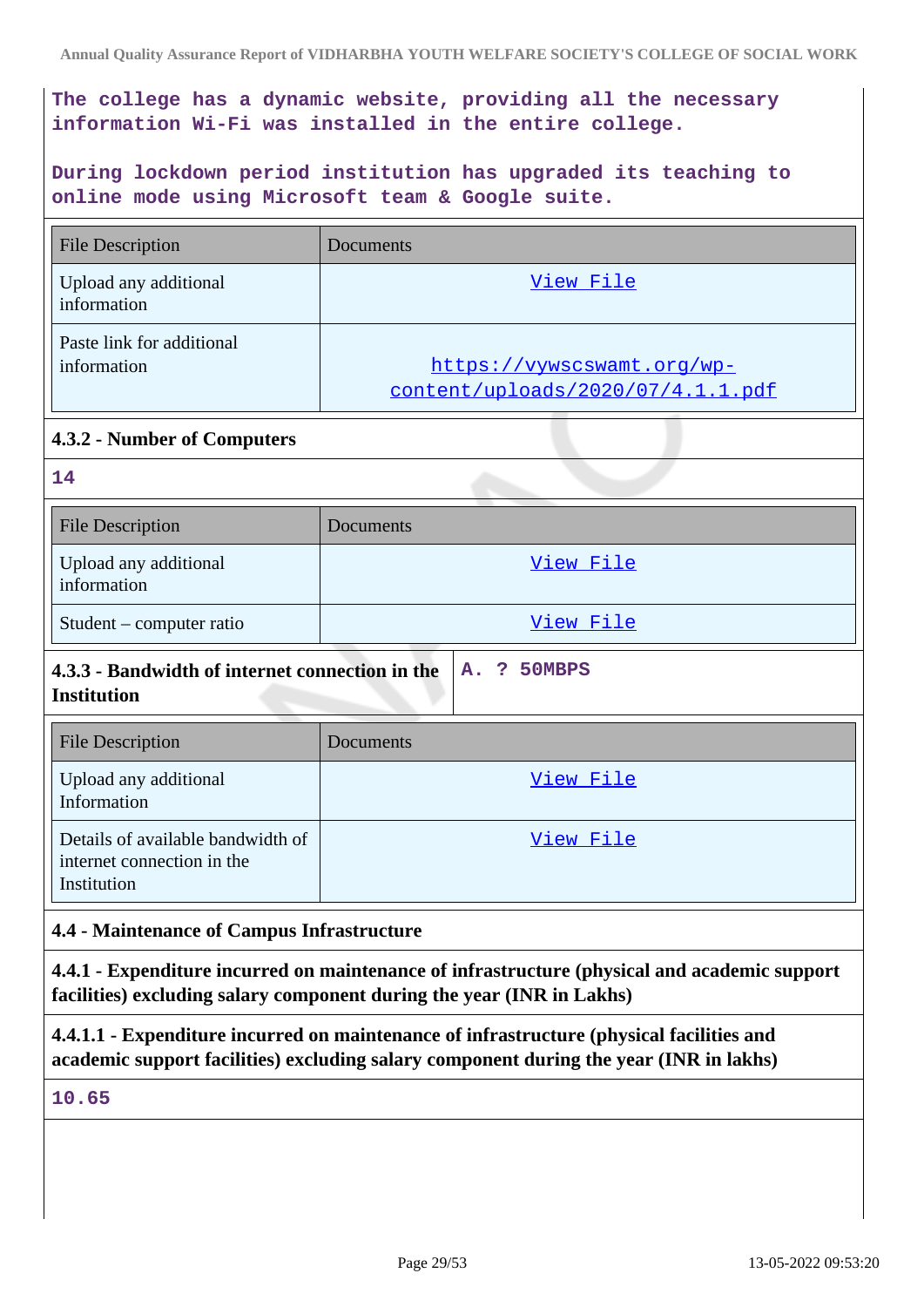| <b>File Description</b>                                                                                                        | Documents        |
|--------------------------------------------------------------------------------------------------------------------------------|------------------|
| Upload any additional<br>information                                                                                           | No File Uploaded |
| Audited statements of accounts.                                                                                                | View File        |
| Details about assigned budget<br>and expenditure on physical<br>facilities and academic support<br>facilities (Data Templates) | View File        |

4.4.2 - There are established systems and procedures for maintaining and utilizing physical, academic and support facilities - laboratory, library, sports complex, computers, classrooms etc.

- **Construction , maintenance and repairing of academic**  $\bullet$ **buildings, library, classroom, electrical appliance and other physical infrastructure of College of Social WorkBadnera, Amravati is done by the private agencies. As per demand application of maintenance. Principle intimates the construction , maintenance and repairing related requirements, as and when required, to the respective agency.**
- **The college utilized assigned budget for procurement of different items which including book journals and magazine equipment and contingency. For the year, the total amount received through students fees was 2020-21 Rs.2435532/- only . That can be used to some extent for maintenance of equipment, computers, maintenance and security of physical infrastructure and other items such as telephone services, office expenses,travelling allowances ,CCTV surveillance etc.**
- **As per quotation and demand sheet amount of the said maintenance items paid and vouchers / bill of said items was forwarded to account sectionof the college for fy\urther process of accounting and auditing.**
- **There are committees formed for formally looking looking after functioning & monitoring of infrastructure and other facilities .Planning and purchase committee takes review of all the factors regarding budgetary provision. Annual maintenance contract is anther feature.**
- **Library committee is also formed to take review of the library stock.**
- **The college has adequate number of specious, airy, will lit classroom. All the classroom have ICT facilities.**
- **Staff and students have access to computer with internet facility and facility for printing.**

**Students are encourage to use computer lab for various purposes like research,assignments, current event information etc.**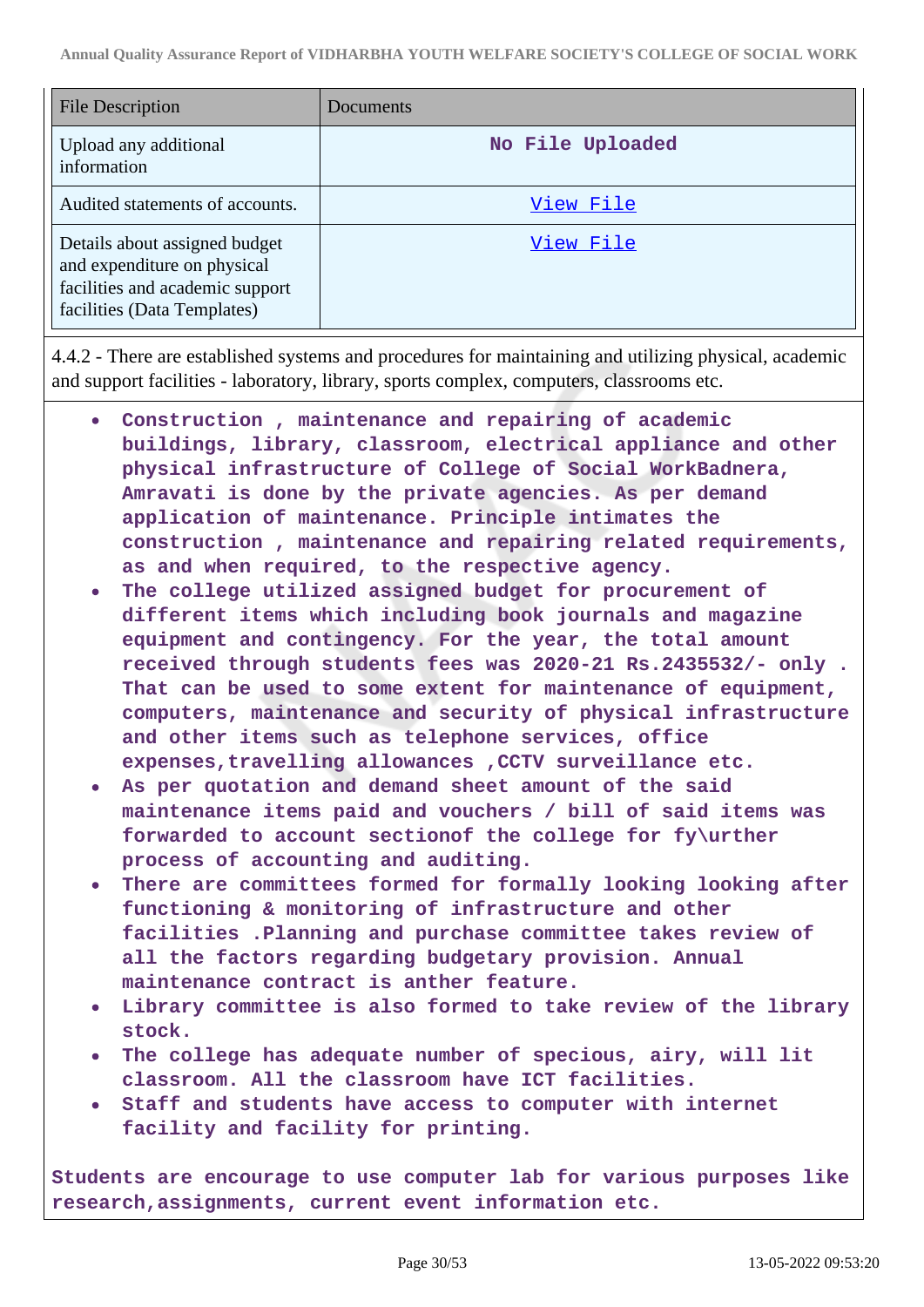| <b>File Description</b>                                                            | Documents                                                                             |  |
|------------------------------------------------------------------------------------|---------------------------------------------------------------------------------------|--|
| Upload any additional<br>information                                               | View File                                                                             |  |
| Paste link for additional<br>information                                           | https://vywscswamt.org/wp-<br>content/uploads/2020/07/4.1.1.pdf                       |  |
| STUDENT SUPPORT AND PROGRESSION                                                    |                                                                                       |  |
| 5.1 - Student Support                                                              |                                                                                       |  |
| Government during the year                                                         | 5.1.1 - Number of students benefited by scholarships and free ships provided by the   |  |
| Government during the year                                                         | 5.1.1.1 - Number of students benefited by scholarships and free ships provided by the |  |
| 397                                                                                |                                                                                       |  |
| <b>File Description</b>                                                            | Documents                                                                             |  |
| Upload self attested letter with<br>the list of students sanctioned<br>scholarship | View File                                                                             |  |
| Upload any additional<br>information                                               | View File                                                                             |  |
| Number of students benefited by<br>scholarships and free ships                     | View File                                                                             |  |

**non- government agencies during the year**

**5.1.2.1 - Total number of students benefited by scholarships, free ships, etc provided by the institution / non- government agencies during the year**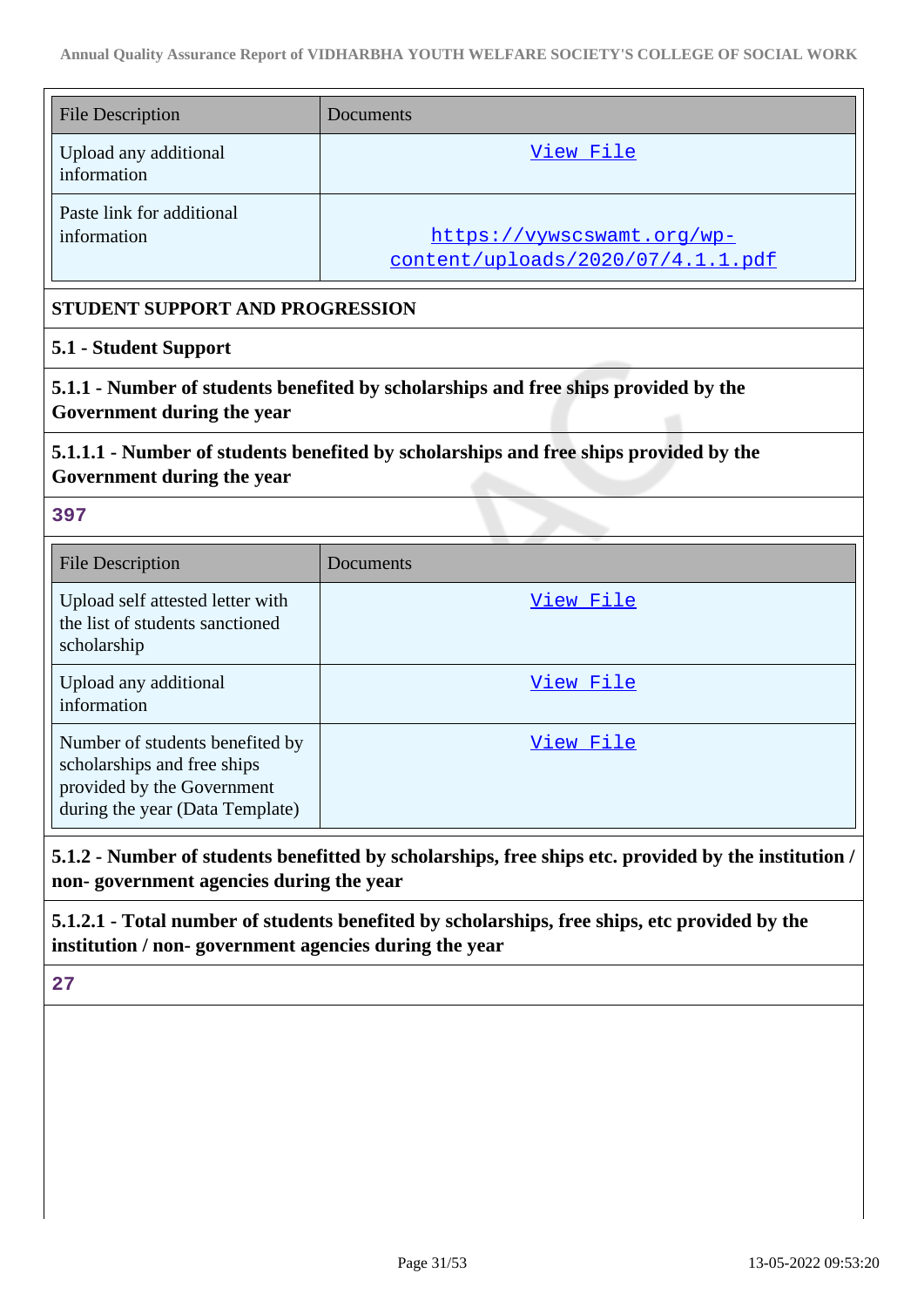| <b>File Description</b>                                                                                                                                                                                                                                        | Documents        |                                                                                             |
|----------------------------------------------------------------------------------------------------------------------------------------------------------------------------------------------------------------------------------------------------------------|------------------|---------------------------------------------------------------------------------------------|
| Upload any additional<br>information                                                                                                                                                                                                                           |                  | No File Uploaded                                                                            |
| Number of students benefited by<br>scholarships and free ships<br>institution / non-government<br>agencies in last 5 years (Date<br>Template)                                                                                                                  |                  | <u>View File</u>                                                                            |
| 5.1.3 - Capacity building and skills<br>enhancement initiatives taken by the<br>institution include the following: Soft skills<br>Language and communication skills Life skills<br>(Yoga, physical fitness, health and hygiene)<br><b>ICT/computing skills</b> |                  | none of the above<br>Е.                                                                     |
| <b>File Description</b>                                                                                                                                                                                                                                        | <b>Documents</b> |                                                                                             |
| Link to institutional website                                                                                                                                                                                                                                  |                  | Nil                                                                                         |
| Any additional information                                                                                                                                                                                                                                     | View File        |                                                                                             |
| Details of capability building and<br>skills enhancement initiatives<br>(Data Template)                                                                                                                                                                        | View File        |                                                                                             |
| counseling offered by the institution during the year                                                                                                                                                                                                          |                  | 5.1.4 - Number of students benefitted by guidance for competitive examinations and career   |
| $\mathbf 0$                                                                                                                                                                                                                                                    |                  |                                                                                             |
| counseling offered by the institution during the year                                                                                                                                                                                                          |                  | 5.1.4.1 - Number of students benefitted by guidance for competitive examinations and career |
| $\mathbf 0$                                                                                                                                                                                                                                                    |                  |                                                                                             |
| <b>File Description</b>                                                                                                                                                                                                                                        | Documents        |                                                                                             |
| Any additional information                                                                                                                                                                                                                                     |                  | View File                                                                                   |
| Number of students benefited by<br>guidance for competitive<br>examinations and career<br>counseling during the year (Data<br>Template)                                                                                                                        |                  | <u>View File</u>                                                                            |
| None of the above<br>5.1.5 - The Institution has a transparent<br>Е.<br>mechanism for timely redressal of student                                                                                                                                              |                  |                                                                                             |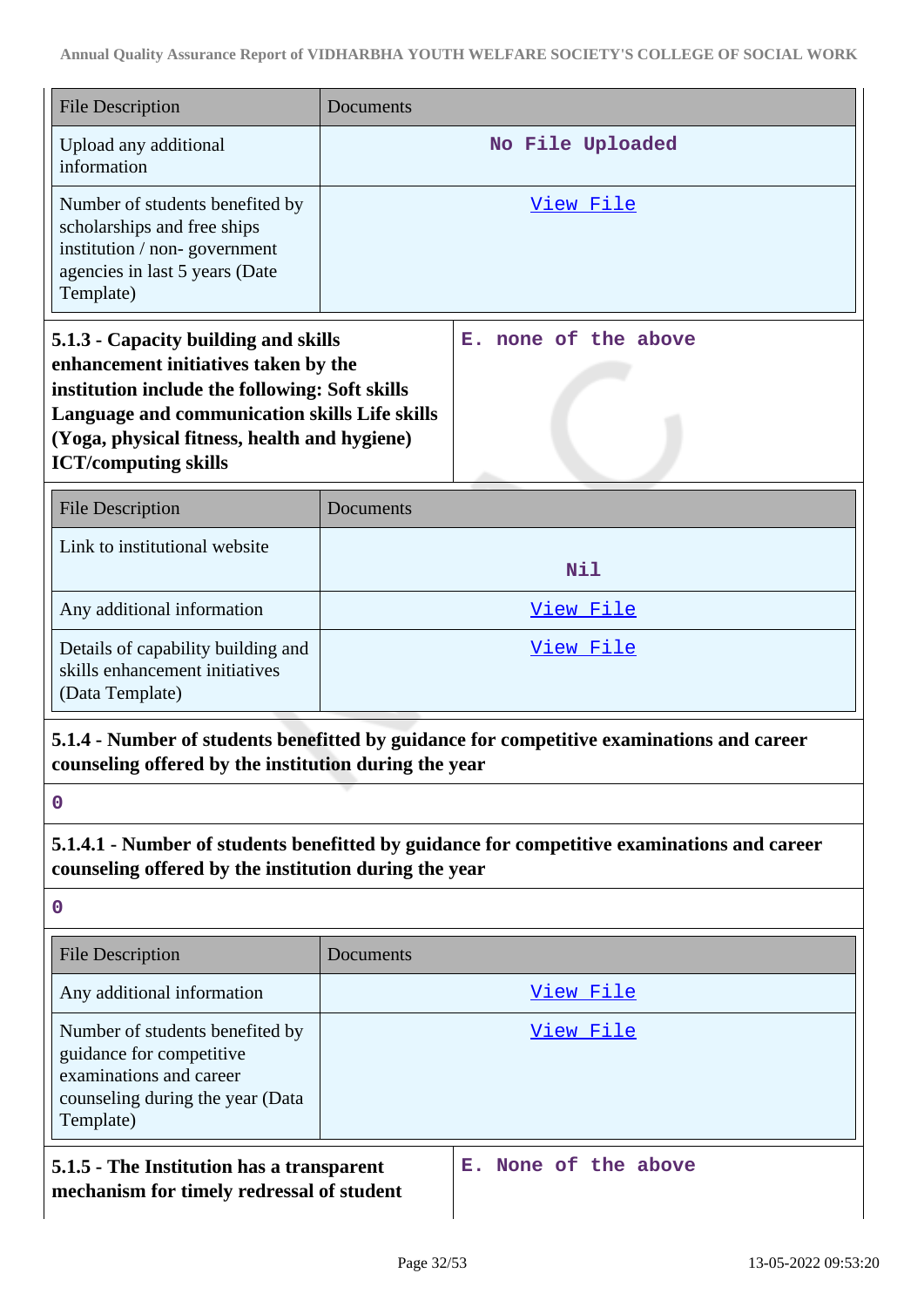**grievances including sexual harassment and ragging cases Implementation of guidelines of statutory/regulatory bodies Organization wide awareness and undertakings on policies with zero tolerance Mechanisms for submission of online/offline students' grievances Timely redressal of the grievances through appropriate committees**

| <b>File Description</b>                                                                                                                  | Documents        |
|------------------------------------------------------------------------------------------------------------------------------------------|------------------|
| Minutes of the meetings of<br>student redressal committee,<br>prevention of sexual harassment<br>committee and Anti Ragging<br>committee | View File        |
| Upload any additional<br>information                                                                                                     | View File        |
| Details of student grievances<br>including sexual harassment and<br>ragging cases                                                        | No File Uploaded |

### **5.2 - Student Progression**

### **5.2.1 - Number of placement of outgoing students during the year**

### **5.2.1.1 - Number of outgoing students placed during the year**

#### **00**

| <b>File Description</b>                  | <b>Documents</b> |
|------------------------------------------|------------------|
| Self-attested list of students<br>placed | View File        |
| Upload any additional<br>information     | View File        |

### **5.2.2 - Number of students progressing to higher education during the year**

### **5.2.2.1 - Number of outgoing student progression to higher education**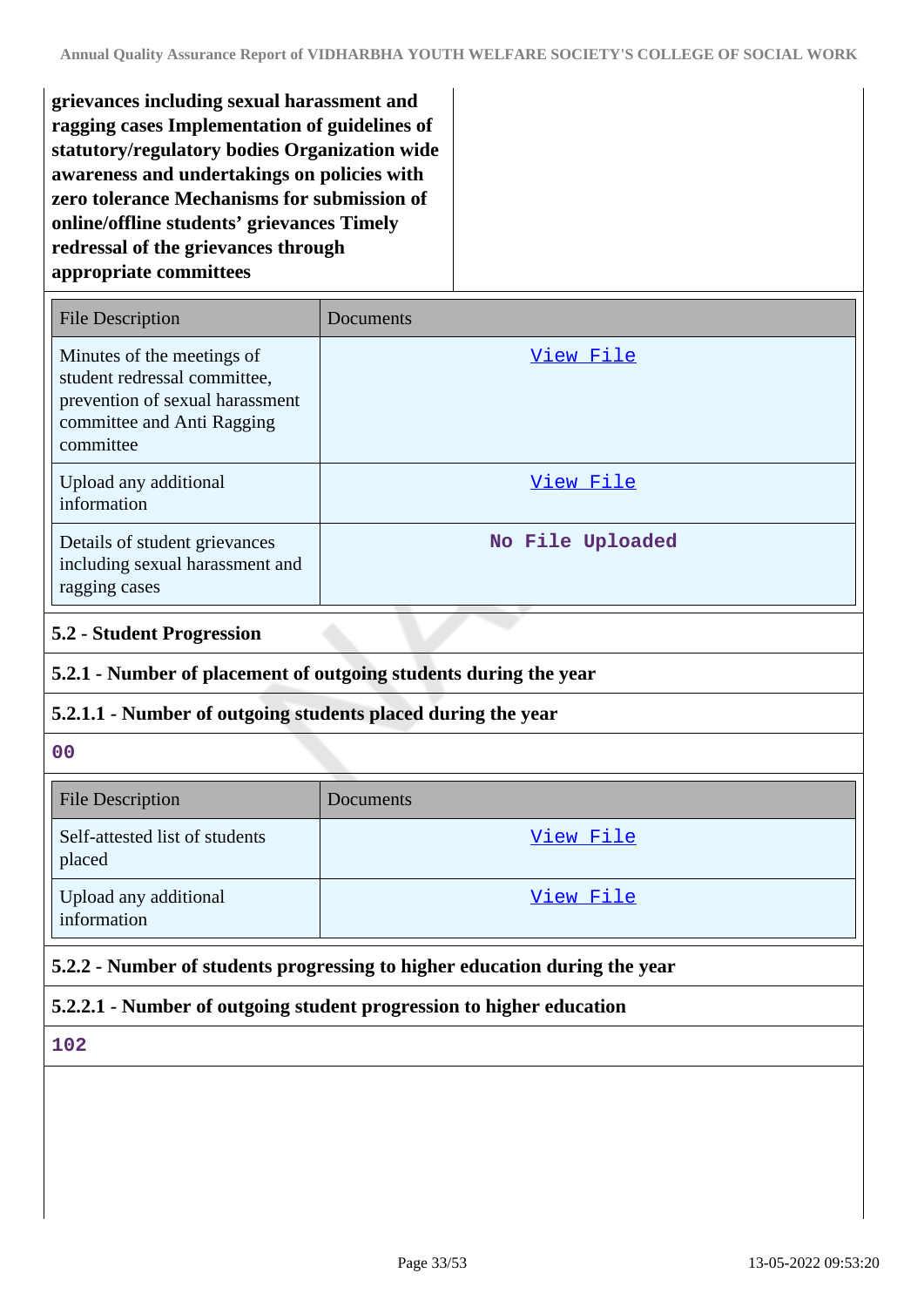| <b>File Description</b>                               | Documents        |
|-------------------------------------------------------|------------------|
| Upload supporting data for<br>student/alumni          | No File Uploaded |
| Any additional information                            | No File Uploaded |
| Details of student progression to<br>higher education | View File        |

**5.2.3 - Number of students qualifying in state/national/ international level examinations during the year (eg: JAM/CLAT/GATE/ GMAT/CAT/GRE/ TOEFL/ Civil Services/State government examinations)**

**5.2.3.1 - Number of students qualifying in state/ national/ international level examinations (eg: JAM/CLAT/NET/ SLET/ GATE/ GMAT/CAT/GRE/ TOEFL/ Civil Services/ State government examinations) during the year**

**00**

| <b>File Description</b>                | <b>Documents</b> |
|----------------------------------------|------------------|
| Upload supporting data for the<br>same | View File        |
| Any additional information             | View File        |

#### **5.3 - Student Participation and Activities**

**5.3.1 - Number of awards/medals for outstanding performance in sports/cultural activities at university/state/national / international level (award for a team event should be counted as one) during the year**

**5.3.1.1 - Number of awards/medals for outstanding performance in sports/cultural activities at university/state/ national / international level (award for a team event should be counted as one) during the year.**

| <b>File Description</b>                                                                                                                                                              | Documents        |
|--------------------------------------------------------------------------------------------------------------------------------------------------------------------------------------|------------------|
| e-copies of award letters and<br>certificates                                                                                                                                        | No File Uploaded |
| Any additional information                                                                                                                                                           | View File        |
| Number of awards/medals for<br>outstanding performance in<br>sports/cultural activities at univer<br>sity/state/national/international<br>level (During the year) (Data<br>Template) | View File        |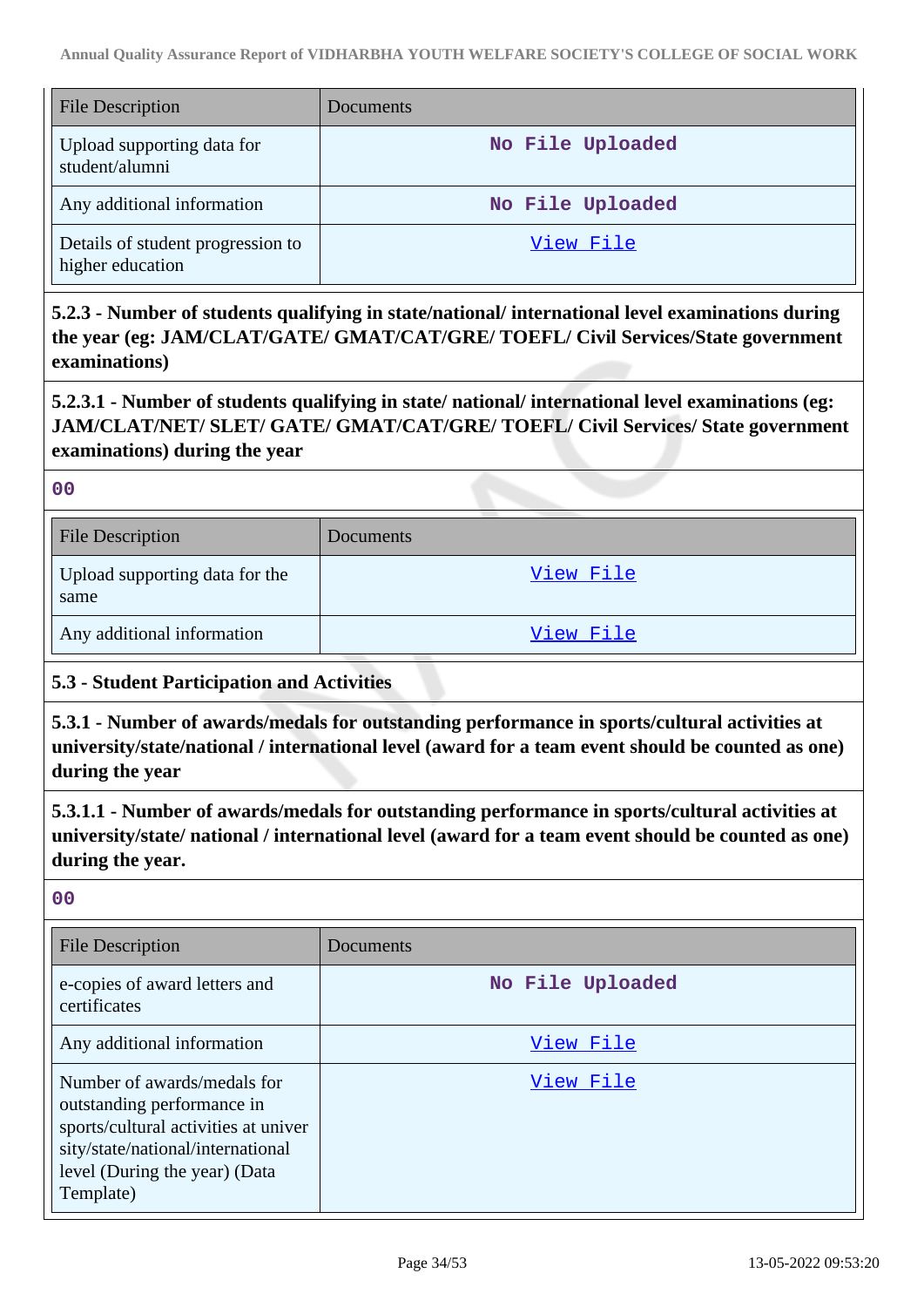5.3.2 - Institution facilitates students' representation and engagement in various administrative, cocurricular and extracurricular activities (student council/ students representation on various bodies as per established processes and norms )

**In 2020-21, the college was mostly run in an online mode through the moodle app, WebEx, Google Class room, What's app, Zoom due to the pandemic with less presence of students on campus. However, the Representative council was duly constituted and involvement of students was ensured in various activities.**

**Selected students from NSS were called to college for participation in extension activities like Blood Donation camp, Construction Day, Cleanliness aviaries, Water harvesting, Women empowerment, SHG Health Group program, Poxo Act awareness online program in house tree plantation, etc.**

| <b>File Description</b>                  | Documents                                                                         |
|------------------------------------------|-----------------------------------------------------------------------------------|
| Paste link for additional<br>information | https://vywscswamt.org/wp-content/uploads/20<br>20/07/criteria%205.3.2%20link.pdf |
| Upload any additional<br>information     | No File Uploaded                                                                  |

**5.3.3 - Number of sports and cultural events/competitions in which students of the Institution participated during the year (organized by the institution/other institutions)**

**5.3.3.1 - Number of sports and cultural events/competitions in which students of the Institution participated during the year**

**00**

| <b>File Description</b>                                                                                                                                                                                | Documents        |
|--------------------------------------------------------------------------------------------------------------------------------------------------------------------------------------------------------|------------------|
| Report of the event                                                                                                                                                                                    | No File Uploaded |
| Upload any additional<br>information                                                                                                                                                                   | View File        |
| Number of sports and cultural<br>events/competitions in which<br>students of the Institution<br>participated during the year<br>(organized by the<br>institution/other institutions<br>(Data Template) | View File        |

### **5.4 - Alumni Engagement**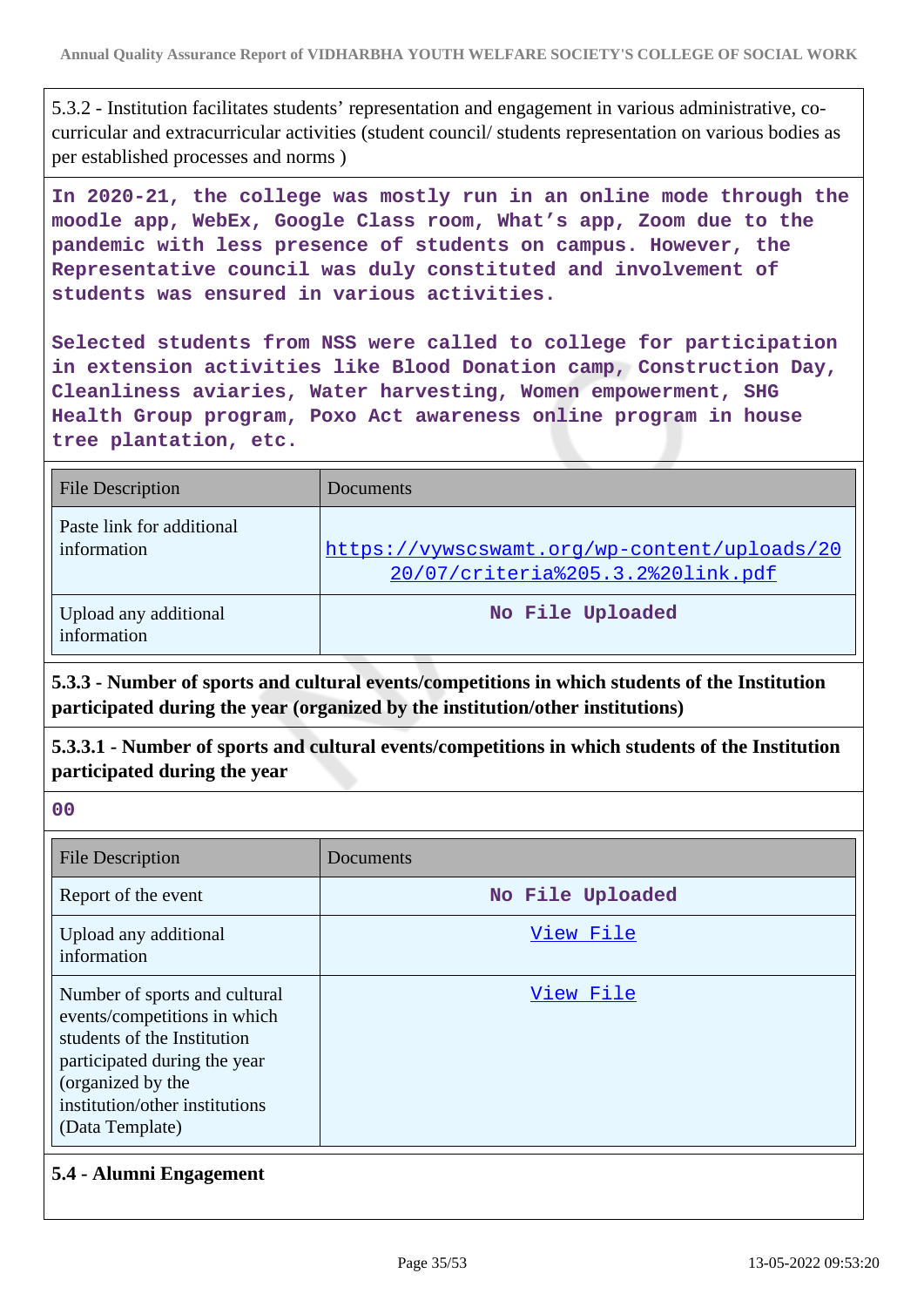5.4.1 - There is a registered Alumni Association that contributes significantly to the development of the institution through financial and/or other support services

**Alumni association was formally registered on 23 march 2018. (Registration of Public trust F-0026782(AMR) The association has a new Governing body consisting of 11 elected members and framed new by laws.**

**As a felt need of college to satisfy NAAC guidelines and of ex. Students of the college some of alumina / ex. Students come together under the guidance of Principal and senior faculty member discovered thoroughly and decided to have a registered body or origination of ex. Students of the college going with this decision eleven active students of college registered a body called maji Vidyarthi Sangha Having its office in college premises under the society Registration Act. 1860. Reg. No. of Maji Vidyarthi sang is Amravati/00000018/2018 effects from 17 jan 2018. All eleven office be user member of Maji Vidyarthi Sangha met once in a year sometime two times in year and discuss about allumini concerned matters like employment opportunitics presents scenario and ex. Students competency. Allumini contribution to college and many more. The information of Maji Vidyarthi Sangha is as one president one Vice-president, one treasurer, one secretary, one joint secretary and remaining is executive member the body.**

| <b>File Description</b>                                                                                   | Documents |            |
|-----------------------------------------------------------------------------------------------------------|-----------|------------|
| Paste link for additional<br>information                                                                  |           | Nil        |
| Upload any additional<br>information                                                                      |           | View File  |
| 5.4.2 - Alumni contribution during the year<br>(INR in Lakhs)                                             |           | E. <1Lakhs |
| <b>File Description</b>                                                                                   | Documents |            |
| Upload any additional<br>information                                                                      |           | View File  |
| <b>GOVERNANCE, LEADERSHIP AND MANAGEMENT</b>                                                              |           |            |
| 6.1 - Institutional Vision and Leadership                                                                 |           |            |
| 6.1.1 - The governance of the institution is reflective of and in tune with the vision and mission of the |           |            |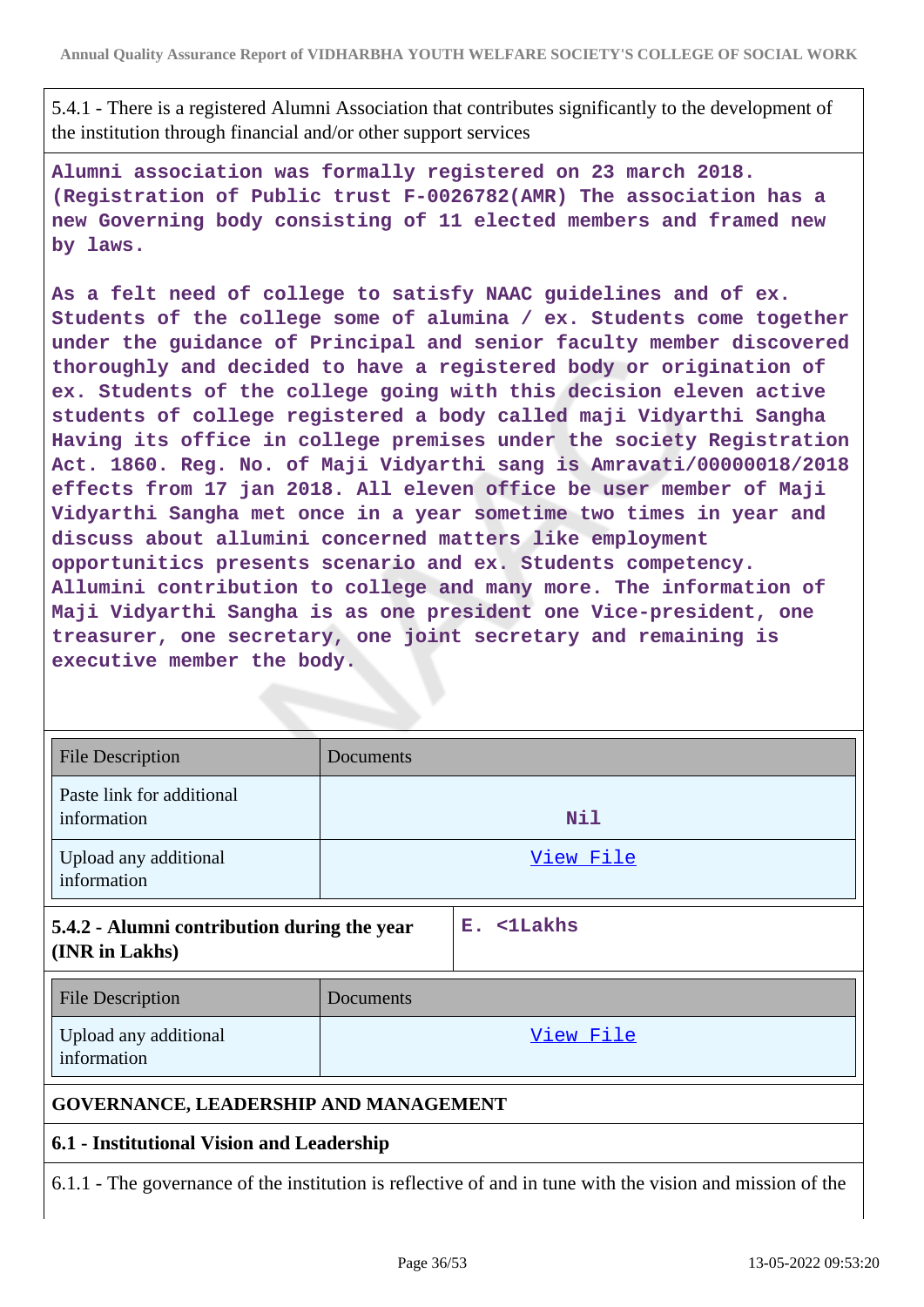**Annual Quality Assurance Report of VIDHARBHA YOUTH WELFARE SOCIETY'S COLLEGE OF SOCIAL WORK**

#### institution

**The College vision for excellence in academics and integrity of character and aim to develop ascientific temperament for a caring, impartial and inclusive society, with its mission to createand facilitate an environment for knowledge, research, skill, selfreliance and humanitarian is that propels the young to build a caring and sharing society is seen in its governance. Its high morals and values are reflected in its policy of welcoming staff as well as students fromall strata of society. The Management always encourages the involvement of the staff in the quality assurance,enhancement and developmental activities of the College by being members of bodies.The Management leads the Principal and staff, towards the fulfilment of the stated mission. The Management / Governing Council meet twice a year for discussion, policy making and its implementation based on feedback received from Principal. The Management has been proactive inextending all guidance, support and cooperation after the outbreak of the COVID-19 pandemic.Development of college and its related issues are discussed in the staff council meetings, IQAC, CDC and further follow is taken timely. Any innovative activity or initiative for the development of college is encouraged by the principal, CDC and the governing body.**

| File Description                         | Documents                  |
|------------------------------------------|----------------------------|
| Paste link for additional<br>information | https://www.vywscswamt.org |
| Upload any additional<br>information     | View File                  |

6.1.2 - The effective leadership is visible in various institutional practices such as decentralization and participative management.

**The Management along with the College Development Council and IQAC discusses and approvesimportant administrative issues such as budget, admissions, results etc. Governing Council, andStaff Council also review the activities and necessary suggestions are made by them. Majordecisions are taken by the Principal in consultation with Governing Council, CDC, IQAC and StaffCouncil. Administrative powers and responsibilities are delegated to teachers on the basis of theircompetence, commitment and aptitude to meet the institutional objectives. The institution's democratic principles of decentralization and participative management are alsoreflected through involvement of staff members and students in various committees carry out differentactivities. Decision making is decentralized and through these committees. IQAC looks after smooth functioning and quality enhancement of the college.Teachers as well**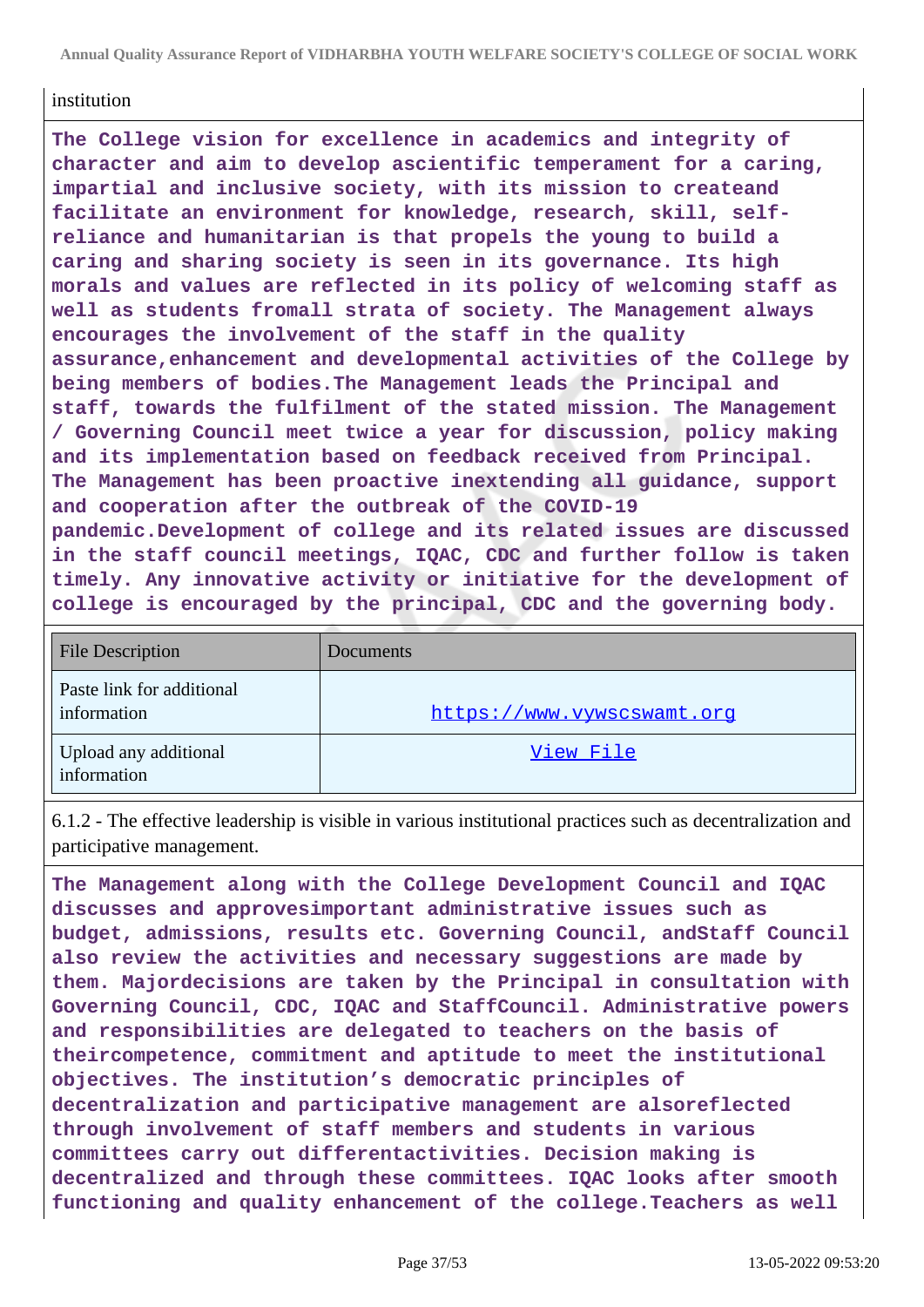**as members of non-teaching staff are members of CDC, IQAC, all Cells/ committeeand subject associationsand are further delegated responsibility of planning and execution of curricular and extra curricular activities for the year. All the activities undertaken are monitored by Principal, IQAC coordinator and reports are obtained.**

| <b>File Description</b>                  | Documents                                             |
|------------------------------------------|-------------------------------------------------------|
| Paste link for additional<br>information | https://vywscswamt.org/college-development-<br>board/ |
| Upload any additional<br>information     | View File                                             |

### **6.2 - Strategy Development and Deployment**

6.2.1 - The institutional Strategic/ perspective plan is effectively deployed

**College is always active in curriculum development. One faculty of our college is on member of Interdisciplinary Studies. College has taken initiative for designing Semester system Syllabus of social work (UG PG). College organized workshop on the topic at university level.The faculty members used the various innovative teaching and learning methods in classroom as well as in the field practicum. Various online tools were used in covid-19 period. There is an Examination Committee which conducts all the examination of college. Assignment, Viva Voce in coordination with principal and HOD is conducted. The Committee does the work of preparation of time table, preparation of supervision list and related work. Internal and external exam were conducted.The students of final yearprepared and submitted research dissertation report under the supervision of Research guide according to norm of SGBAU University. It was evaluated by external examiner appointed by the University and also by the concerned supervisor. Facilities available in library these are Reading room, News paper clippings, Internet facility, computer lab and free wifi facility. The software OPAC, Library automation, Eresources provided to the student in library. University exam papers sets, Xerox services, Deposit bank scheme, display of new arrival books, user orientation, Bar-Code system facility, catalogue etc.**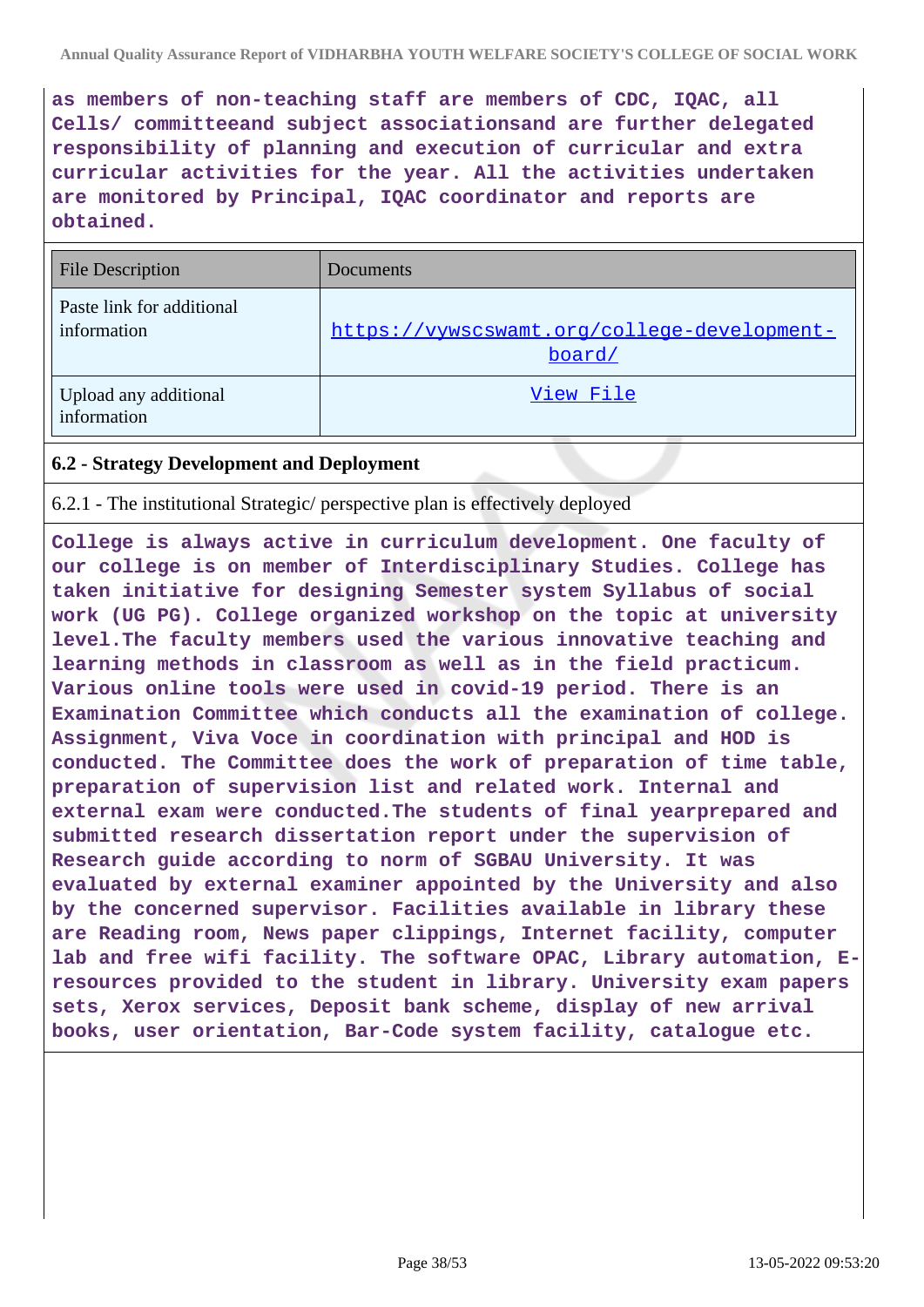| <b>File Description</b>                                   | Documents                                                                                   |
|-----------------------------------------------------------|---------------------------------------------------------------------------------------------|
| Strategic Plan and deployment<br>documents on the website | View File                                                                                   |
| Paste link for additional<br>information                  | https://vywscswamt.org/wp-content/uploads/20<br>20/07/Academic%20Calender%20(2020-2021).pdf |
| Upload any additional<br>information                      | View File                                                                                   |

6.2.2 - The functioning of the institutional bodies is effective and efficient as visible from policies, administrative setup, appointment and service rules, procedures, etc.

**The organizational structure of the College facilitates its smooth functioning. The Governing Council is the policy making body. The overall supervision of the College comes under its purview.After discussion, it decides the academic policy keeping in view the national policies in Social Work Education existing priorities and local needs. Regular feedback obtained from the alumni,students, parents and faculty along with suggestions of NAAC peer team form the major inputs forthe planning. These inputs are discussed and analyzed by the Governing Council, the Principal, IQAC, and CDC. The planning and infrastructural development is decided by the Head of theinstitution in consultation with the Governing Council. The plans proposed are discussed by therespective Cells and committees, finetuned as per needs and then finalized. Financialimplications and possible hurdles are thoroughly looked into and taken care of before finalizingany plan. The Principal, Heads of Departments, committee / cell in-charges and office staff,monitor and work together for the effective implementation of these policies.**

| <b>File Description</b>                                                                                                                                           | Documents                                             |
|-------------------------------------------------------------------------------------------------------------------------------------------------------------------|-------------------------------------------------------|
| Paste link for additional<br>information                                                                                                                          | https://vywscswamt.org/college-development-<br>board/ |
| Link to Organogram of the<br>Institution webpage                                                                                                                  | https://vywscswamt.org/teaching-staff/#               |
| Upload any additional<br>information                                                                                                                              | View File                                             |
| 6.2.3 - Implementation of e-governance in<br>areas of operation Administration Finance and<br><b>Accounts Student Admission and Support</b><br><b>Examination</b> | B. Any 3 of the above                                 |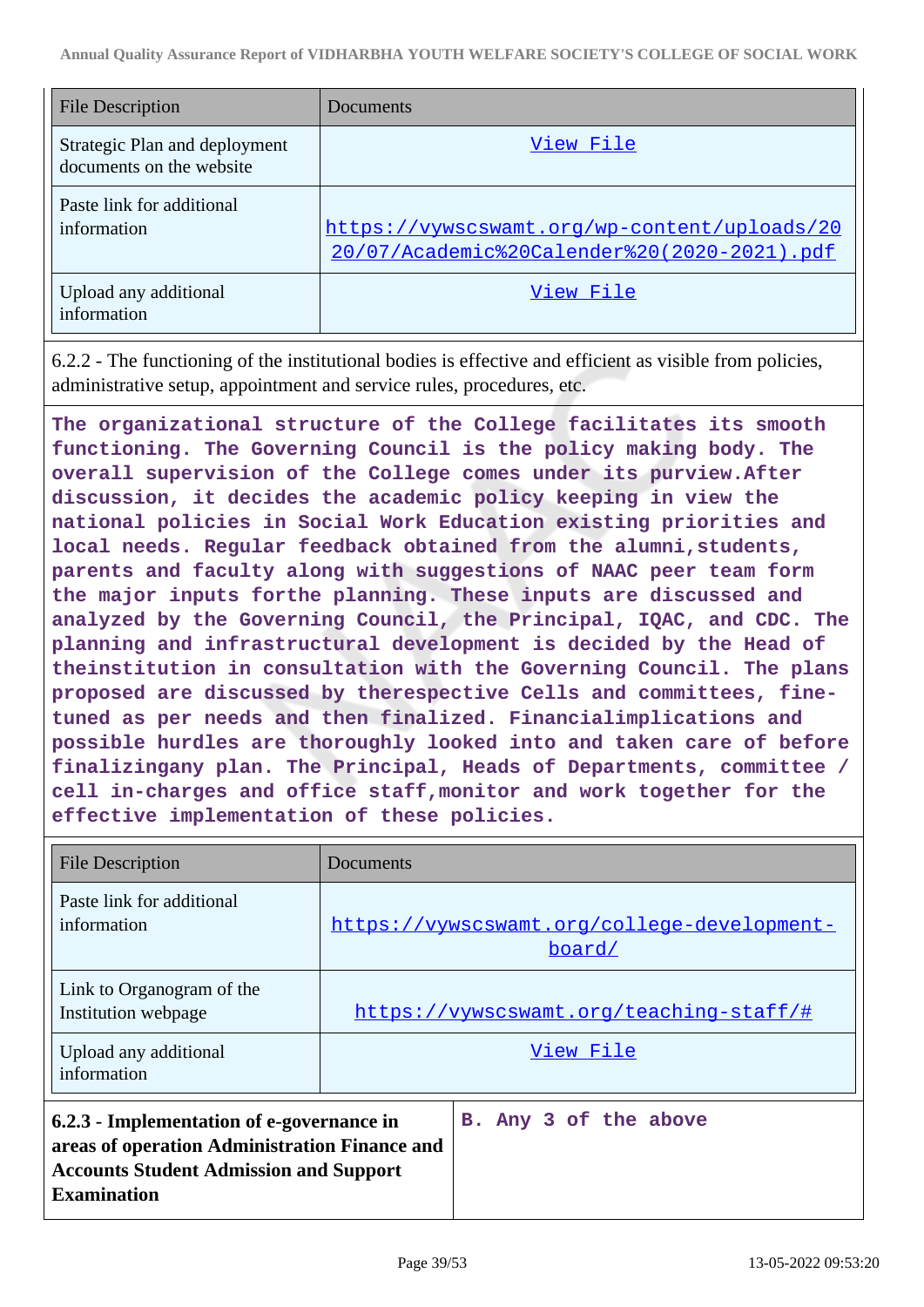| <b>File Description</b>                                                                                       | Documents        |
|---------------------------------------------------------------------------------------------------------------|------------------|
| ERP (Enterprise Resource)<br>Planning)Document                                                                | View File        |
| Screen shots of user interfaces                                                                               | View File        |
| Any additional information                                                                                    | No File Uploaded |
| Details of implementation of e-<br>governance in areas of operation,<br>Administration etc (Data<br>Template) | View File        |

### **6.3 - Faculty Empowerment Strategies**

6.3.1 - The institution has effective welfare measures for teaching and non- teaching staff

**College of Social Work, Badnera, Amravati-2020-21 6.3.1 - The institution has effective welfare measures for teaching and nonteaching staff Teaching For the self development of teacher as well as the academic development teacher has been given opportunities to attained and present their views in various International, National and programmes organized by Government and NGO and college at various levels with Duty Leave facility. Casual Leave, APL, Medical Leave, LTC, Loan facility, GPF, CPF, DCPS, Medical Reimbursement, GSLI LIC, The R.O. Drinking water facilities also provided. Separate cubicles, lockers/ cupboards, Ladies common room, separate reading room for staff in library. Non teaching For the self development of non teaching staff various facilities is provided like Casual Leave, Duty Leave, Medical Leave, LTC, Loan facility, GPF CPF, DCPS, Medical Reimbursement, GSLI LIC, The R.O. Drinking water facilities also provided. Uniform for the supportive staff, refreshment during working hours for administrative staff.**

| <b>File Description</b>                  | Documents  |
|------------------------------------------|------------|
| Paste link for additional<br>information | <b>Nil</b> |
| Upload any additional<br>information     | View File  |

**6.3.2 - Number of teachers provided with financial support to attend conferences/ workshops and towards membership fee of professional bodies during the year**

**6.3.2.1 - Number of teachers provided with financial support to attend conferences/workshops and towards membership fee of professional bodies during the year**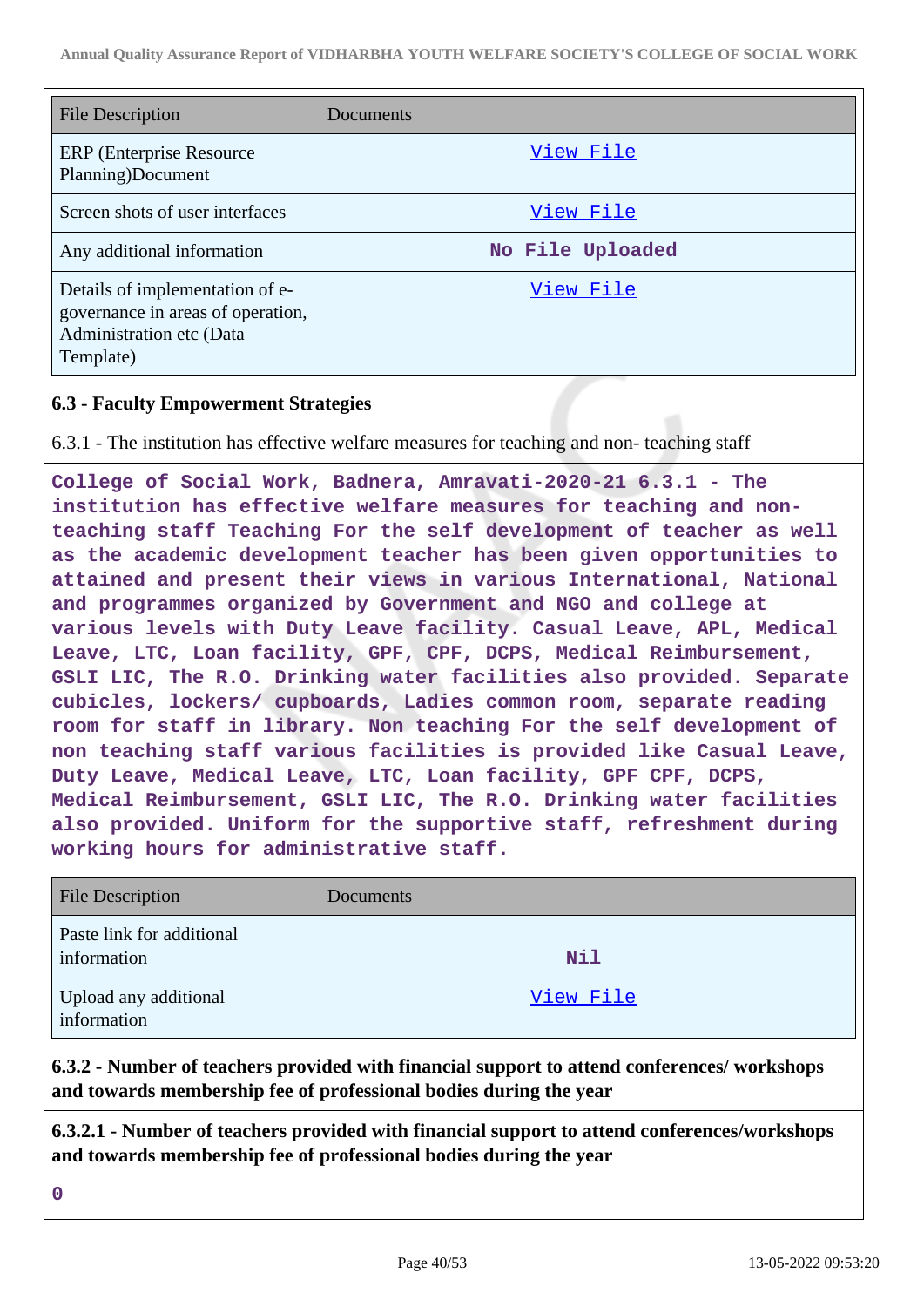| <b>File Description</b>                                                                                                          | <b>Documents</b> |
|----------------------------------------------------------------------------------------------------------------------------------|------------------|
| Upload any additional<br>information                                                                                             | No File Uploaded |
| Details of teachers provided with<br>financial support to attend<br>conference, workshops etc during<br>the year (Data Template) | View File        |

**6.3.3 - Number of professional development /administrative training programs organized by the institution for teaching and non-teaching staff during the year**

**6.3.3.1 - Total number of professional development /administrative training Programmes organized by the institution for teaching and non teaching staff during the year**

| $\overline{2}$                                                                                                                                                          |                  |
|-------------------------------------------------------------------------------------------------------------------------------------------------------------------------|------------------|
| <b>File Description</b>                                                                                                                                                 | Documents        |
| Reports of the Human Resource<br>Development Centres (UGCASC<br>or other relevant centres).                                                                             | No File Uploaded |
| Reports of Academic Staff<br>College or similar centers                                                                                                                 | No File Uploaded |
| Upload any additional<br>information                                                                                                                                    | No File Uploaded |
| Details of professional<br>development / administrative<br>training Programmes organized<br>by the University for teaching<br>and non teaching staff (Data<br>Template) | View File        |

**6.3.4 - Number of teachers undergoing online/face-to-face Faculty development Programmes (FDP) during the year (Professional Development Programmes, Orientation / Induction Programmes, Refresher Course, Short Term Course etc.)**

**6.3.4.1 - Total number of teachers attending professional development Programmes viz., Orientation / Induction Programme, Refresher Course, Short Term Course during the year**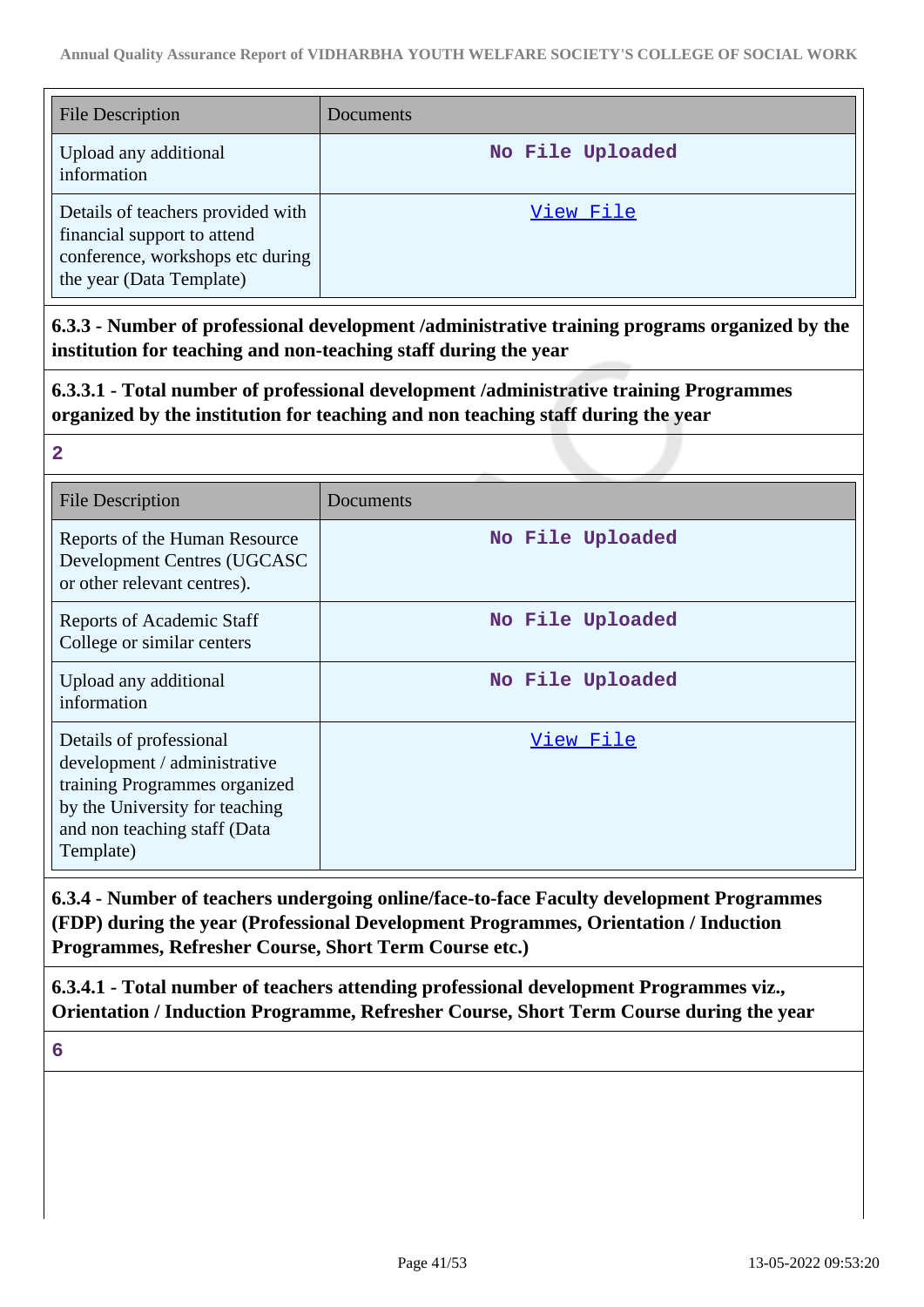| <b>File Description</b>                                                                                    | Documents        |
|------------------------------------------------------------------------------------------------------------|------------------|
| <b>IQAC</b> report summary                                                                                 | View File        |
| Reports of the Human Resource<br>Development Centres (UGCASC<br>or other relevant centers)                 | No File Uploaded |
| Upload any additional<br>information                                                                       | No File Uploaded |
| Details of teachers attending<br>professional development<br>programmes during the year<br>(Data Template) | View File        |

6.3.5 - Institutions Performance Appraisal System for teaching and non- teaching staff

**As per the direction of UGC and Commissioner of Social welfare Department, Government of Maharashtra, the Institution has a performance appraisal system. Teachers have to submit filledinformat for PBAS (Performance Based Appraisal System) to the Principal. Apart from that, Annual Proformas are submitted by the Teachers/HODs/Librarian/Office/Cell-incharges to the IQAC whichhelp in collation and cross checking of the information.For Career Advancement under CAS, PBAS formats submitted to the Principal at the end of every academic session are forwarded by Principal to concer authorotiesafter approval by IQAC & Principal. Performance of Teachers is also assessed through Student, stakeholdersfeedbacktaken and appropriate instructions given to staff by Principal accordingly. Daily Notes Diary is also maintained by the individual staff and submitted to the Principal. The IQAC, reviews Administrative and Academic progress so as to review the performance of all thedepartments and office administration. After the evaluation of the report by the Principal and Management, it is communicated to respective department for improving short comings.**

| <b>File Description</b>                  | Documents  |
|------------------------------------------|------------|
| Paste link for additional<br>information | <b>Nil</b> |
| Upload any additional<br>information     | View File  |

#### **6.4 - Financial Management and Resource Mobilization**

6.4.1 - Institution conducts internal and external financial audits regularly Enumerate the various internal and external financial audits carried out during the year with the mechanism for settling audit objections within a maximum of 200 words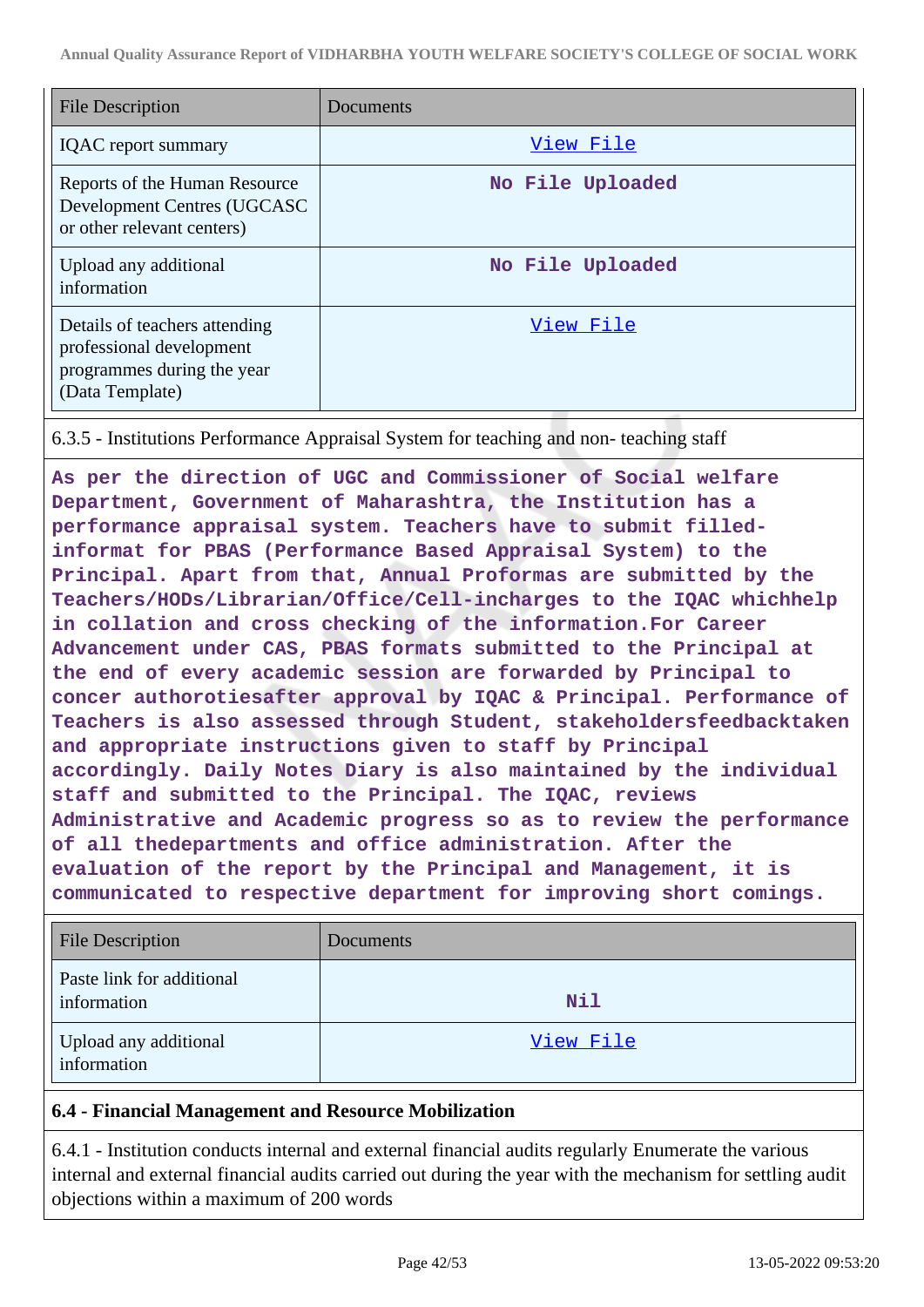**Annual Financial Audit account is done by a Chartered Accountant, most recently in September-2021.. This helps in review of funds, planning and preparing budget of the next financial year. External Financial Audit is conducted by the State Government through the commissioner of Social welfare Dept.,Amravati. Accounts for the examinations conducted in the College on behalf of the SGBAU Amravati University are also audited, first by the Principal and then by SGBAU Amravati University. Audit objections, if any, in case of all the above audits are complied with promptly by the Accounts section of the College, and the CA is also consulted whenever required.**

| <b>File Description</b>                  | Documents |
|------------------------------------------|-----------|
| Paste link for additional<br>information | Nil       |
| Upload any additional<br>information     | View File |

**6.4.2 - Funds / Grants received from non-government bodies, individuals, philanthropers during the year (not covered in Criterion III)**

**6.4.2.1 - Total Grants received from non-government bodies, individuals, Philanthropers during the year (INR in Lakhs)**

**0**

| <b>File Description</b>                                                                                                                        | Documents        |
|------------------------------------------------------------------------------------------------------------------------------------------------|------------------|
| Annual statements of accounts                                                                                                                  | View File        |
| Any additional information                                                                                                                     | No File Uploaded |
| Details of Funds / Grants<br>received from of the non-<br>government bodies, individuals,<br>Philanthropers during the year<br>(Data Template) | View File        |

6.4.3 - Institutional strategies for mobilization of funds and the optimal utilization of resources

**The main sources of funds, apart from the Government are College Management, College staff. At the beginning of every financial year, requirements of the College Office, NSS department, Library and various cells are submitted to the Principal. The Principal and IQAC calls a meeting an discuss on the same and decisions are taken and funds are disbursed & utilized. Funds received for conduct of examination are handed over to exam committee for proper conduction of exams. Accounts of the examinations are submitted as per norms.**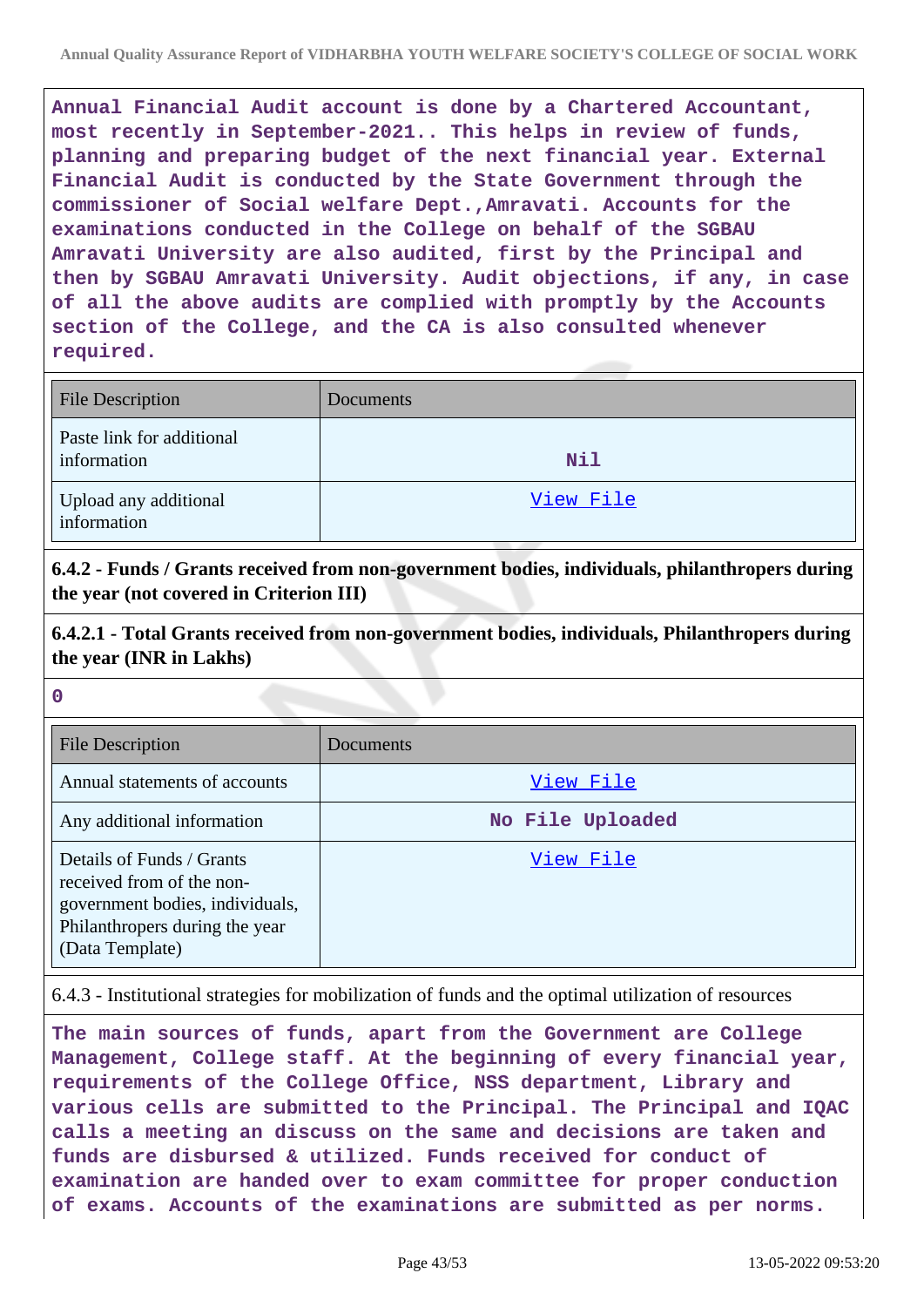**The Accounts section of the College maintains all records of income and expenditure to ensure financial transparency. All accounts of funds received and spent are audited by Chartered Accountant. 27 awards are announced by the teaching and non teaching staff for merit students which are given on annual day every year.**

| <b>File Description</b>                  | Documents |
|------------------------------------------|-----------|
| Paste link for additional<br>information | Nil       |
| Upload any additional<br>information     | View File |

### **6.5 - Internal Quality Assurance System**

6.5.1 - Internal Quality Assurance Cell (IQAC) has contributed significantly for institutionalizing the quality assurance strategies and processes

**At the beginning of every academic year IQAC frames an action plan and ensures its proper implementation for overall development of the students. Again Academic calendar also prepared and posted on college notice board and website. Quality assurance strategies and best practices to be institutionalized are discussed in the IQAC meetings and decisions taken are communicated to the staff by the Principal. College runs 2 best practices and conducts innovative activities for the college development. At the beginning of every academic session, Students' Orientation Programme is held for fresher's. Students are given information about syllabus, field work, examination system, internal marks, Program outcomes, various Cells, library, NSS, sports etc. These activities are conducted online in 2020-21 due to COVID pandemic. Moodle and Cisco webex licensed platform is used for the online classes etc.**

| <b>File Description</b>                  | Documents                                                                                   |
|------------------------------------------|---------------------------------------------------------------------------------------------|
| Paste link for additional<br>information | https://vywscswamt.org/wp-content/uploads/20<br>20/07/Academic%20Calender%20(2020-2021).pdf |
| Upload any additional<br>information     | View File                                                                                   |

6.5.2 - The institution reviews its teaching learning process, structures & methodologies of operations and learning outcomes at periodic intervals through IQAC set up as per norms and recorded the incremental improvement in various activities

**The college is going from 3rd cycle of accreditation in 2022. Review of the various process. IQAC through discursion and recommendation**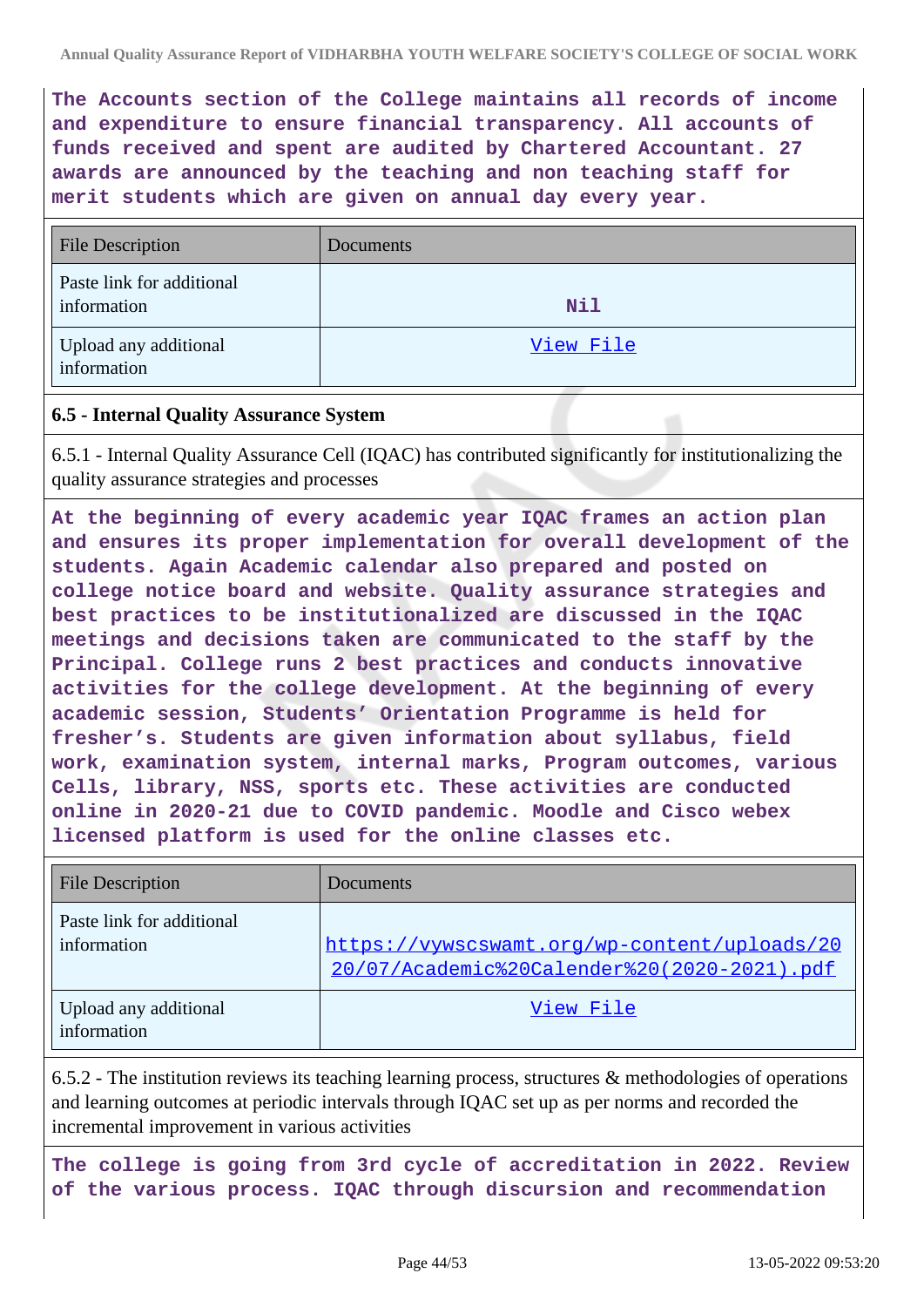**identifies need & improvement toward learning & prepares a plan of action for upcoming session. Specific formats prepared by IQAC are use to collect information from student, parents, Stake holder.**

**In line with the peer team recommendation there has been instruction for the field action project so that we stress on the basic needs of the Pardhi Beda for that we arrange different types of camp, programme there.**

**Increasing placement : For the sake of student for their better future we are going to prepared one broucher, in that broucher we are going to fill the whole Academic information about student so that the NGO / GO & other agencies could understand easily the quality of student and they will ask for them as per their requirement (need).**

**Research Facility: We have now recognised research centre for PhD in Social work 2 more guide are going to add in research centre, faculties are encouraged to take research project and the regarding the same is going on.**

**Faculty participation in FDP/Research paper writing/Seminar/Conference/MOOC: College faculties participated in MOOC/ Seminar/Conferences and wrote research papers.**

| <b>File Description</b>                                                                                                                                                                                                                                                                                                                                                                                              | Documents                                                                                     |                       |  |  |  |
|----------------------------------------------------------------------------------------------------------------------------------------------------------------------------------------------------------------------------------------------------------------------------------------------------------------------------------------------------------------------------------------------------------------------|-----------------------------------------------------------------------------------------------|-----------------------|--|--|--|
| Paste link for additional<br>information                                                                                                                                                                                                                                                                                                                                                                             |                                                                                               |                       |  |  |  |
|                                                                                                                                                                                                                                                                                                                                                                                                                      | https://vywscswamt.org/wp-content/uploads/20<br><u>20/07/SSS%20Report%202020-21%20PDF.pdf</u> |                       |  |  |  |
| Upload any additional<br>information                                                                                                                                                                                                                                                                                                                                                                                 | View File                                                                                     |                       |  |  |  |
| 6.5.3 - Quality assurance initiatives of the<br>institution include: Regular meeting of<br><b>Internal Quality Assurance Cell (IQAC);</b><br>Feedback collected, analyzed and used for<br>improvements Collaborative quality initiatives<br>with other institution(s) Participation in NIRF<br>any other quality audit recognized by state,<br>national or international agencies (ISO<br><b>Certification, NBA)</b> |                                                                                               | C. Any 2 of the above |  |  |  |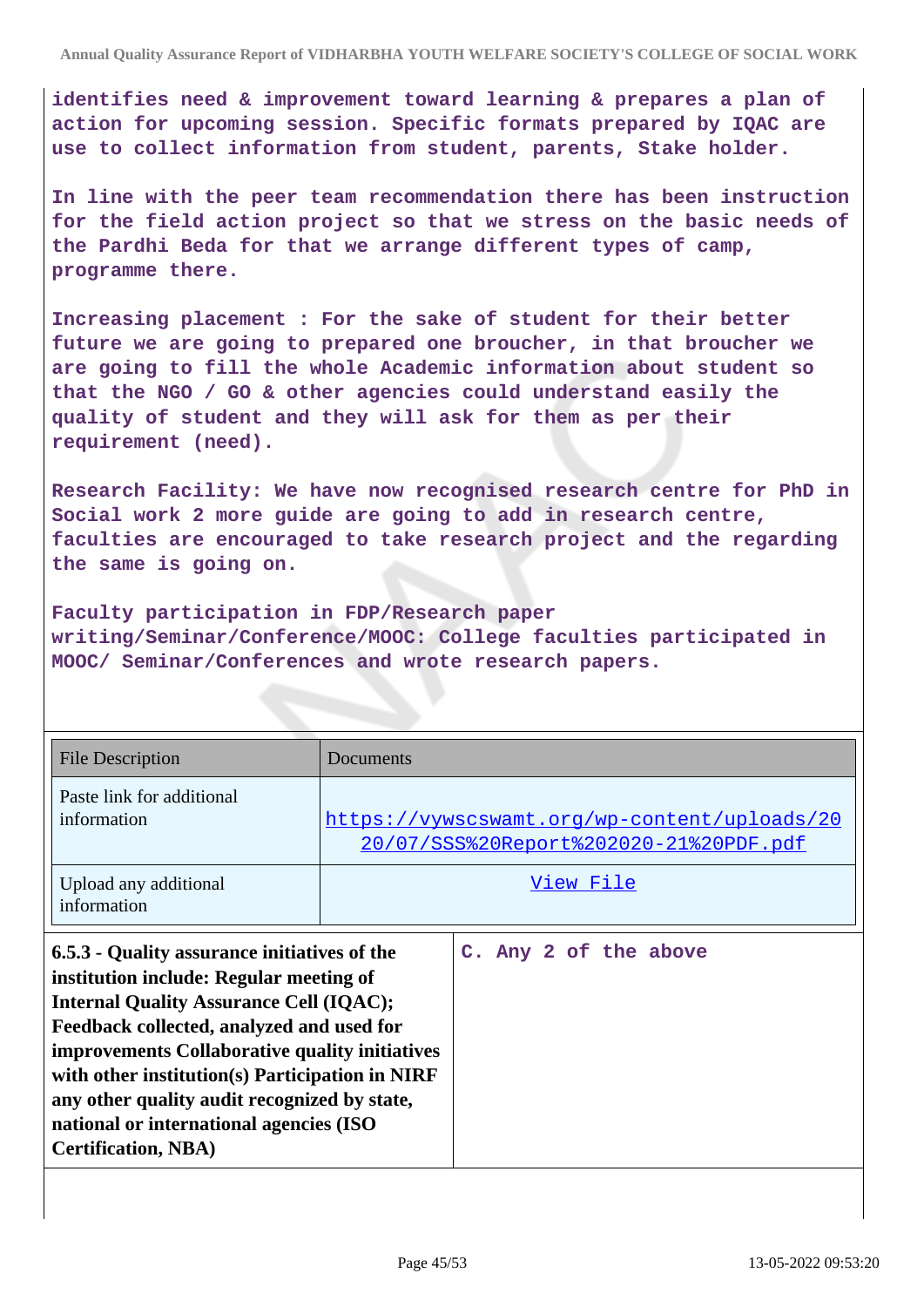| <b>File Description</b>                                                                  | Documents                                                                          |
|------------------------------------------------------------------------------------------|------------------------------------------------------------------------------------|
| Paste web link of Annual reports<br>of Institution                                       | https://vywscswamt.org/wp-content/uploads/20<br>20/07/IOAC%20Meeting%202020-21.pdf |
| Upload e-copies of the<br>accreditations and certifications                              | View File                                                                          |
| Upload any additional<br>information                                                     | View File                                                                          |
| Upload details of Quality<br>assurance initiatives of the<br>institution (Data Template) | View File                                                                          |

#### **INSTITUTIONAL VALUES AND BEST PRACTICES**

#### **7.1 - Institutional Values and Social Responsibilities**

7.1.1 - Measures initiated by the Institution for the promotion of gender equity during the year

**The 'ICC' cell oversees gender related issues, carrying out activities throughout the year to promote gender equity and sensitization, organizing talks and awareness programs on rights of women, breast cancer, legal ramifications of discrimination, selfdefense, Health and Hygiene ofYoung Girls, Developing Psychological and Mental Strength, and workshops, debate competitions, presentation competitions, book displays, etc. on relevant issues. It takes care of redressal of gender related grievances.**

**Counselling is provided especially by women staff. Safety and Security are ensured by 24-hour security at the College entrance, CCTV Cameras and analert staff ensuring discipline. There is a Girls' Common Room, with dedicated wash rooms having sanitary napkin vending machines.**

| <b>File Description</b>                                                                                                                                                                         | Documents                                                                                                     |
|-------------------------------------------------------------------------------------------------------------------------------------------------------------------------------------------------|---------------------------------------------------------------------------------------------------------------|
| Annual gender sensitization<br>action plan                                                                                                                                                      | https://vywscswamt.org/wp-<br>content/uploads/2020/07/7.1.1.pdf                                               |
| Specific facilities provided for<br>women in terms of: a. Safety and<br>security b. Counseling c.<br>Common Rooms d. Day care<br>center for young children e. Any<br>other relevant information | College campus is under CCTV survellance to<br>24 hrs. Counselling provides to girl Student<br>and lady staff |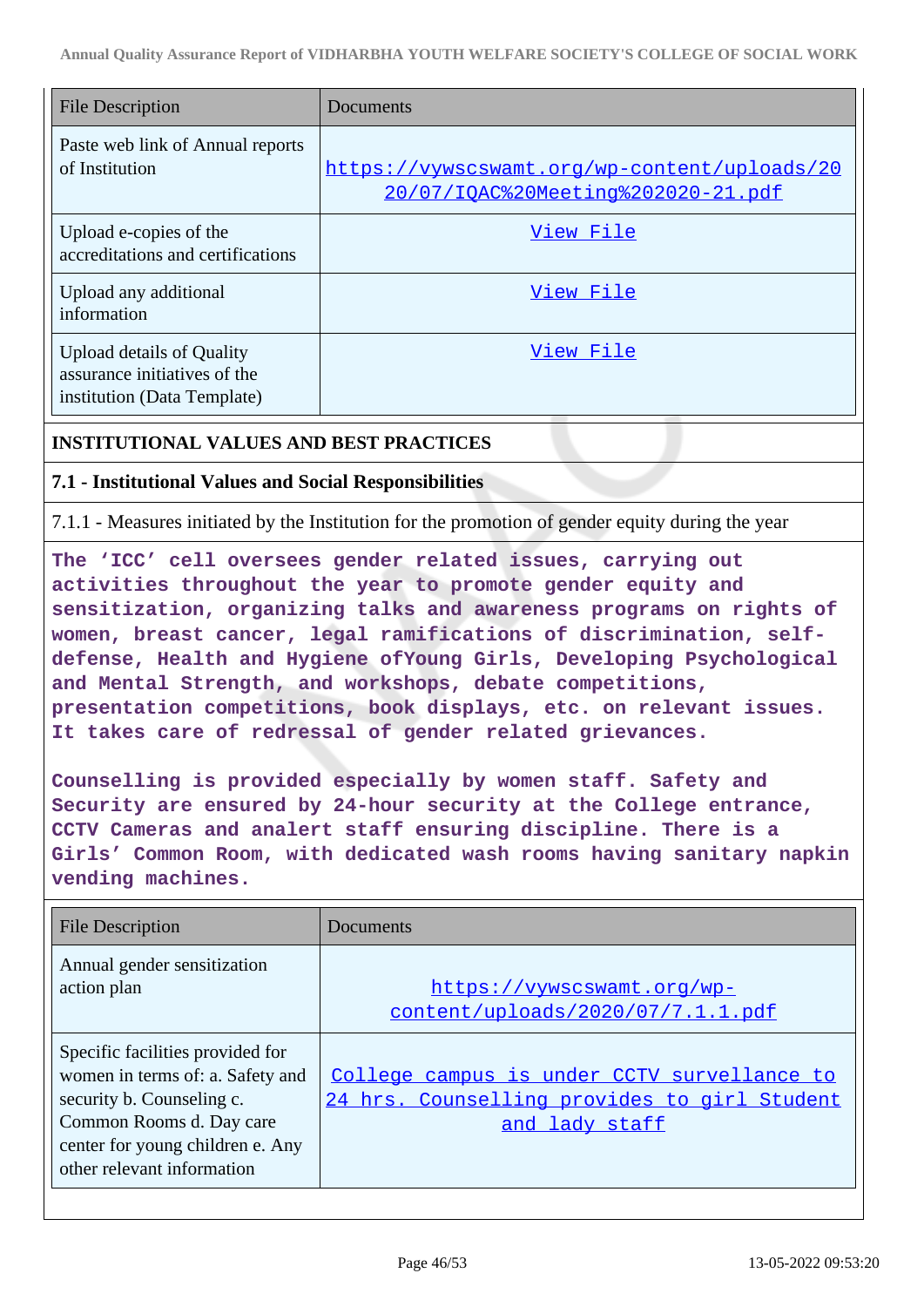| 7.1.2 - The Institution has facilities for<br>alternate sources of energy and energy                                                                        |           |  |  | D. Any 1 of the above |
|-------------------------------------------------------------------------------------------------------------------------------------------------------------|-----------|--|--|-----------------------|
| conservation measures Solar energy<br>Biogas plant Wheeling to the Grid Sensor-<br>based energy conservation Use of LED bulbs/<br>power efficient equipment |           |  |  |                       |
| <b>File Description</b>                                                                                                                                     | Documents |  |  |                       |

| <b>FILE DESCRIPTION</b>        | D'OCUMENTS       |
|--------------------------------|------------------|
| Geo tagged Photographs         | View File        |
| Any other relevant information | No File Uploaded |

7.1.3 - Describe the facilities in the Institution for the management of the following types of degradable and non-degradable waste (within 200 words) Solid waste management Liquid waste management Biomedical waste management E-waste management Waste recycling system Hazardous chemicals and radioactive waste management

**Sanitary napkins are disposed off by an incinerator in the Girls' Common Room, and no other biomedical waste is generated. Wash rooms wastes are directed to a septic tank Waste is sold periodically if not usable or reparable and depending on its quantity, to scrapdealers for safe recycling. Awareness about waste management and difficulties in disposal is spread among students through talks on environment conservation and they are encouraged to create least waste, and properly dispose it.**

| <b>File Description</b>                                                                                                                                                                                                                              | Documents             |  |  |  |  |  |
|------------------------------------------------------------------------------------------------------------------------------------------------------------------------------------------------------------------------------------------------------|-----------------------|--|--|--|--|--|
| Relevant documents like<br>agreements/MoUs with<br>Government and other approved<br>agencies                                                                                                                                                         | View File             |  |  |  |  |  |
| Geo tagged photographs of the<br>facilities                                                                                                                                                                                                          | Nil                   |  |  |  |  |  |
| Any other relevant information                                                                                                                                                                                                                       | No File Uploaded      |  |  |  |  |  |
| 7.1.4 - Water conservation facilities available<br>in the Institution: Rain water harvesting Bore<br>well /Open well recharge Construction of tanks<br>and bunds Waste water recycling Maintenance<br>of water bodies and distribution system in the | C. Any 2 of the above |  |  |  |  |  |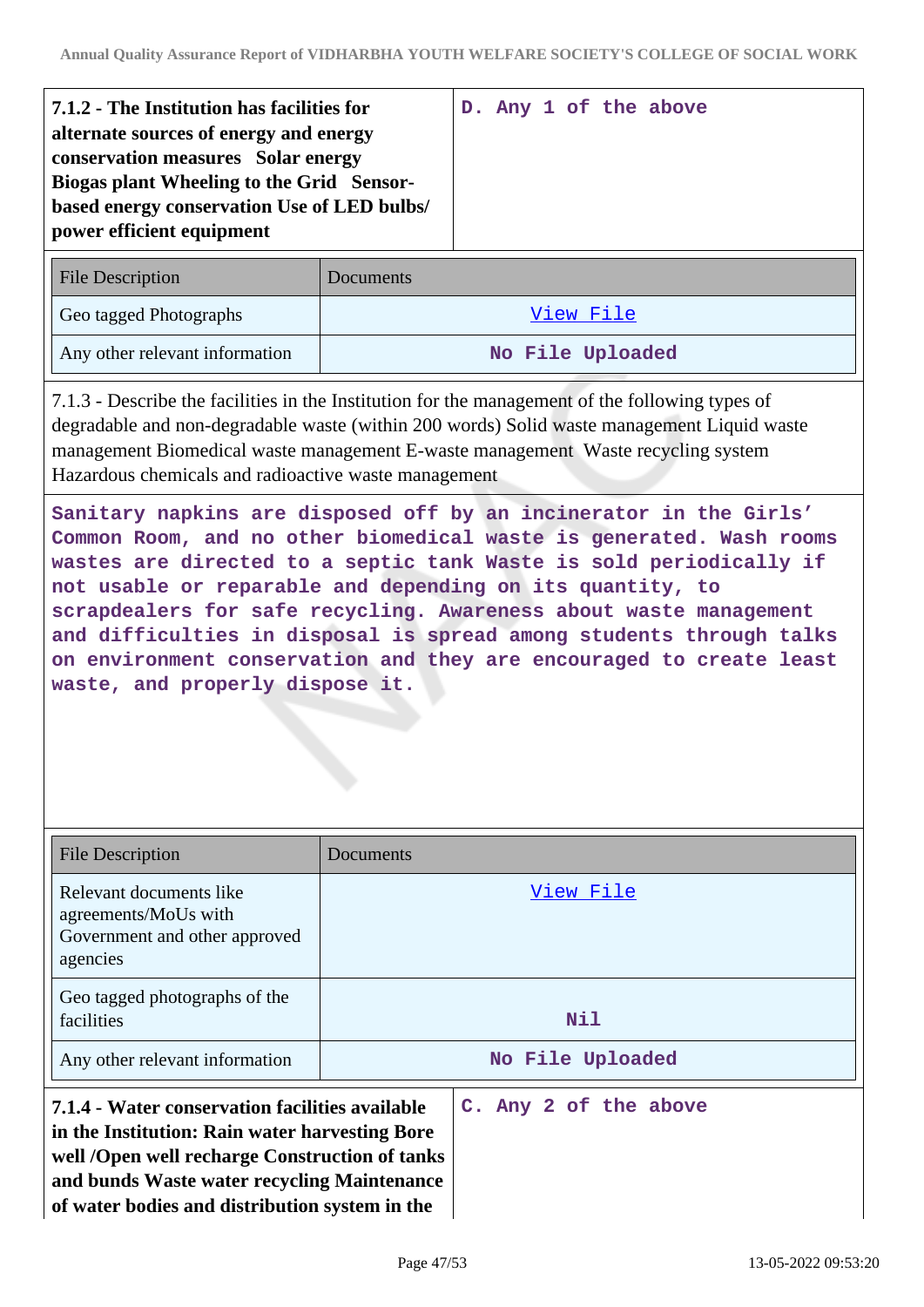**Annual Quality Assurance Report of VIDHARBHA YOUTH WELFARE SOCIETY'S COLLEGE OF SOCIAL WORK**

| campus                                                                                                                                                                                                                                                                                          |                  |                                                                                              |  |  |
|-------------------------------------------------------------------------------------------------------------------------------------------------------------------------------------------------------------------------------------------------------------------------------------------------|------------------|----------------------------------------------------------------------------------------------|--|--|
| <b>File Description</b>                                                                                                                                                                                                                                                                         | Documents        |                                                                                              |  |  |
| Geo tagged photographs / videos<br>of the facilities                                                                                                                                                                                                                                            | View File        |                                                                                              |  |  |
| Any other relevant information                                                                                                                                                                                                                                                                  | No File Uploaded |                                                                                              |  |  |
| 7.1.5 - Green campus initiatives include                                                                                                                                                                                                                                                        |                  |                                                                                              |  |  |
| 7.1.5.1 - The institutional initiatives for<br>greening the campus are as follows:<br><b>1. Restricted entry of automobiles</b><br>2. Use of Bicycles/ Battery powered<br>vehicles<br>3. Pedestrian Friendly pathways<br><b>4. Ban on use of Plastic</b><br>5.landscaping with trees and plants |                  | Any 1 of the above<br>$D_{\bullet}$                                                          |  |  |
| <b>File Description</b>                                                                                                                                                                                                                                                                         | Documents        |                                                                                              |  |  |
| Geo tagged photos / videos of the<br>facilities                                                                                                                                                                                                                                                 |                  | No File Uploaded                                                                             |  |  |
| Any other relevant documents                                                                                                                                                                                                                                                                    | View File        |                                                                                              |  |  |
|                                                                                                                                                                                                                                                                                                 |                  | 7.1.6 - Quality audits on environment and energy are regularly undertaken by the institution |  |  |
| 7.1.6.1 - The institutional environment and<br>energy initiatives are confirmed through the<br>following 1. Green audit 2. Energy audit<br>3. Environment audit 4. Clean and green<br>campus recognitions/awards 5. Beyond the<br>campus environmental promotional activities                   |                  | D. Any 1 of the above                                                                        |  |  |
| <b>File Description</b>                                                                                                                                                                                                                                                                         | Documents        |                                                                                              |  |  |
| Reports on environment and<br>energy audits submitted by the<br>auditing agency                                                                                                                                                                                                                 |                  | No File Uploaded                                                                             |  |  |
| Certification by the auditing<br>agency                                                                                                                                                                                                                                                         | No File Uploaded |                                                                                              |  |  |
| Certificates of the awards<br>received                                                                                                                                                                                                                                                          | No File Uploaded |                                                                                              |  |  |
| Any other relevant information                                                                                                                                                                                                                                                                  |                  | View File                                                                                    |  |  |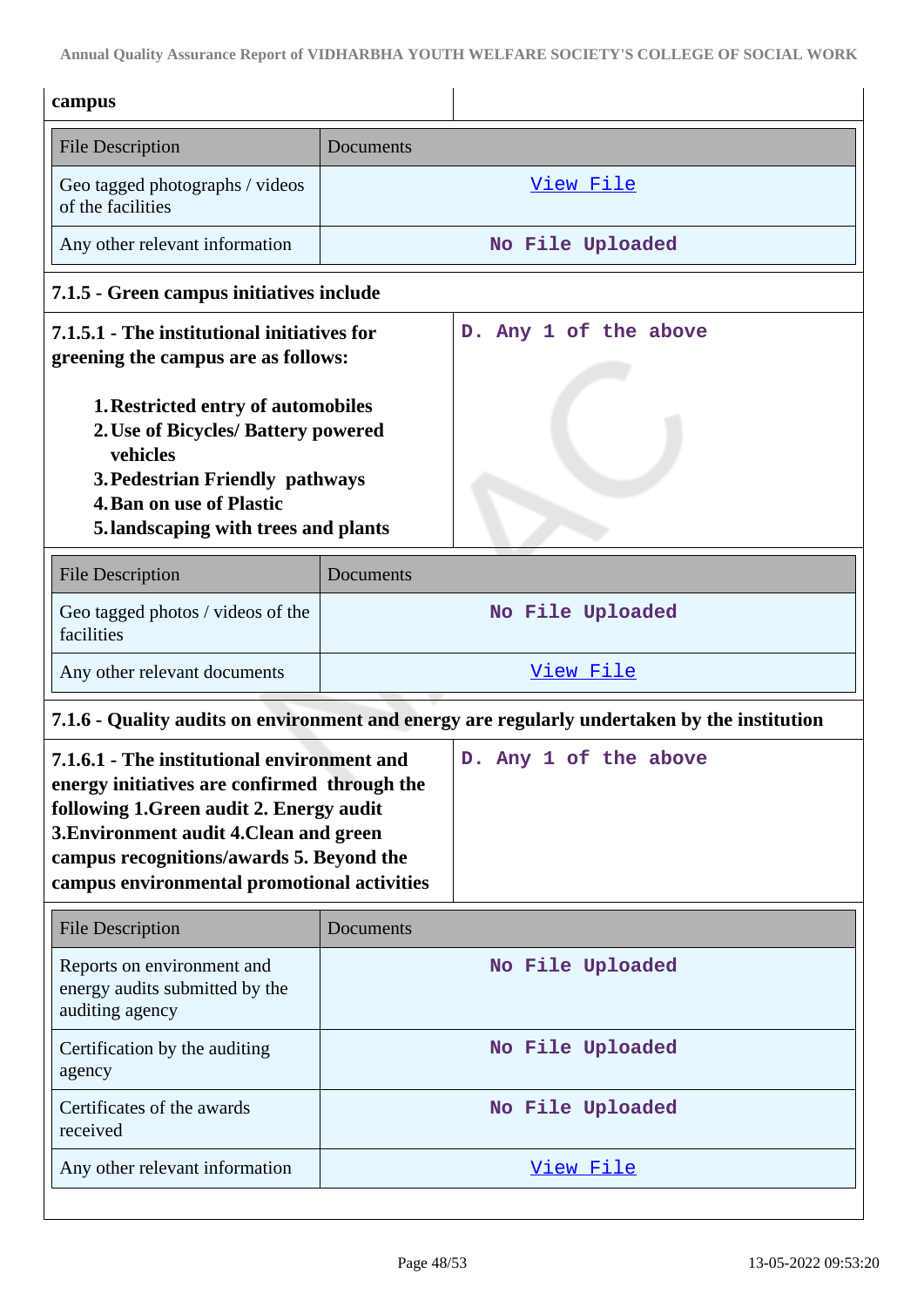| 7.1.7 - The Institution has disabled-friendly,<br>barrier free environment Built environment<br>with ramps/lifts for easy access to classrooms.<br><b>Disabled-friendly washrooms Signage</b><br>including tactile path, lights, display boards<br>and signposts Assistive technology and |  |  | D. Any 1 of the above |
|-------------------------------------------------------------------------------------------------------------------------------------------------------------------------------------------------------------------------------------------------------------------------------------------|--|--|-----------------------|
| facilities for persons with disabilities<br>(Divyangjan) accessible website, screen-<br>reading software, mechanized equipment<br>5.<br><b>Provision for enquiry and information:</b><br>Human assistance, reader, scribe, soft copies of<br>reading material, screen<br>reading          |  |  |                       |

| <b>File Description</b>                                                        | Documents        |
|--------------------------------------------------------------------------------|------------------|
| Geo tagged photographs / videos<br>of the facilities                           | No File Uploaded |
| Policy documents and<br>information brochures on the<br>support to be provided | No File Uploaded |
| Details of the Software procured<br>for providing the assistance               | No File Uploaded |
| Any other relevant information                                                 | No File Uploaded |

7.1.8 - Describe the Institutional efforts/initiatives in providing an inclusive environment i.e., tolerance and harmony towards cultural, regional, linguistic, communal socioeconomic and other diversities (within 200 words).

**The College is a institution aining to providing affordable and quality education to all strata of the society in line with its Vision, Mission & objective. These are reflected in the prospectus of the college. Presene of staff as well as student from all over district and out of district make the environment inclusive.**

**On the social-economic front the college through institutional meritorious student awarded provides monetary assistance and ensure that economically backword student are not deprired of education due to any constraints.**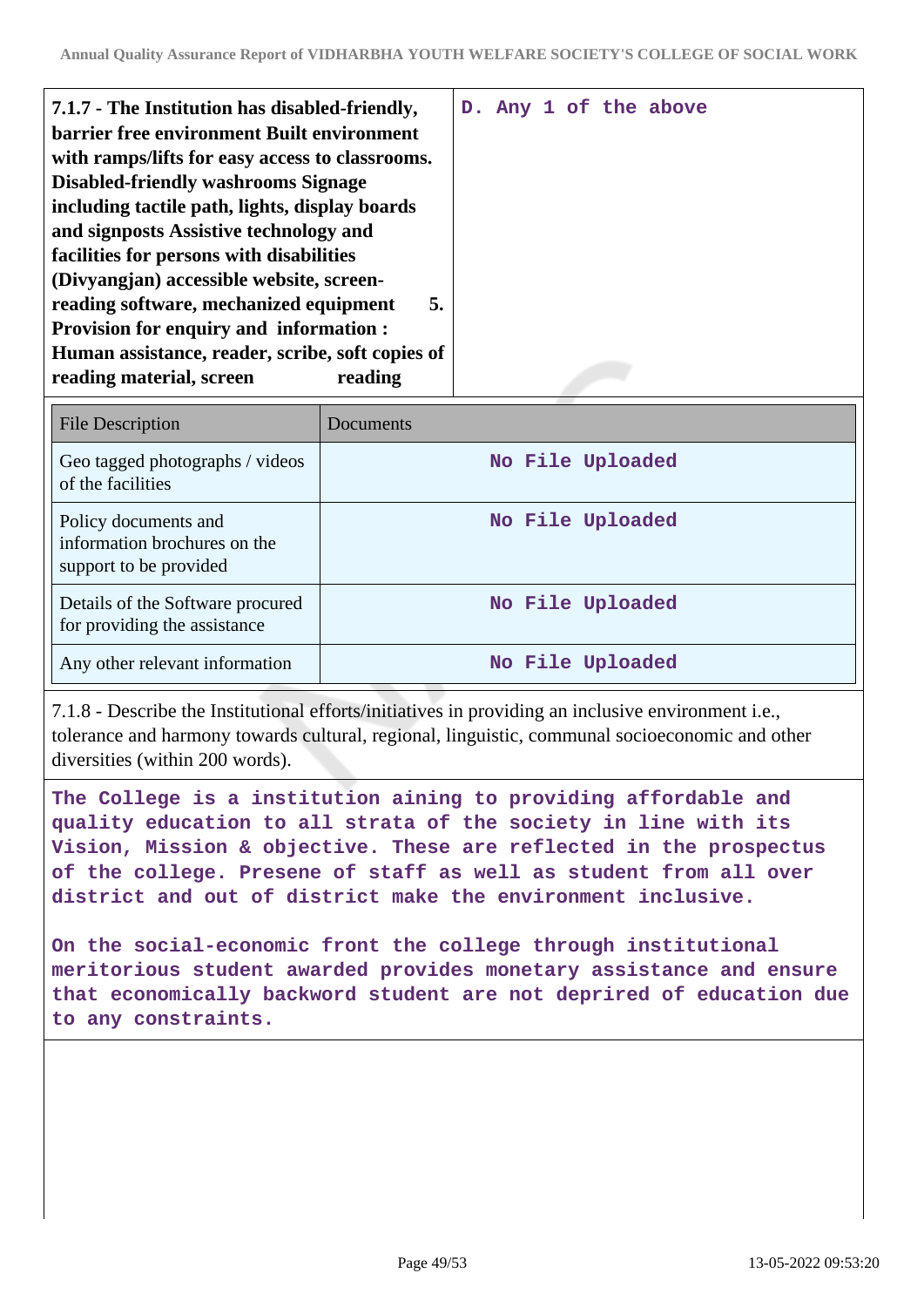| <b>File Description</b>                                                                                                                      | Documents        |
|----------------------------------------------------------------------------------------------------------------------------------------------|------------------|
| Supporting documents on the<br>information provided (as<br>reflected in the administrative<br>and academic activities of the<br>Institution) | <u>View File</u> |
| Any other relevant information                                                                                                               | No File Uploaded |

7.1.9 - Sensitization of students and employees of the Institution to the constitutional obligations: values, rights, duties and responsibilities of citizens

**The vision and mission of the College encourages its stakeholders to become good citizens.National festivals and Death & Birth Anniverseries of great personality are enthusiastically celebrated with activitiesengendering enthusiasm and national pride.**

**Swachata related activities responsibility and hubit towards clearliness, blood donation camp constitution preamble reading, cleanliness drive organised.**

**Related online activities includes workshop on farmers sucide labours issue in covid-19 period online education and challenges avoide plastic organised.**

**Responsibility as citizens is also inculcated in students through various extension activities,especially by NSS cell, where students participate in philanthropic activities for the community.**

| <b>File Description</b>                                                                                                                                                                                                                                                                                                                                                                                                                                          | Documents                   |  |  |  |  |
|------------------------------------------------------------------------------------------------------------------------------------------------------------------------------------------------------------------------------------------------------------------------------------------------------------------------------------------------------------------------------------------------------------------------------------------------------------------|-----------------------------|--|--|--|--|
| Details of activities that inculcate<br>values; necessary to render<br>students in to responsible citizens                                                                                                                                                                                                                                                                                                                                                       | View File                   |  |  |  |  |
| Any other relevant information                                                                                                                                                                                                                                                                                                                                                                                                                                   | No File Uploaded            |  |  |  |  |
| 7.1.10 - The Institution has a prescribed code<br>of conduct for students, teachers,<br>administrators and other staff and conducts<br>periodic programmes in this regard. The Code<br>of Conduct is displayed on the website There is<br>a committee to monitor adherence to the Code<br>of Conduct Institution organizes professional<br>ethics programmes for students,<br>teachers, administrators and other staff<br>Annual awareness programmes on Code of | C. Any 2 of the above<br>4. |  |  |  |  |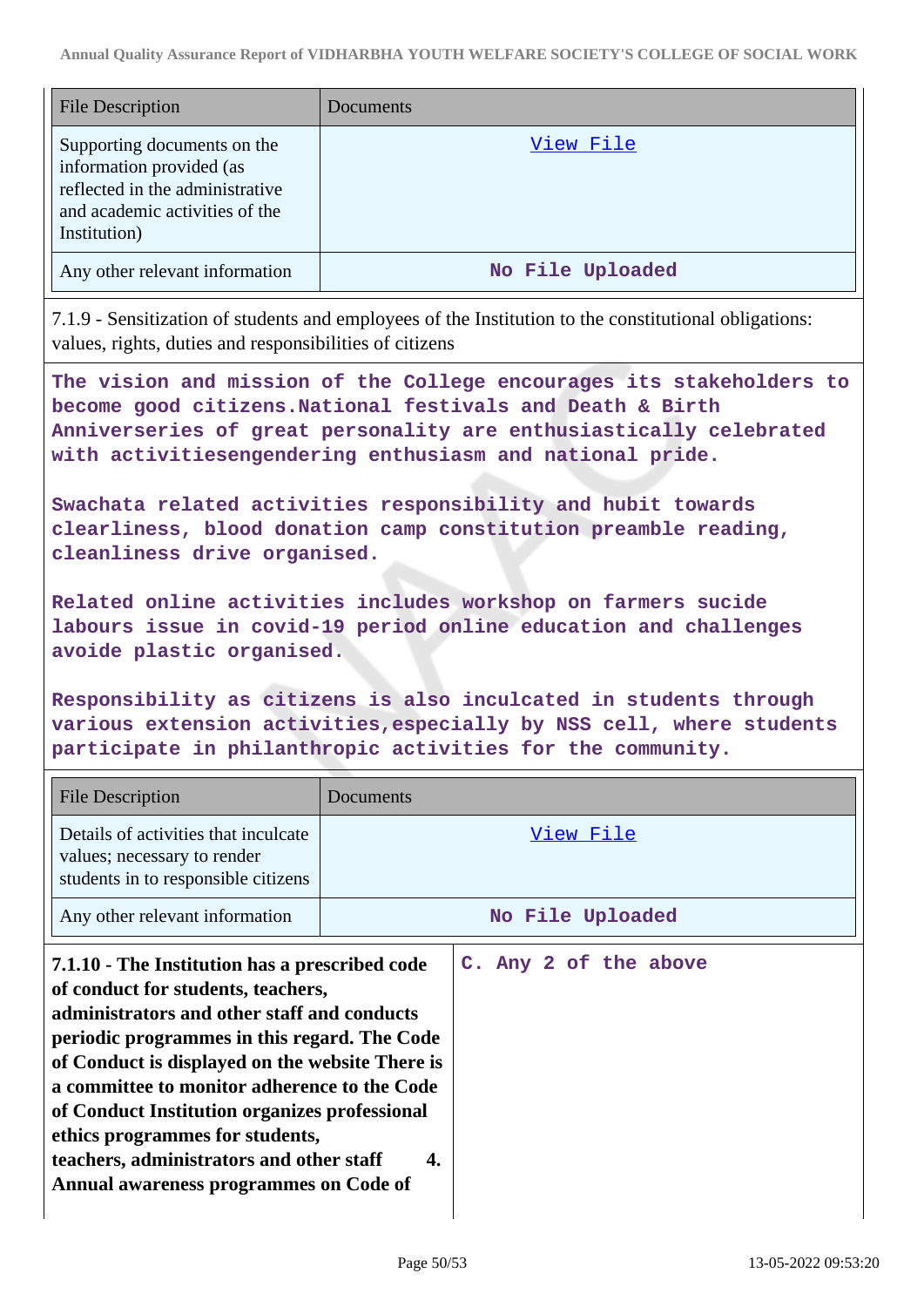**Annual Quality Assurance Report of VIDHARBHA YOUTH WELFARE SOCIETY'S COLLEGE OF SOCIAL WORK**

| <b>Conduct are organized</b>                                                                                                                                                                                                                                                                                                                                                                                                                                                                                                                                          |                  |  |
|-----------------------------------------------------------------------------------------------------------------------------------------------------------------------------------------------------------------------------------------------------------------------------------------------------------------------------------------------------------------------------------------------------------------------------------------------------------------------------------------------------------------------------------------------------------------------|------------------|--|
| <b>File Description</b>                                                                                                                                                                                                                                                                                                                                                                                                                                                                                                                                               | Documents        |  |
| Code of ethics policy document                                                                                                                                                                                                                                                                                                                                                                                                                                                                                                                                        | View File        |  |
| Details of the monitoring<br>committee composition and<br>minutes of the committee<br>meeting, number of programmes<br>organized, reports on the various<br>programs etc., in support of the<br>claims                                                                                                                                                                                                                                                                                                                                                                | No File Uploaded |  |
| Any other relevant information                                                                                                                                                                                                                                                                                                                                                                                                                                                                                                                                        | No File Uploaded |  |
| 7.1.11 - Institution celebrates / organizes national and international commemorative days, events and<br>festivals                                                                                                                                                                                                                                                                                                                                                                                                                                                    |                  |  |
| Various National and international commemorative days are observed<br>and celebrated. Speeches bystaff and Principal on National<br>festivals- Independence and Republic Day.<br>Other commenorative days such as women day, Teachers Day, Gandhi<br>Jayanti, Ypga Day, preamble reading on 15 Aug. Rajmata Jijau<br>Jayanti, St. Sevalal Maharaj Jayanti, Dr. Ambedkar Jayanti &<br>Punyatithi, Ranganathan Jayanti & Punyatithi, Swami Vivekanand<br>Jayanti, Dr. APJ Abdul Kalam Jayanti & Library week etc celebrated<br>through NSS, Library Dept. & Women cell. |                  |  |
| <b>File Description</b>                                                                                                                                                                                                                                                                                                                                                                                                                                                                                                                                               | Documents        |  |
| Annual report of the celebrations<br>and commemorative events for<br>the last (During the year)                                                                                                                                                                                                                                                                                                                                                                                                                                                                       | <u>View File</u> |  |
| Geo tagged photographs of some<br>of the events                                                                                                                                                                                                                                                                                                                                                                                                                                                                                                                       | No File Uploaded |  |
| Any other relevant information                                                                                                                                                                                                                                                                                                                                                                                                                                                                                                                                        | View File        |  |
| <b>7.2 - Best Practices</b>                                                                                                                                                                                                                                                                                                                                                                                                                                                                                                                                           |                  |  |
| 7.2.1 - Describe two best practices successfully implemented by the Institution as per NAAC format<br>provided in the Manual.                                                                                                                                                                                                                                                                                                                                                                                                                                         |                  |  |
| 1. Title of the Practice : HUM LOG (WE THE PEOPLE)                                                                                                                                                                                                                                                                                                                                                                                                                                                                                                                    |                  |  |
| 2. Duration (year of inception-year of discontinuation) : Year of                                                                                                                                                                                                                                                                                                                                                                                                                                                                                                     |                  |  |

**inception :2019 Yes, this practice still continuing**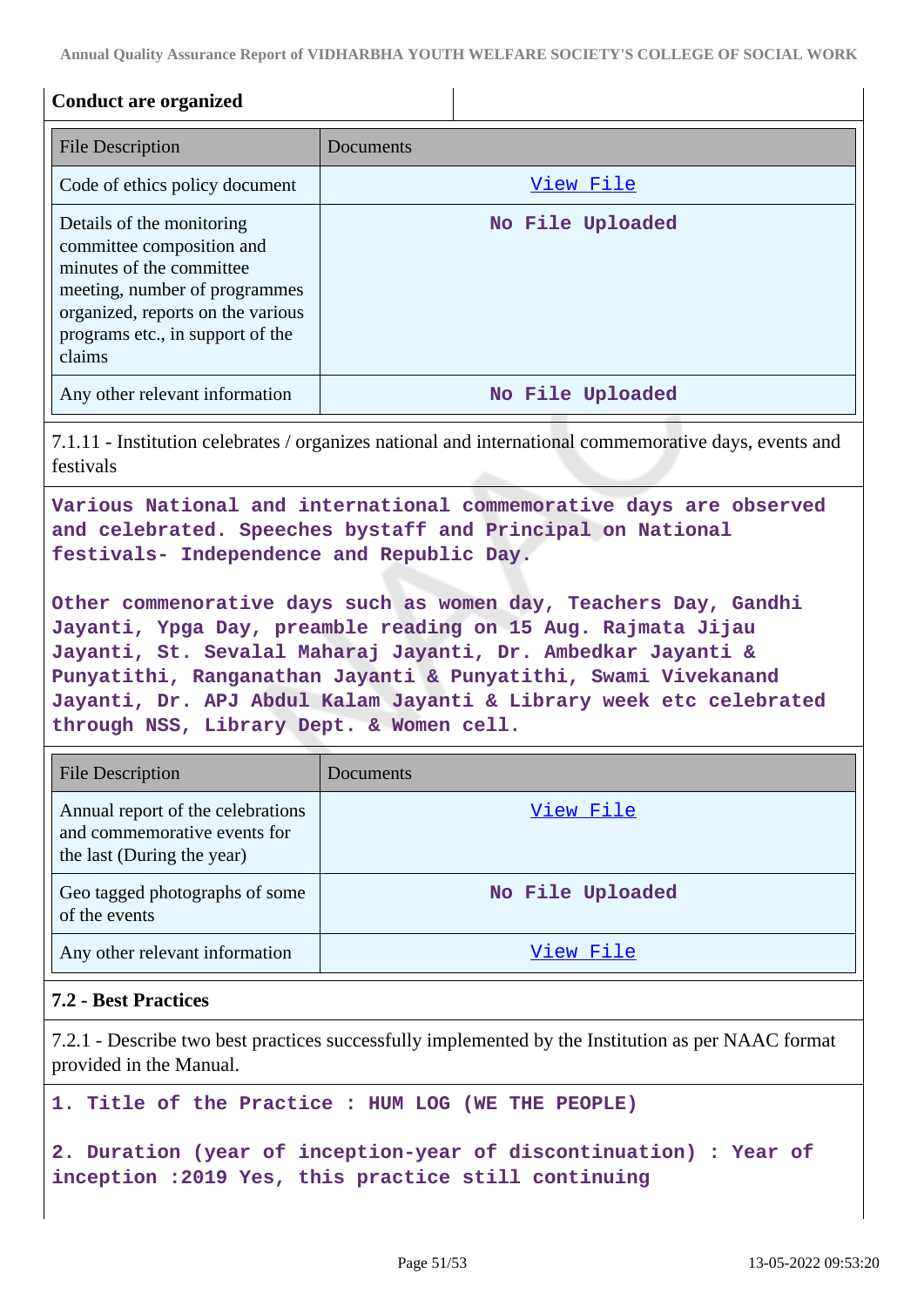**3. Objectives of the Practice : To bring Pardhi Community into the mainstream of Society.**

**4. The Context : The Paradhi Beda which comes under Bahilolpur Grampanchyat is 7km away from Amravati Badnera city. It is a village of Paradhi community. Though it is very near to NH 06 and the central Railway root, the Pada is far away and deprived form social development. As a part of curricular acvitity, during the field visit to paradhi Beda, when the students and teaching staff visited and observed the Paradhi Beda they come to know that there people are facing many problems.**

**5. The Practice : 1) To get permission for implementation of the project form matrusanstha Vidarbha Youth Welfare Society and correspondence with Grampanchayat office, Police Patil Bahilolpur Police Station, Rural Police Superintendent and various agencies.**

**6. Evidence of Success : Collaborating with Gram Panchayat office and collector office issue was solved and community people got bore well facility for drinking and regular water.**

**7. Problems Encountered and Resources Required :**

**1. While working with Pardhi beda community people it is found that most of community members use to migrate frequently.**

| <b>File Description</b>                         | <b>Documents</b> |
|-------------------------------------------------|------------------|
| Best practices in the Institutional<br>web site | No File Uploaded |
| Any other relevant information                  | View File        |

#### **7.3 - Institutional Distinctiveness**

7.3.1 - Portray the performance of the Institution in one area distinctive to its priority and thrust within 200 words

**Most of our college students belong to rural areas of district because there is only one social work college in district. Around 60 of student's population is Girl College of 26 seater traveler bus for field work activity and made it available in minimum cost for students for to and fro regularly. Most of the bus facility beneficiary is girl students. College used to motivate help students in avail various students welfare schemes run by university and other agencies. Library department of college initiated various activities like best reader award, top ten users, grant padharshani to promote reading habit among student. Our college ex students is**